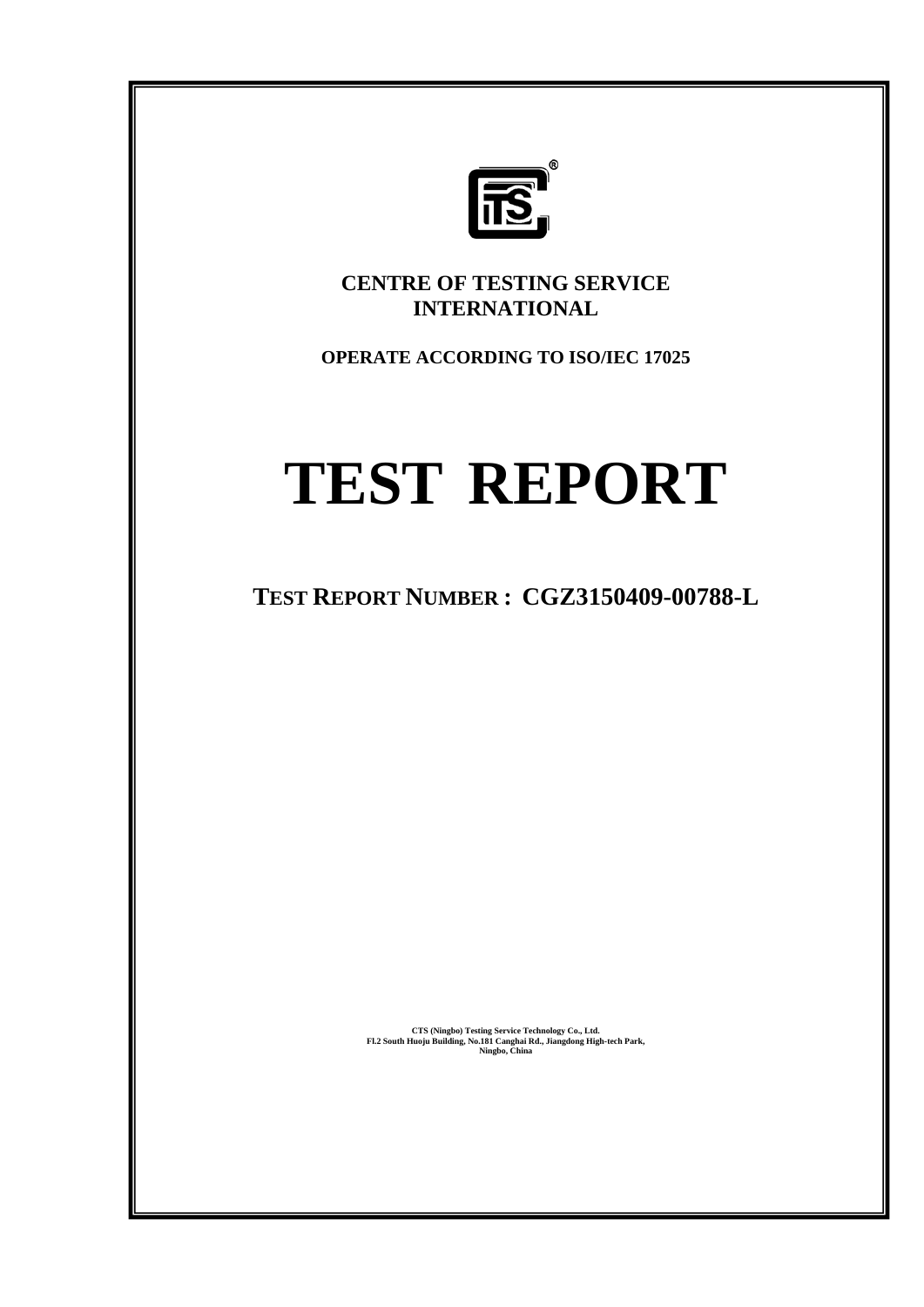

# **CTS**

# **Table of contents**

| 1.  | <b>General Information</b>                      | $\boldsymbol{2}$ |
|-----|-------------------------------------------------|------------------|
| 1.1 | <b>Notes</b>                                    | $\overline{2}$   |
| 1.2 | <b>Tester</b>                                   | 3                |
| 1.3 | <b>Testing laboratory</b>                       | 4                |
| 1.4 | Application details                             | $\overline{4}$   |
| 1.5 | Test item description                           | 5                |
| 1.6 | <b>Test standards</b>                           | 6                |
| 2.  | <b>Technical test</b>                           | $\overline{7}$   |
| 2.1 | Summary of test results                         | $\overline{7}$   |
| 2.2 | <b>Test environment</b>                         | $\overline{7}$   |
| 2.3 | Conformity verification - Summary of inspection | 8                |
| 3.  | <b>Test Results</b>                             | 9                |
| 3.1 | Particulars: test item vs. test requirements    | 9                |
| 3.2 | General requirements and results                | 11               |
| 3.3 | Annex as stated in the standards                | 28               |
| 3.4 | <b>Tables</b>                                   | 35               |
|     | <b>Attachments</b>                              | 39               |

Copyright of this report is owned by Centre of Testing Service and may not be reproduced other than in full except with the written approval of the issuing Company.

**CTS (Ningbo) Testing Service Technology Co., Ltd.**<br>Fl.2 south Huoju Building, No.181 Canghai Rd., Jiangdong High-tech Park, Ningbo, China Tel: +86-574-87912121 (16 lines)<br>Complaint line: +86-574-87908003 E-mail: cts@cts-lab.com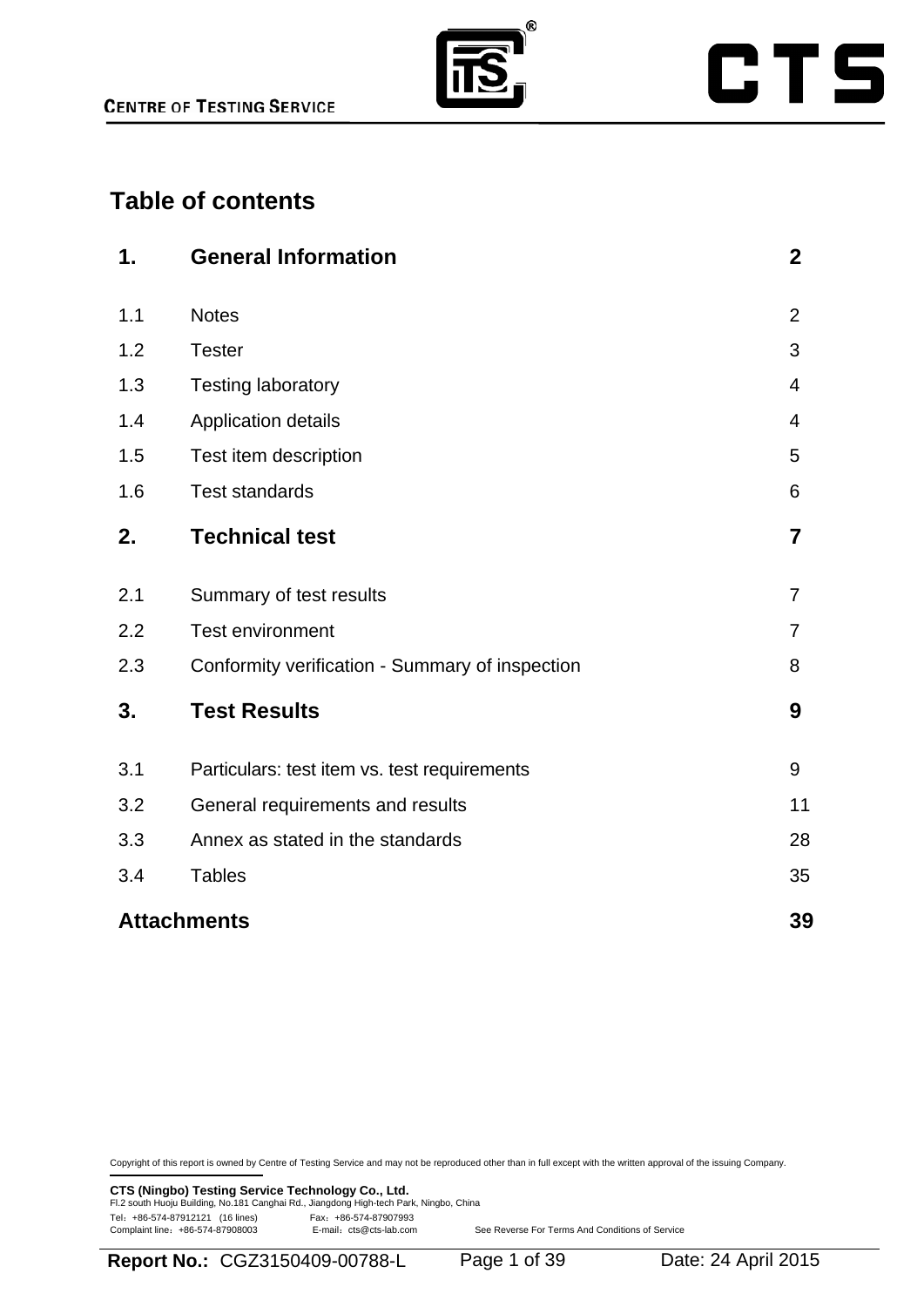

# CTS

# **1 General Information**

### **1.1 Notes**

The purpose of conformity testing is to increase the probability of adherence to the essential requirements or conformity specifications, as appropriate.

The complexity of the technical specifications, however, means that full and thorough testing is impractical for both technical and economic reasons.

Furthermore, there is no guarantee that a test sample which has Passed all the relevant tests conforms to a specification (only telecommunication products).

Neither is there any guarantee that such a test sample will interwork with other genuinely open systems.

The existence of the tests nevertheless provides the confidence that the test sample possesses the qualities as maintained and that its performance generally conforms to representative cases of communications equipment.

The test results of this test report relate exclusively to the item tested as specified in 1.5.

The test report may only be reproduced or published in full.

Reproduction or publication of extracts from the report requires the prior written approval of the Centre of Testing Service.

Copyright of this report is owned by Centre of Testing Service and may not be reproduced other than in full except with the written approval of the issuing Company.

**CTS (Ningbo) Testing Service Technology Co., Ltd.** Fl.2 south Huoju Building, No.181 Canghai Rd., Jiangdong High-tech Park, Ningbo, China Tel:+86-574-87912121 (16 lines) Fax:+86-574-87907993 E-mail: cts@cts-lab.com See Reverse For Terms And Conditions of Service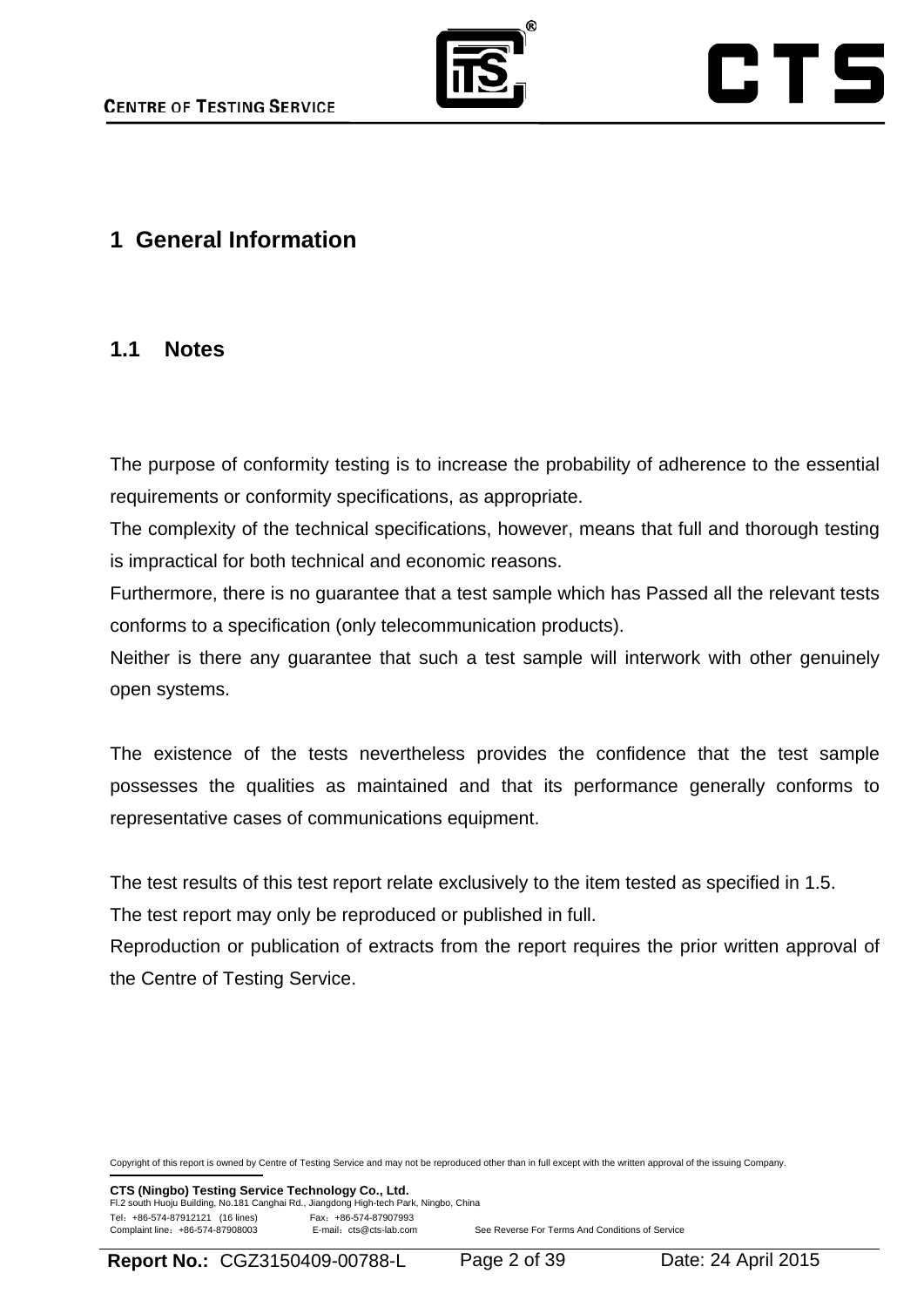



### **1.2 Tester**

| <b>Tested by:</b>   |                   |           |
|---------------------|-------------------|-----------|
| 24 April 2015       | <b>Kate Zhang</b> |           |
| Date                | Name              | Signature |
|                     |                   |           |
| <b>Reviewed by:</b> |                   |           |
| 24 April 2015       | <b>Rock Weng</b>  | Krek Ner  |
| Date                | Name              | Signature |
|                     |                   |           |
|                     |                   |           |
| <b>Approved by:</b> |                   |           |
| 24 April 2015       | <b>Jun Yang</b>   |           |
| Date                | Name              | Signature |
|                     |                   |           |



Copyright of this report is owned by Centre of Testing Service and may not be reproduced other than in full except with the written approval of the issuing Company.

**CTS (Ningbo) Testing Service Technology Co., Ltd.**<br>Fl.2 south Huoju Building, No.181 Canghai Rd., Jiangdong High-tech Park, Ningbo, China Tel: +86-574-87912121 (16 lines) Fax: +86-574-87907993<br>Complaint line: +86-574-87908003 E-mail: cts@cts-lab.com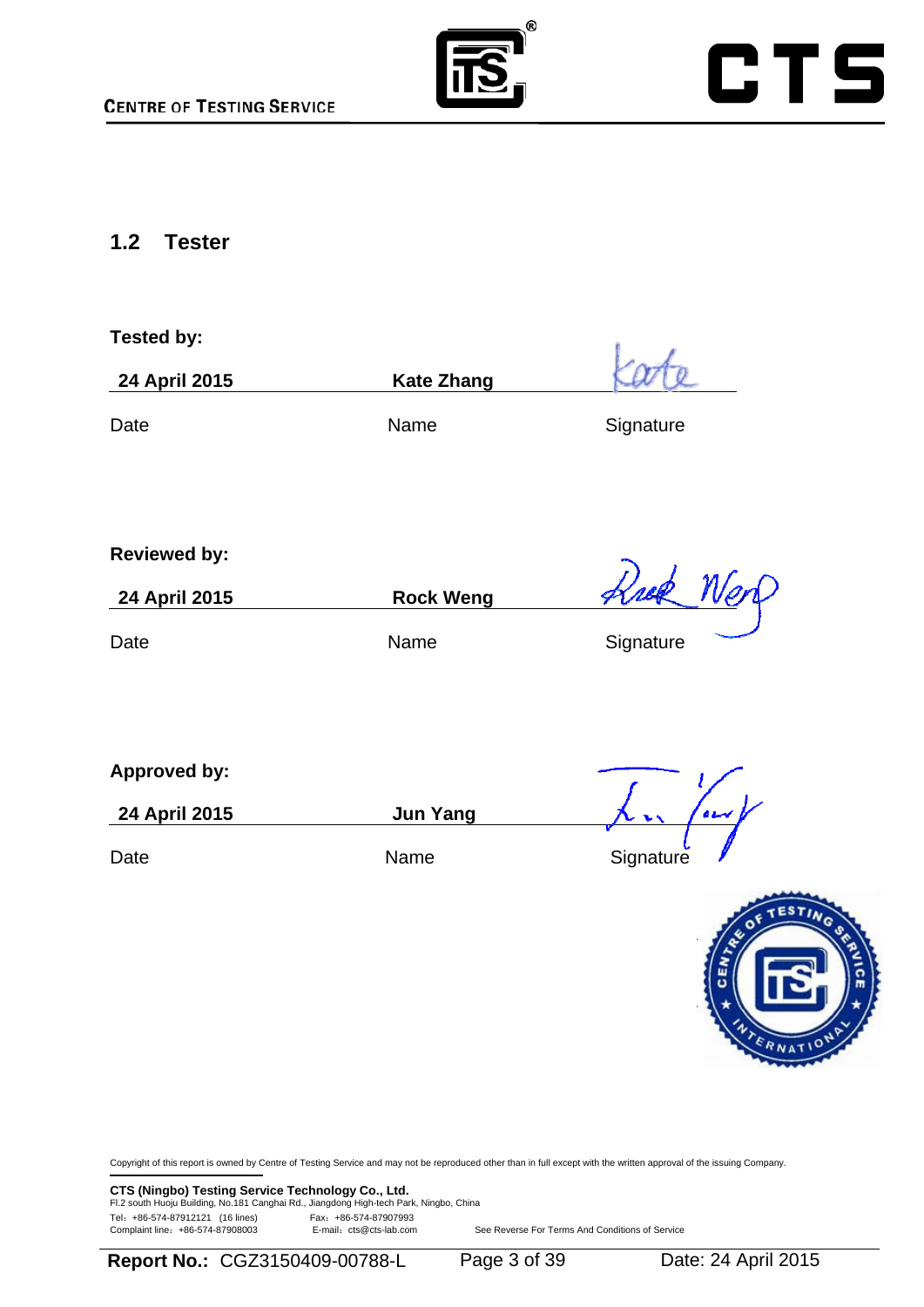

# CTS

### **1.3 Testing laboratory**

#### **1.3.1 Location**

CTS (Ningbo) Testing Service Technology Co., Ltd. Fl. 2 South Huoju Building, No. 181. Canghai Rd., Jiangdong High-tech Park, Ningbo, China Telephone: +86-574-87912121 Telefax : + 86-574-87907993

#### **1.3.2 Test location, where different from CTS:**

| Name:      | $\Lambda$ |
|------------|-----------|
| Street:    | $\Lambda$ |
| Town:      | $\Lambda$ |
| Country:   | $\Lambda$ |
| Telephone: | $\Lambda$ |
| Fax:       | $\Lambda$ |
| Teletex:   | $\prime$  |

# **1.4 Client details**

#### **1.4.1 Details of applicant**

| Name           | : Sherlotronics SA (Pty) Ltd.    |  |
|----------------|----------------------------------|--|
| <b>Street</b>  | : 251 Aintree AVE., Northriding, |  |
| Town           | : Johannesburg,                  |  |
| Country        | : South Africa                   |  |
| Telephone      | $: +011 - 4625101$               |  |
| Fax            | $: +011 - 4628177$               |  |
| <b>Teletex</b> | $: \mathcal{L}$                  |  |
| Contact        | : Simon Knott                    |  |
| Telephone      | $:.$ .                           |  |

Copyright of this report is owned by Centre of Testing Service and may not be reproduced other than in full except with the written approval of the issuing Company.

**CTS (Ningbo) Testing Service Technology Co., Ltd.**<br>Fl.2 south Huoju Building, No.181 Canghai Rd., Jiangdong High-tech Park, Ningbo, China Tel: +86-574-87912121 (16 lines)<br>Complaint line: +86-574-87908003 E-mail: cts@cts-lab.com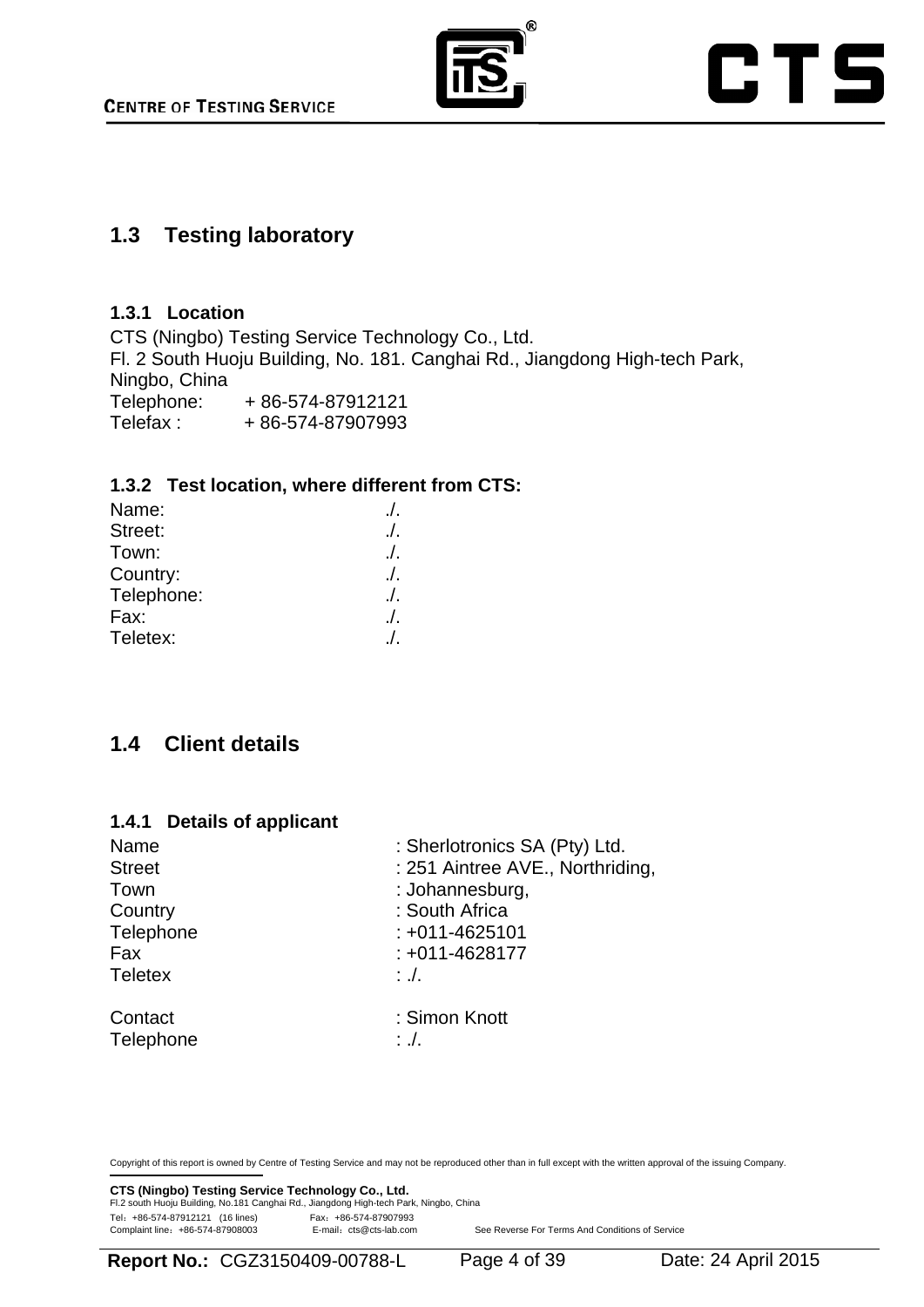

# **CTS**

#### **1.4.2 Details of manufacturer**

| Name           | : Sherlotronics SA (Pty) Ltd.    |  |
|----------------|----------------------------------|--|
| <b>Street</b>  | : 251 Aintree AVE., Northriding, |  |
| Town           | : Johannesburg,                  |  |
| Country        | : South Africa                   |  |
| Telephone      | $: +011 - 4625101$               |  |
| Fax            | : +011-4628177                   |  |
| <b>Teletex</b> | $\therefore$ .                   |  |
| Contact        | : Simon Knott                    |  |
| Telephone      | $:.$ .                           |  |

#### **1.4.3 Details of factory**

| Name          | : Sherlotronics SA (Pty) Ltd.    |
|---------------|----------------------------------|
| <b>Street</b> | : 251 Aintree AVE., Northriding, |
| Town          | : Johannesburg,                  |
| Country       | : South Africa                   |

#### **1.4.4 Dates of application**

| Date of receipt of application | : 09 April 2015                 |
|--------------------------------|---------------------------------|
| Date of receipt of test item   | : 09 April 2015                 |
| Date of test                   | : 09 April 2015 - 24 April 2015 |

# **1.5 Test item Description**

#### **1.5.1 Description of test item**

| Serial number        | ---          |
|----------------------|--------------|
| Model/Type reference | : MB4000     |
| Type of product      | : MIMIC BASE |

Copyright of this report is owned by Centre of Testing Service and may not be reproduced other than in full except with the written approval of the issuing Company.

**CTS (Ningbo) Testing Service Technology Co., Ltd.**<br>Fl.2 south Huoju Building, No.181 Canghai Rd., Jiangdong High-tech Park, Ningbo, China Tel: +86-574-87912121 (16 lines) Fax: +86-574-87907993<br>Complaint line: +86-574-87908003 E-mail: cts@cts-lab.com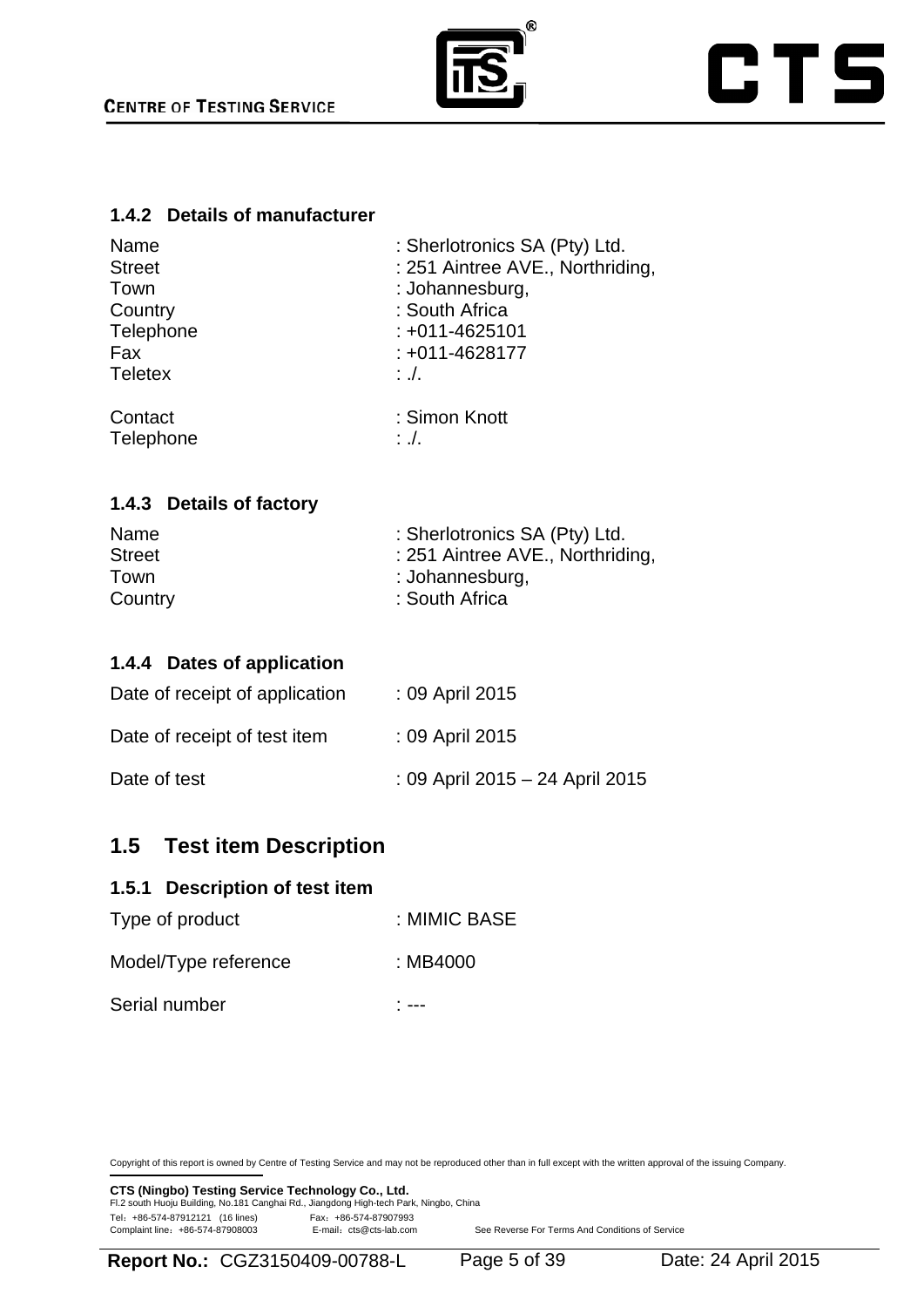

#### **1.5.2 Test item particulars**

|                                     | <b>MIMIC BASE</b>                                                                      |
|-------------------------------------|----------------------------------------------------------------------------------------|
|                                     | Sherlotronics                                                                          |
| Rated Frequency                     | $\Box$ 50Hz; $\Box$ 60Hz; $\Box$ 50/60Hz; $\boxtimes$ DC; $\Box$ Other:                |
| Rated Power(Current) :              | 100 <sub>m</sub> A                                                                     |
| Mains supply tolerance (%) :        |                                                                                        |
| Over voltage category (OVC) :       | $\Box$ OVC I; $\Box$ OVC II; $\Box$ OVC III; $\Box$ OVC IV; $\overline{\boxtimes}$ N/A |
| Class of equipment:                 | $\Box$ Class I; $\Box$ Class II; $\boxtimes$ Class III; $\Box$ Not classified;         |
|                                     | $\boxtimes$ IP20                                                                       |
| Pollution degree (PD) :             | $\Box$ PD 1; $\boxtimes$ PD 2; $\Box$ PD 3                                             |
| Equipment mobility :                | $\Box$ movable; $\Box$ Hand-held; $\Box$ transportable                                 |
|                                     | $\boxtimes$ Stationary; $\Box$ for building-in; $\Box$ direct plug-in                  |
| Connection to the mains             | $\Box$ pluggable equipment; $\Box$ permanent connection;                               |
|                                     | $\Box$ detachable power supply cord;                                                   |
|                                     | $\Box$ non-detachable power supply cord;                                               |
|                                     | $\boxtimes$ not directly connected to the mains;                                       |
| Operating condition                 | $\boxtimes$ continuous; $\Box$ rated operating / resting time:                         |
| Tested for IT power systems:        | $\Box$ Yes; $\boxtimes$ No                                                             |
| IT testing, phase-phase voltage (V) |                                                                                        |
|                                     |                                                                                        |
| Altitude during operation (m)  :    | $< 2000 \text{ m}$                                                                     |
|                                     | $0,7$ kg.                                                                              |
|                                     | $\boxtimes$ English; $\Box$ French; $\Box$ Other:                                      |

(all informations was provided by the applicant or detected at the sample) Please see also attachment

# **1.6 Test standards**

#### **IEC 60950-1: 2005 + A1: 2009 + A2: 2013**

Information technology equipment – Safety – Part 1: General requirements

Copyright of this report is owned by Centre of Testing Service and may not be reproduced other than in full except with the written approval of the issuing Company.

**CTS (Ningbo) Testing Service Technology Co., Ltd.**<br>Fl.2 south Huoju Building, No.181 Canghai Rd., Jiangdong High-tech Park, Ningbo, China Tel: +86-574-87912121 (16 lines)<br>Complaint line: +86-574-87908003 E-mail: cts@cts-lab.com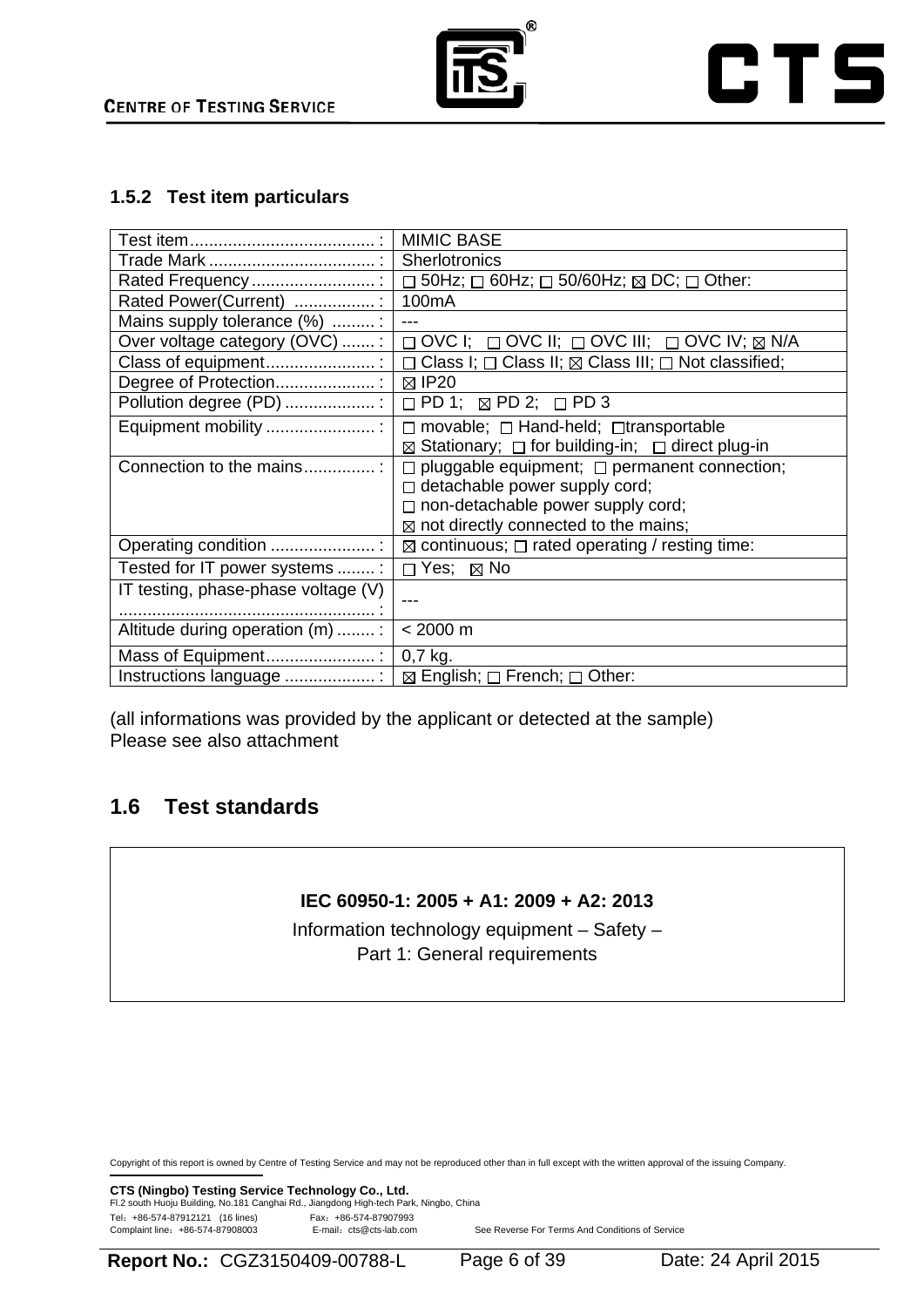



# **2 Technical test**

# **2.1 Summary of test results**

No deviations from the technical specification(s) were ascertained in the course of the tests performed.



# **2.2 Test environment**

Other parameters: The Contract of the Contract of the Contract of the Contract of the Contract of the Contract o

| Temperature:               | $1825^{\circ}$ C        |
|----------------------------|-------------------------|
| Relative humidity content: | 2075%                   |
| Air pressure:              | 86  103 kPa             |
| Details of power supply:   | $1-200V - 11-100V == 1$ |
|                            |                         |

Copyright of this report is owned by Centre of Testing Service and may not be reproduced other than in full except with the written approval of the issuing Company.

**CTS (Ningbo) Testing Service Technology Co., Ltd.**<br>Fl.2 south Huoju Building, No.181 Canghai Rd., Jiangdong High-tech Park, Ningbo, China Tel: +86-574-87912121 (16 lines) Fax: +86-574-87907993<br>Complaint line: +86-574-87908003 E-mail: cts@cts-lab.com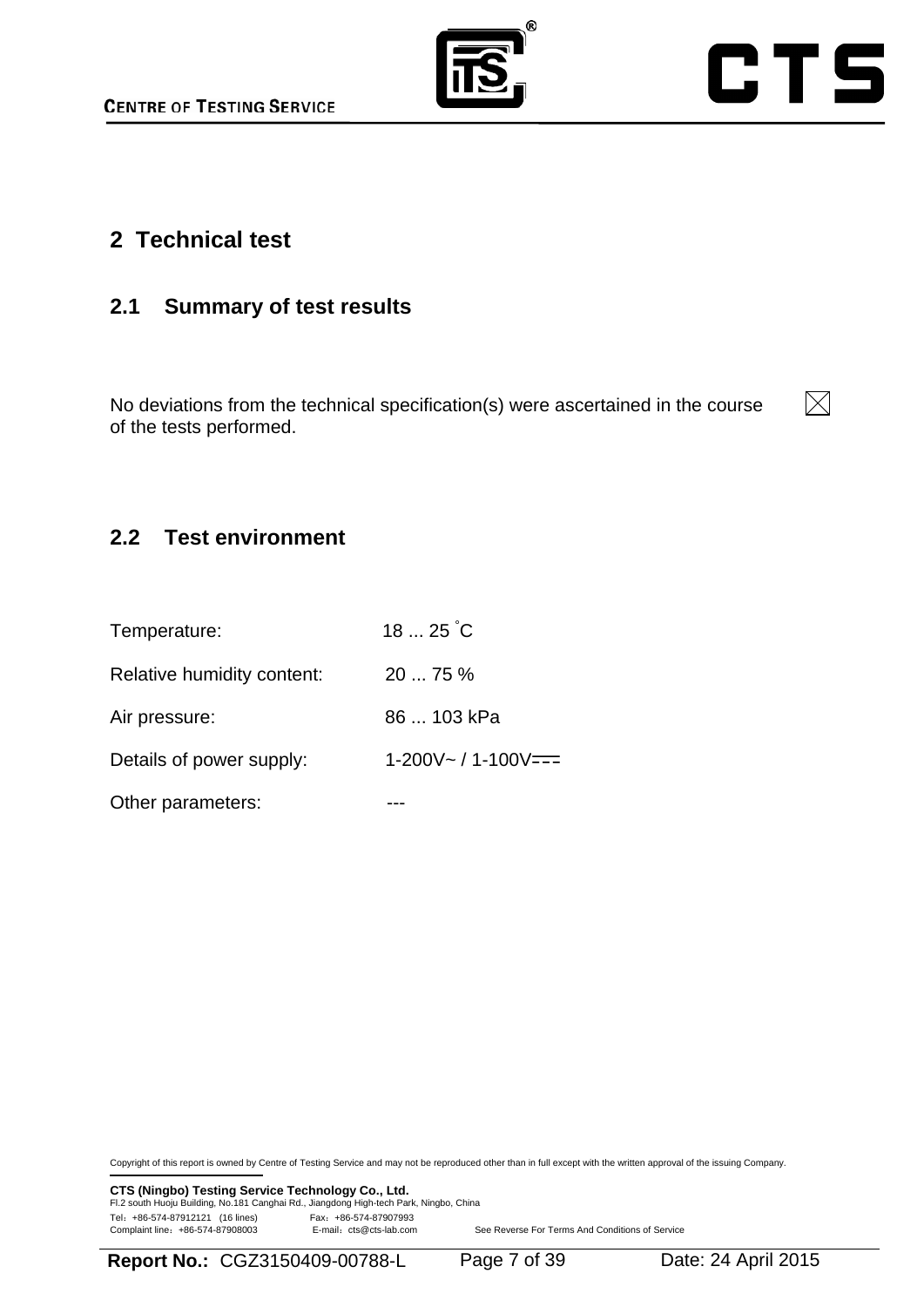



# **2.3 Conformity verification - Summary of inspection**

| Clause  | Summary of inspection                                        |             | <b>Test result</b> |      |
|---------|--------------------------------------------------------------|-------------|--------------------|------|
|         |                                                              | N.A.        | Pass               | Fail |
|         | General                                                      |             | ⋉                  |      |
| 2       | Protection from hazards                                      |             | $\boxtimes$        |      |
| 3       | Wiring, connections and supply                               |             |                    |      |
| 4       | Physical requirements                                        |             | IX                 |      |
| 5       | Electrical requirements and simulated abnormal<br>conditions |             | $\boxtimes$        |      |
| 6       | Connection to telecommunication networks                     | $\boxtimes$ |                    |      |
|         | Connection to cable distribution systems                     | $\boxtimes$ |                    |      |
|         |                                                              |             |                    |      |
| Annexes |                                                              |             | ⊠                  |      |
|         |                                                              |             |                    |      |

Test case verdicts

- N.A.: Test case does not apply to the test object
- Pass: Test item does meet the requirement
- Fail: Test item does not meet the requirement

Copyright of this report is owned by Centre of Testing Service and may not be reproduced other than in full except with the written approval of the issuing Company.

**CTS (Ningbo) Testing Service Technology Co., Ltd.**<br>Fl.2 south Huoju Building, No.181 Canghai Rd., Jiangdong High-tech Park, Ningbo, China Tel: +86-574-87912121 (16 lines) Fax: +86-574-87907993<br>Complaint line: +86-574-87908003 E-mail: cts@cts-lab.com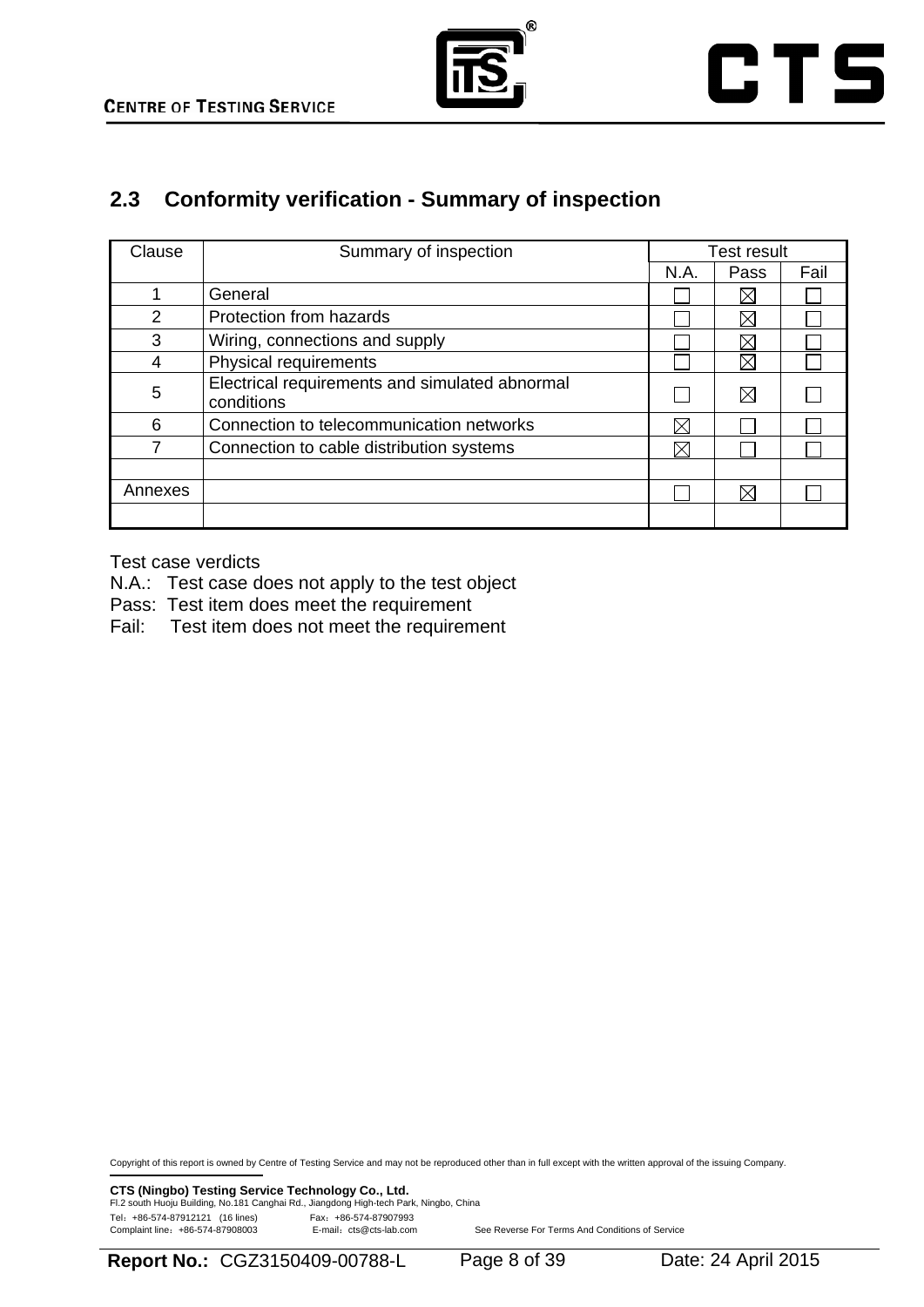



# **3 Test results basic standard(s)**

### **3.1 Particulars: test item vs. Test requirements**

| <b>IEC 60950-1</b><br>Information technology equipment - Safety -<br><b>Part 1: General requirements</b> |                                  |  |  |
|----------------------------------------------------------------------------------------------------------|----------------------------------|--|--|
| Possible test case verdicts:                                                                             |                                  |  |  |
|                                                                                                          |                                  |  |  |
|                                                                                                          |                                  |  |  |
|                                                                                                          |                                  |  |  |
| <b>Test specification:</b>                                                                               |                                  |  |  |
|                                                                                                          |                                  |  |  |
|                                                                                                          |                                  |  |  |
|                                                                                                          |                                  |  |  |
|                                                                                                          |                                  |  |  |
| Test Report Form(s) Originator  Centre of Testing Service                                                |                                  |  |  |
|                                                                                                          |                                  |  |  |
| Copyright blank test report                                                                              | <b>Centre of Testing Service</b> |  |  |

Copyright of this report is owned by Centre of Testing Service and may not be reproduced other than in full except with the written approval of the issuing Company.

**CTS (Ningbo) Testing Service Technology Co., Ltd.**<br>Fl.2 south Huoju Building, No.181 Canghai Rd., Jiangdong High-tech Park, Ningbo, China Tel: +86-574-87912121 (16 lines)<br>Complaint line: +86-574-87908003 E-mail: cts@cts-lab.com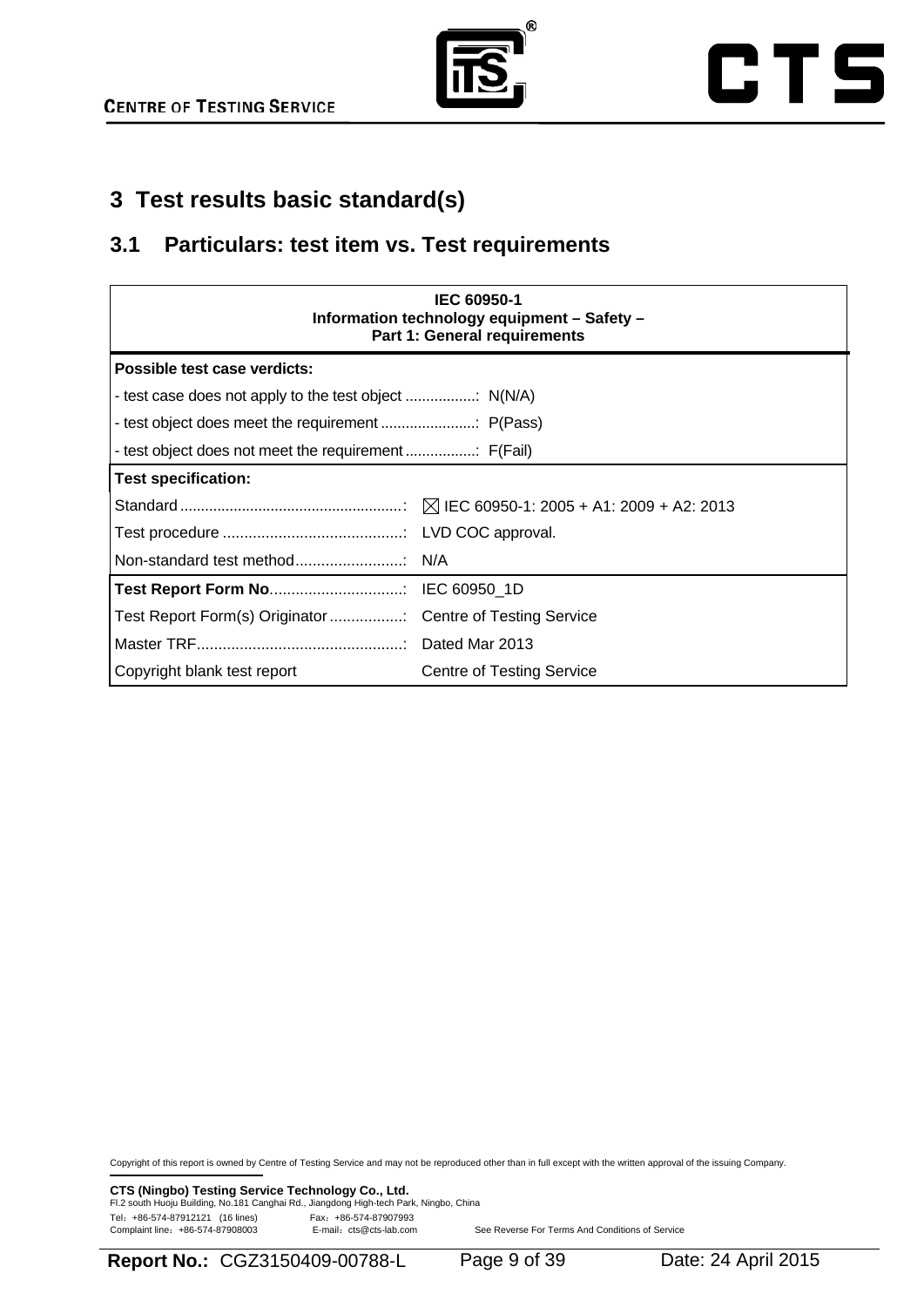



#### **General remarks:**

"(see remark #)" refers to a remark appended to the report.

"(see appended table)" refers to a table appended to the report.

Throughout this report a comma is used as the decimal separator.

The test results presented in this report relate only to the object tested.

This report shall not be reproduced except in full without the written approval of the testing laboratory.

**Copy of marking plate:**  MIMIC BASE Model No.: MB4000  $12V = -100mA$  $\left\{\begin{matrix} \downarrow \\ \downarrow \end{matrix}\right\}$ <br>Sherlotronics SA (Pty) Ltd.

Copyright of this report is owned by Centre of Testing Service and may not be reproduced other than in full except with the written approval of the issuing Company.

**CTS (Ningbo) Testing Service Technology Co., Ltd.**<br>Fl.2 south Huoju Building, No.181 Canghai Rd., Jiangdong High-tech Park, Ningbo, China Tel: +86-574-87912121 (16 lines)<br>Complaint line: +86-574-87908003 E-mail: cts@cts-lab.com

**Report No.:** CGZ3150409-00788-L Page 10 of 39 Date: 24 April 2015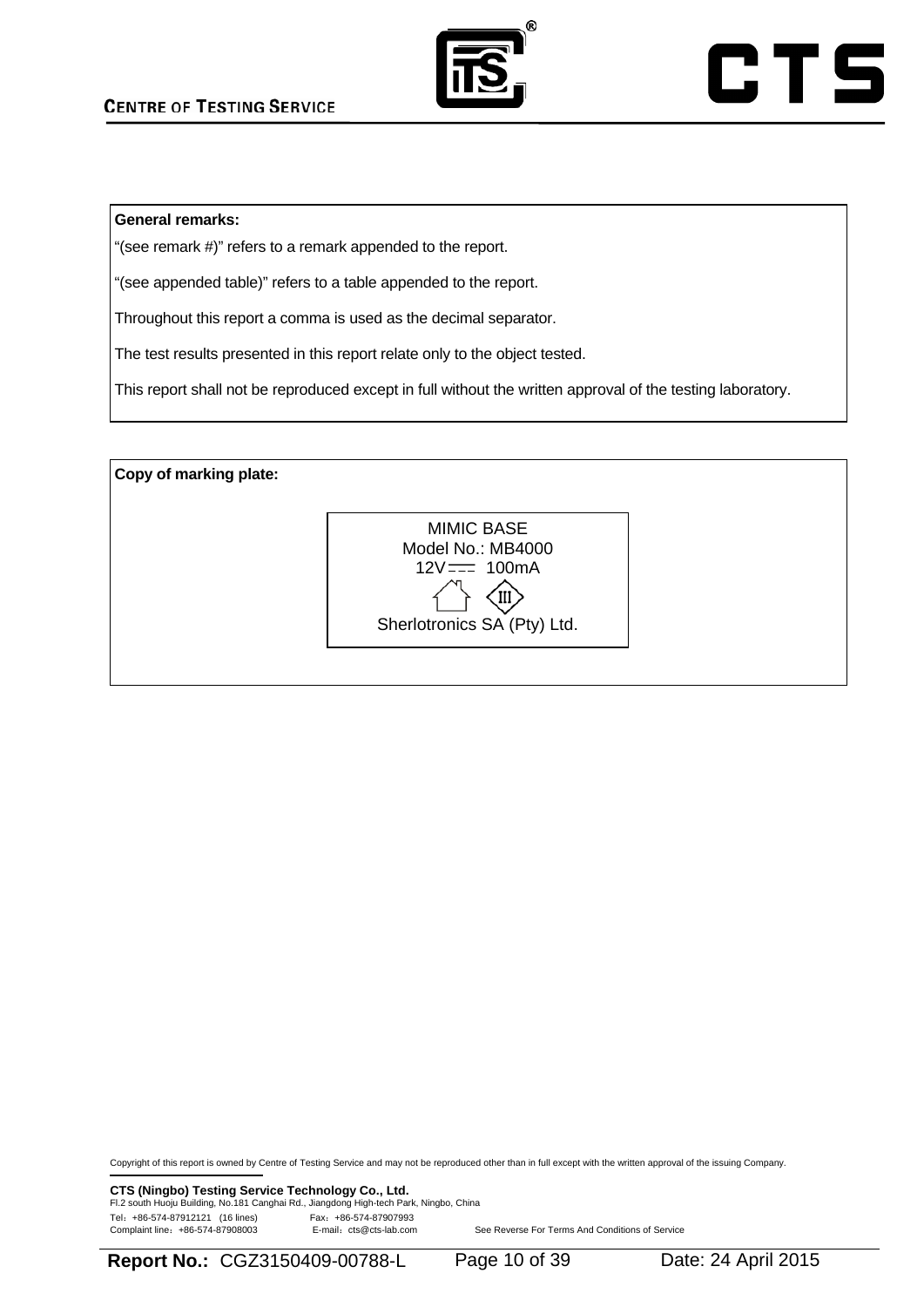

# **CTS**

# **3.2 General requirements and results**

|        | IEC 60950-1                  |                        |         |
|--------|------------------------------|------------------------|---------|
| Clause | <b>Test</b><br>Requirement - | <b>Result - Remark</b> | /erdict |
|        |                              |                        |         |

| $\cdots$ |  |
|----------|--|
|----------|--|

| 1.5     | Components                                                                                            |                     | N |
|---------|-------------------------------------------------------------------------------------------------------|---------------------|---|
| 1.5.1   | General                                                                                               | Class III equipment | N |
|         | Comply with IEC 60950 or relevant component<br>standard                                               |                     | N |
| 1.5.2   | Evaluation and testing of components                                                                  |                     | N |
| 1.5.3   | Thermal controls                                                                                      |                     | N |
| 1.5.4   | <b>Transformers</b>                                                                                   |                     | N |
| 1.5.5   | Interconnecting cables                                                                                |                     | N |
| 1.5.6   | Capacitors bridging insulation                                                                        |                     | N |
| 1.5.7   | Resistors bridging insulation                                                                         |                     | N |
| 1.5.7.1 | Resistors bridging functional, basic or<br>supplementary insulation                                   |                     | N |
| 1.5.7.2 | Resistors bridging double or reinforced insulation<br>between a.c. mains and other circuits           |                     | N |
| 1.5.7.3 | Resistors bridging double or reinforced insulation<br>between a.c. mains and antenna or coaxial cable |                     | N |
| 1.5.7.4 | Accessible parts                                                                                      |                     | N |
| 1.5.8   | Components in equipment for IT power systems                                                          |                     | N |
| 1.5.9   | Surge suppressors                                                                                     |                     | N |
| 1.5.9.1 | General                                                                                               |                     | N |
| 1.5.9.2 | <b>Protection of VDRs</b>                                                                             |                     | N |
| 1.5.9.3 | Bridging of functional insulation by a VDR                                                            |                     | N |
| 1.5.9.4 | Bridging of basic insulation by a VDR                                                                 |                     | N |
| 1.5.9.5 | Bridging of supplementary, double or reinforced<br>insulation by a VDR                                |                     | N |

| 1.6   | Power interface                      | N |
|-------|--------------------------------------|---|
| 1.6.1 | AC power distribution systems        | N |
| 1.6.2 | Input current                        | N |
| 1.6.3 | Voltage limit of hand-held equipment | N |

Copyright of this report is owned by Centre of Testing Service and may not be reproduced other than in full except with the written approval of the issuing Company.

# **CTS (Ningbo) Testing Service Technology Co., Ltd.**<br>Fl.2 south Huoju Building, No.181 Canghai Rd., Jiangdong High-tech Park, Ningbo, China

Tel: +86-574-87912121 (16 lines)<br>Complaint line: +86-574-87908003 E-mail: cts@cts-lab.com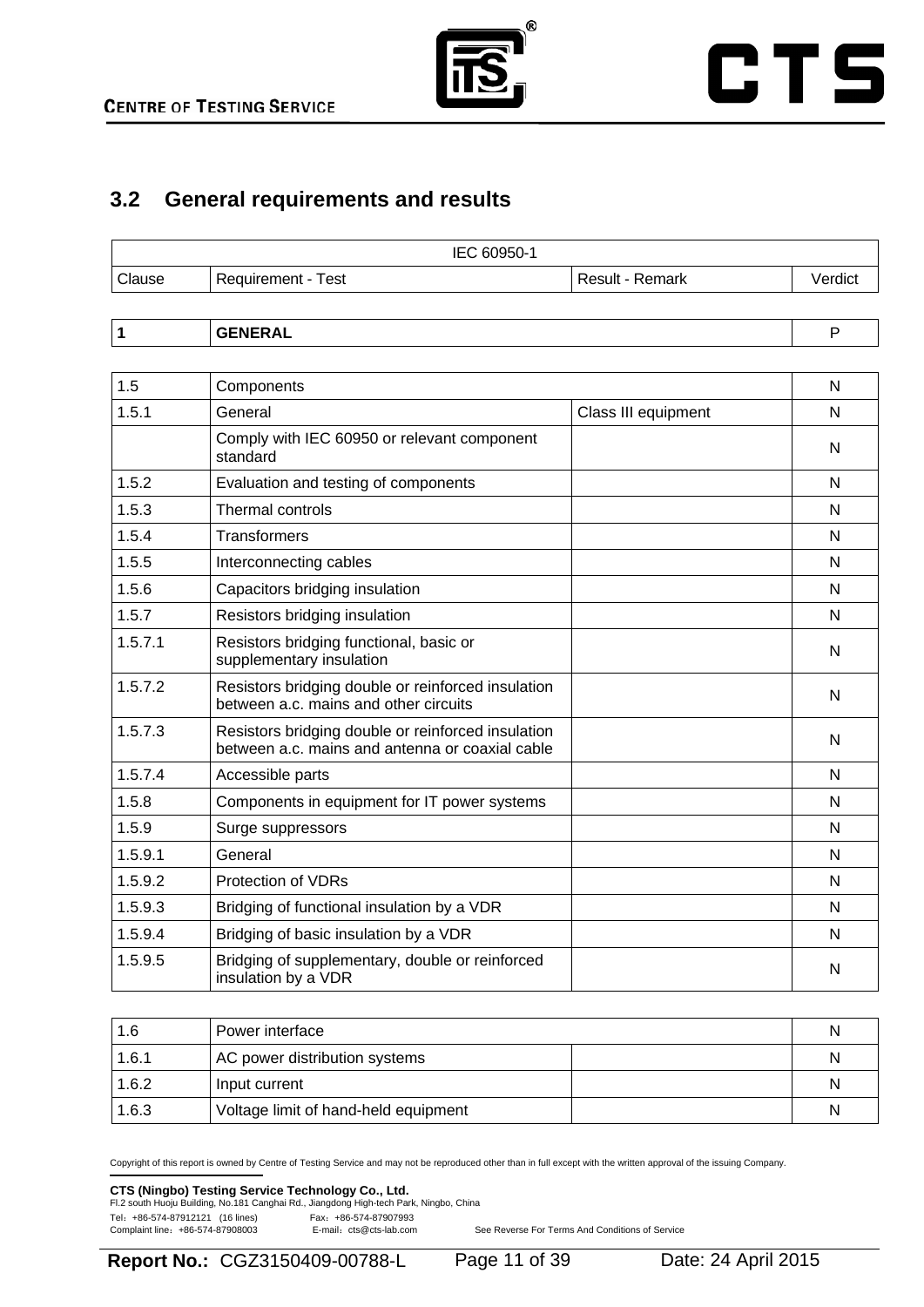



|                     | IEC 60950-1               |                   |         |
|---------------------|---------------------------|-------------------|---------|
| <sup>1</sup> Clause | <b>Requirement - Test</b> | l Result - Remark | Verdict |
| 1.6.4               | Neutral conductor         |                   | N       |

| 1.7     | Marking and instructions                                                            |                   | P |
|---------|-------------------------------------------------------------------------------------|-------------------|---|
| 1.7.1   | Power rating                                                                        |                   | P |
|         | Rated voltage(s) or voltage range(s) (V) :                                          | 12V               | Р |
|         | Symbol for nature of supply, for d.c. only :                                        | See marking plate | P |
|         | Rated frequency or rated frequency range (Hz) .:                                    |                   | N |
|         |                                                                                     | 100mA             | P |
|         | Manufacturer's name or trade-mark or identification                                 | See marking plate | P |
|         | Model identification or type reference  :                                           | See marking plate | P |
|         | Symbol for Class II equipment only  :                                               | Class III         | N |
|         | Other markings and symbols                                                          | See marking plate | P |
| 1.7.2   | Safety instructions and marking                                                     |                   | P |
| 1.7.2.1 | General                                                                             |                   | P |
| 1.7.2.2 | Disconnect devices                                                                  |                   | N |
| 1.7.2.3 | Overcurrent protective device                                                       |                   | N |
| 1.7.2.4 | IT power distribution systems                                                       |                   | N |
| 1.7.2.5 | Operator access with a tool                                                         |                   | N |
| 1.7.2.6 | Ozone                                                                               | No such parts     | N |
| 1.7.3   | Short duty cycles                                                                   |                   | N |
| 1.7.4   |                                                                                     | No such parts     | N |
|         | Methods and means of adjustment; reference to                                       |                   | N |
| 1.7.5   | Power outlets on the equipment                                                      |                   | N |
| 1.7.6   | Fuse identification (marking, special fusing<br>characteristics, cross-reference) : |                   | N |
| 1.7.7   | Wiring terminals                                                                    |                   | N |
| 1.7.7.1 | Protective earthing and bonding terminals                                           |                   | N |
| 1.7.7.2 | Terminals for a.c. mains supply conductors                                          |                   | N |
| 1.7.7.3 | Terminals for d.c. mains supply conductors                                          |                   | N |
| 1.7.8   | Controls and indicators                                                             |                   | P |
| 1.7.8.1 | Identification, location and marking                                                |                   | P |
| 1.7.8.2 |                                                                                     |                   | N |
| 1.7.8.3 | Symbols according to IEC 60417                                                      |                   | N |

Copyright of this report is owned by Centre of Testing Service and may not be reproduced other than in full except with the written approval of the issuing Company.

### **CTS (Ningbo) Testing Service Technology Co., Ltd.**<br>Fl.2 south Huoju Building, No.181 Canghai Rd., Jiangdong High-tech Park, Ningbo, China

Tel: +86-574-87912121 (16 lines) Fax: +86-574-87907993<br>Complaint line: +86-574-87908003 E-mail: cts@cts-lab.com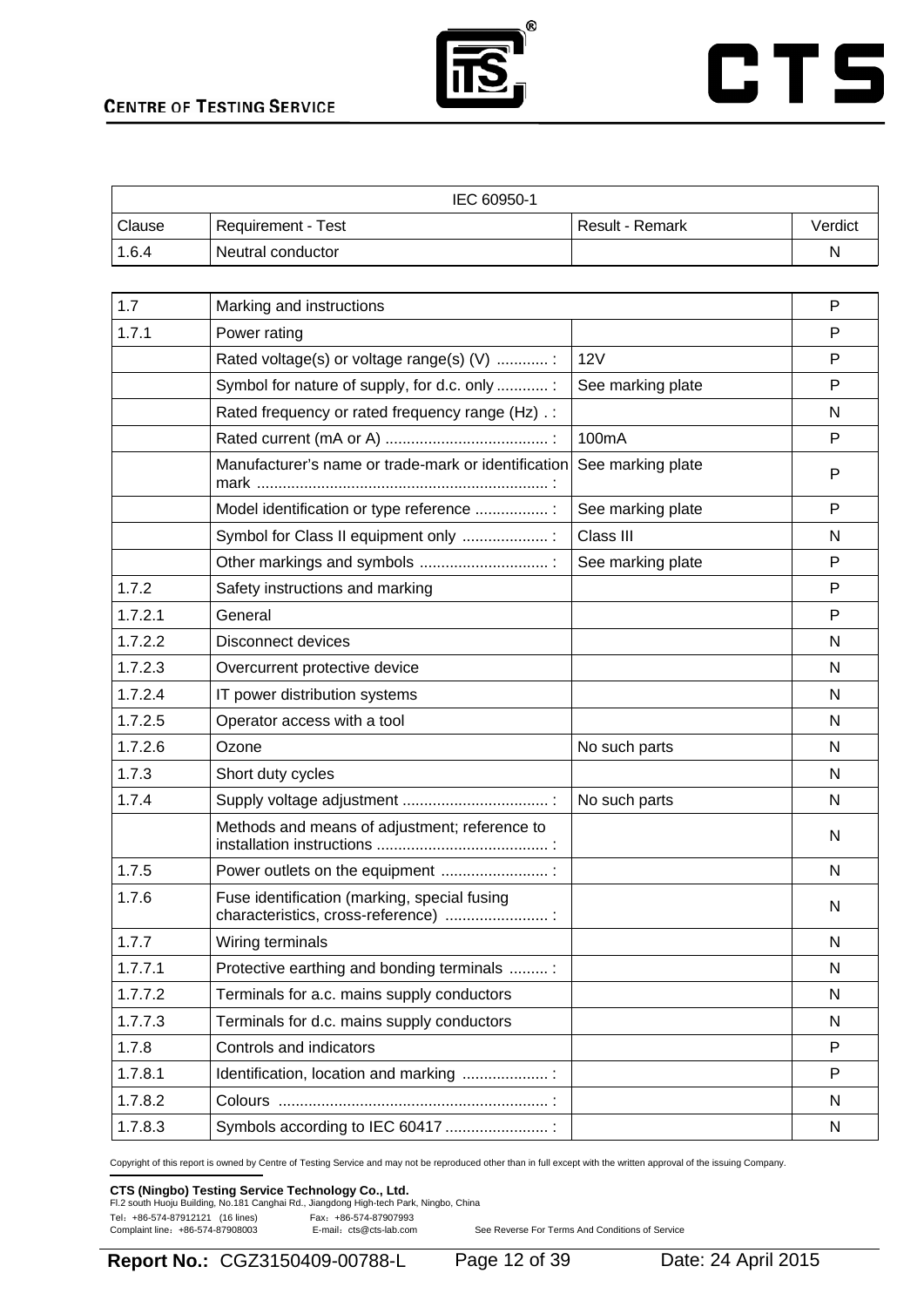

# **CTS**

|         | IEC 60950-1                                |                        |         |
|---------|--------------------------------------------|------------------------|---------|
| Clause  | <b>Requirement - Test</b>                  | <b>Result - Remark</b> | Verdict |
| 1.7.8.4 |                                            |                        | N       |
| 1.7.9   | Isolation of multiple power sources        |                        | N       |
| 1.7.10  | Thermostats and other regulating devices   | No such parts          | N       |
| 1.7.11  | <b>Durability</b>                          |                        | P       |
| 1.7.12  | Removable parts                            |                        | P       |
| 1.7.13  |                                            |                        | N       |
|         |                                            |                        |         |
| 1.7.14  | Equipment for restricted access locations: |                        | N       |

| $\overline{2}$ | <b>PROTECTION FROM HAZARDS</b>                                               |                     |   |
|----------------|------------------------------------------------------------------------------|---------------------|---|
| 2.1            | Protection from electric shock and energy hazards                            |                     |   |
| 2.1.1          | Protection in operator access areas                                          | Class III equipment | N |
| 2.1.1.1        | Access to energized parts                                                    |                     | N |
|                |                                                                              |                     | N |
|                | Test with test finger (Figure 2A)                                            |                     | N |
|                |                                                                              |                     | N |
|                | Test with test probe (Figure 2C)  :                                          |                     | N |
| 2.1.1.2        | <b>Battery compartments</b>                                                  |                     | N |
| 2.1.1.3        | Access to ELV wiring                                                         |                     | N |
|                | Working voltage (Vpeak or Vrms); minimum<br>distance through insulation (mm) |                     |   |
| 2.1.1.4        | Access to hazardous voltage circuit wiring                                   |                     | N |
| 2.1.1.5        |                                                                              |                     | N |
| 2.1.1.6        | Manual controls                                                              |                     | N |
| 2.1.1.7        | Discharge of capacitors in equipment                                         |                     | N |
|                | Measured voltage (V); time-constant (s)                                      |                     |   |
| 2.1.1.8        | Energy hazards - d.c. mains supply                                           |                     | N |
|                | a) Capacitor connected to the d.c. mains supply :                            |                     | N |
|                | b) Internal battery connected to the d.c. mains                              |                     | N |
| 2.1.1.9        |                                                                              |                     | N |
| 2.1.2          | Protection in service access areas                                           |                     | N |
| 2.1.3          | Protection in restricted access locations                                    |                     | N |

Copyright of this report is owned by Centre of Testing Service and may not be reproduced other than in full except with the written approval of the issuing Company.

**CTS (Ningbo) Testing Service Technology Co., Ltd.**<br>Fl.2 south Huoju Building, No.181 Canghai Rd., Jiangdong High-tech Park, Ningbo, China Tel: +86-574-87912121 (16 lines) Fax: +86-574-87907993<br>Complaint line: +86-574-87908003 E-mail: cts@cts-lab.com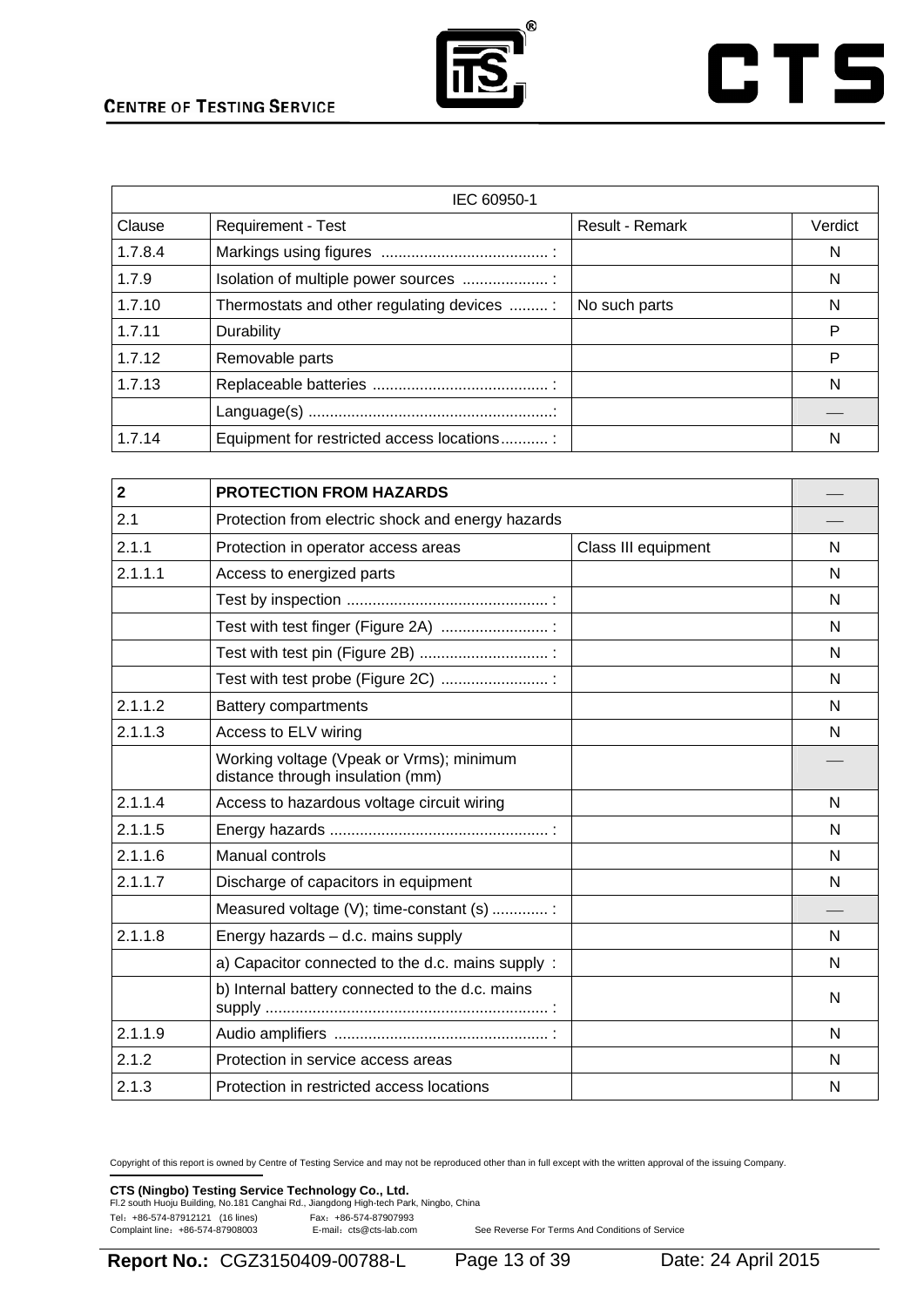

# **CTS**

| IEC 60950-1 |                                                  |                 |         |
|-------------|--------------------------------------------------|-----------------|---------|
| Clause      | Requirement - Test                               | Result - Remark | Verdict |
| 2.2         | <b>SELV</b> circuits                             |                 |         |
| 2.2.1       | General requirements                             |                 | N       |
| 2.2.2       | Voltages under normal conditions (V)             |                 | N       |
| 2.2.3       | Voltages under fault conditions (V)              |                 | N       |
| 2.2.4       | Connection of SELV circuits to other circuits  : |                 | N       |

| 2.3     | <b>TNV</b> circuits                                         |   |
|---------|-------------------------------------------------------------|---|
| 2.3.1   | Limits                                                      | N |
|         |                                                             |   |
| 2.3.2   | Separation from other circuits and from accessible<br>parts | N |
| 2.3.2.1 | General requirements                                        | N |
| 2.3.2.2 | Protection by basic insulation                              | N |
| 2.3.2.3 | Protection by earthing                                      | N |
| 2.3.2.4 | Protection by other constructions                           | N |
| 2.3.3   | Separation from hazardous voltages                          | N |
|         |                                                             |   |
| 2.3.4   | Connection of TNV circuits to other circuits                | N |
|         |                                                             |   |
| 2.3.5   | Test for operating voltages generated externally            | N |

| 2.4   | Limited current circuits                                    |   |
|-------|-------------------------------------------------------------|---|
| 2.4.1 | General requirements                                        | N |
| 2.4.2 | Limit values                                                | N |
|       |                                                             |   |
|       |                                                             |   |
|       |                                                             |   |
|       | Measured circuit capacitance (nF or µF):                    |   |
| 2.4.3 | Connection of limited current circuits to other<br>circuits | N |

| Limited power sources        |   |
|------------------------------|---|
| a) Inherently limited output | N |
| b) Impedance limited output  | N |

Copyright of this report is owned by Centre of Testing Service and may not be reproduced other than in full except with the written approval of the issuing Company.

# **CTS (Ningbo) Testing Service Technology Co., Ltd.**<br>Fl.2 south Huoju Building, No.181 Canghai Rd., Jiangdong High-tech Park, Ningbo, China

Tel: +86-574-87912121 (16 lines) Fax: +86-574-87907993<br>Complaint line: +86-574-87908003 E-mail: cts@cts-lab.com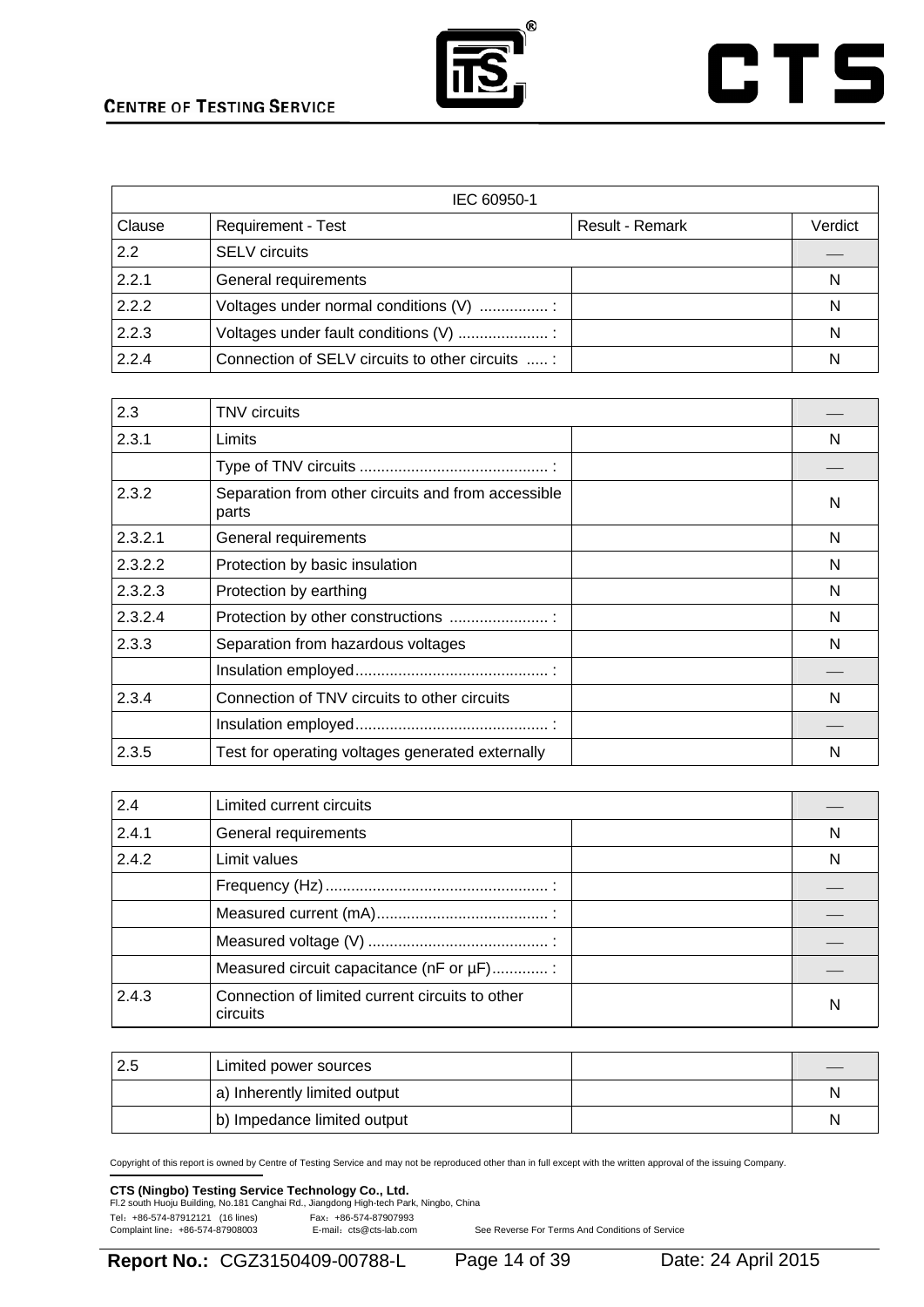



|        | IEC 60950-1                                                                               |                 |         |  |
|--------|-------------------------------------------------------------------------------------------|-----------------|---------|--|
| Clause | <b>Requirement - Test</b>                                                                 | Result - Remark | Verdict |  |
|        | c) Regulating network limited output under normal<br>operating and single fault condition |                 | N       |  |
|        | d) Overcurrent protective device limited output                                           |                 | N       |  |
|        | Max. output voltage (V), max. output current (A),                                         |                 |         |  |
|        | Current rating of overcurrent protective device (A)                                       |                 |         |  |

| 2.6     | Provisions for earthing and bonding                                                                         |                     |   |
|---------|-------------------------------------------------------------------------------------------------------------|---------------------|---|
| 2.6.1   | Protective earthing                                                                                         | Class III equipment | N |
| 2.6.2   | Functional earthing                                                                                         |                     | N |
| 2.6.3   | Protective earthing and protective bonding<br>conductors                                                    |                     | N |
| 2.6.3.1 | General                                                                                                     |                     | N |
| 2.6.3.2 | Size of protective earthing conductors                                                                      |                     | N |
|         | Rated current (A), cross-sectional area (mm2),                                                              |                     |   |
| 2.6.3.3 | Size of protective bonding conductors                                                                       |                     | N |
|         | Rated current (A), cross-sectional area (mm2),                                                              |                     |   |
| 2.6.3.4 | Resistance of earthing conductors and their<br>terminations; resistance $(\Omega)$ , voltage drop (V), test |                     | N |
| 2.6.3.5 |                                                                                                             |                     | N |
| 2.6.4   | <b>Terminals</b>                                                                                            |                     | N |
| 2.6.4.1 | General                                                                                                     |                     | N |
| 2.6.4.2 | Protective earthing and bonding terminals                                                                   |                     | N |
|         | Rated current (A), type, nominal thread diameter                                                            |                     |   |
| 2.6.4.3 | Separation of the protective earthing conductor<br>from protective bonding conductors                       |                     | N |
| 2.6.5   | Integrity of protective earthing                                                                            |                     | N |
| 2.6.5.1 | Interconnection of equipment                                                                                |                     | N |
| 2.6.5.2 | Components in protective earthing conductors and<br>protective bonding conductors                           |                     | N |
| 2.6.5.3 | Disconnection of protective earth                                                                           |                     | N |
| 2.6.5.4 | Parts that can be removed by an operator                                                                    |                     | N |
| 2.6.5.5 | Parts removed during servicing                                                                              |                     | N |

Copyright of this report is owned by Centre of Testing Service and may not be reproduced other than in full except with the written approval of the issuing Company.

### **CTS (Ningbo) Testing Service Technology Co., Ltd.**<br>Fl.2 south Huoju Building, No.181 Canghai Rd., Jiangdong High-tech Park, Ningbo, China

Tel: +86-574-87912121 (16 lines) Fax: +86-574-87907993<br>Complaint line: +86-574-87908003 E-mail: cts@cts-lab.com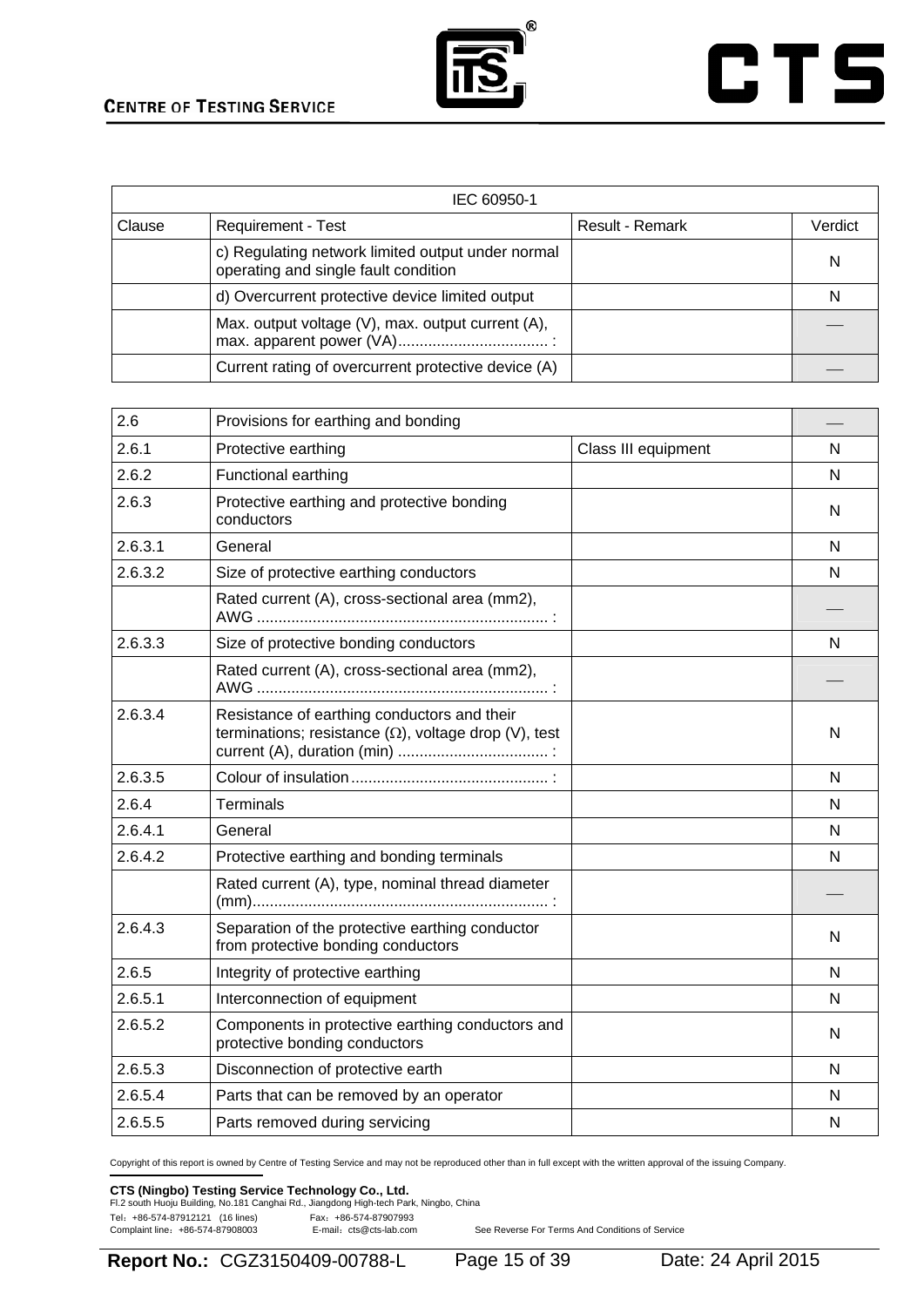

# **CTS**

| IEC 60950-1 |                                                                       |                 |         |
|-------------|-----------------------------------------------------------------------|-----------------|---------|
| Clause      | <b>Requirement - Test</b>                                             | Result - Remark | Verdict |
| 2.6.5.6     | Corrosion resistance                                                  |                 | N       |
| 2.6.5.7     | Screws for protective bonding                                         |                 | N       |
| 2.6.5.8     | Reliance on telecommunication network or cable<br>distribution system | No such parts   | N       |

| 2.7   | Overcurrent and earth fault protection in primary circuits      |                     |   |
|-------|-----------------------------------------------------------------|---------------------|---|
| 2.7.1 | <b>Basic requirements</b>                                       | Class III equipment | N |
|       | Instructions when protection relies on building<br>installation |                     | N |
| 2.7.2 | Faults not simulated in 5.3.7                                   |                     | N |
| 2.7.3 | Short-circuit backup protection                                 |                     | N |
| 2.7.4 | Number and location of protective devices :                     |                     | N |
| 2.7.5 | Protection by several devices                                   |                     | N |
| 2.7.6 |                                                                 |                     | N |

| 2.8     | Safety interlocks           |               |   |
|---------|-----------------------------|---------------|---|
| 2.8.1   | General principles          | No such parts | N |
| 2.8.2   | Protection requirements     |               | N |
| 2.8.3   | Inadvertent reactivation    |               | N |
| 2.8.4   | Fail-safe operation         |               | N |
| 2.8.5   | Moving parts                |               | N |
| 2.8.6   | Overriding                  |               | N |
| 2.8.7   | Switches and relays         |               | P |
| 2.8.7.1 |                             |               | P |
| 2.8.7.2 | Overload test               |               | P |
| 2.8.7.3 | Endurance test              |               | P |
| 2.8.7.4 | Electric strength test      |               | P |
| 2.8.8   | <b>Mechanical actuators</b> |               | N |

| 2.9   | Electrical insulation                                                              |  |   |
|-------|------------------------------------------------------------------------------------|--|---|
| 2.9.1 | Properties of insulating materials                                                 |  | P |
| 2.9.2 | Humidity conditioning                                                              |  | Þ |
|       | Relative humidity (%), temperature ( $^{\circ}$ C) :   93 %, 25 $^{\circ}$ C, 48 h |  |   |
| 2.9.3 | Grade of insulation                                                                |  | Þ |

Copyright of this report is owned by Centre of Testing Service and may not be reproduced other than in full except with the written approval of the issuing Company.

# **CTS (Ningbo) Testing Service Technology Co., Ltd.**<br>Fl.2 south Huoju Building, No.181 Canghai Rd., Jiangdong High-tech Park, Ningbo, China

Tel: +86-574-87912121 (16 lines) Fax: +86-574-87907993<br>Complaint line: +86-574-87908003 E-mail: cts@cts-lab.com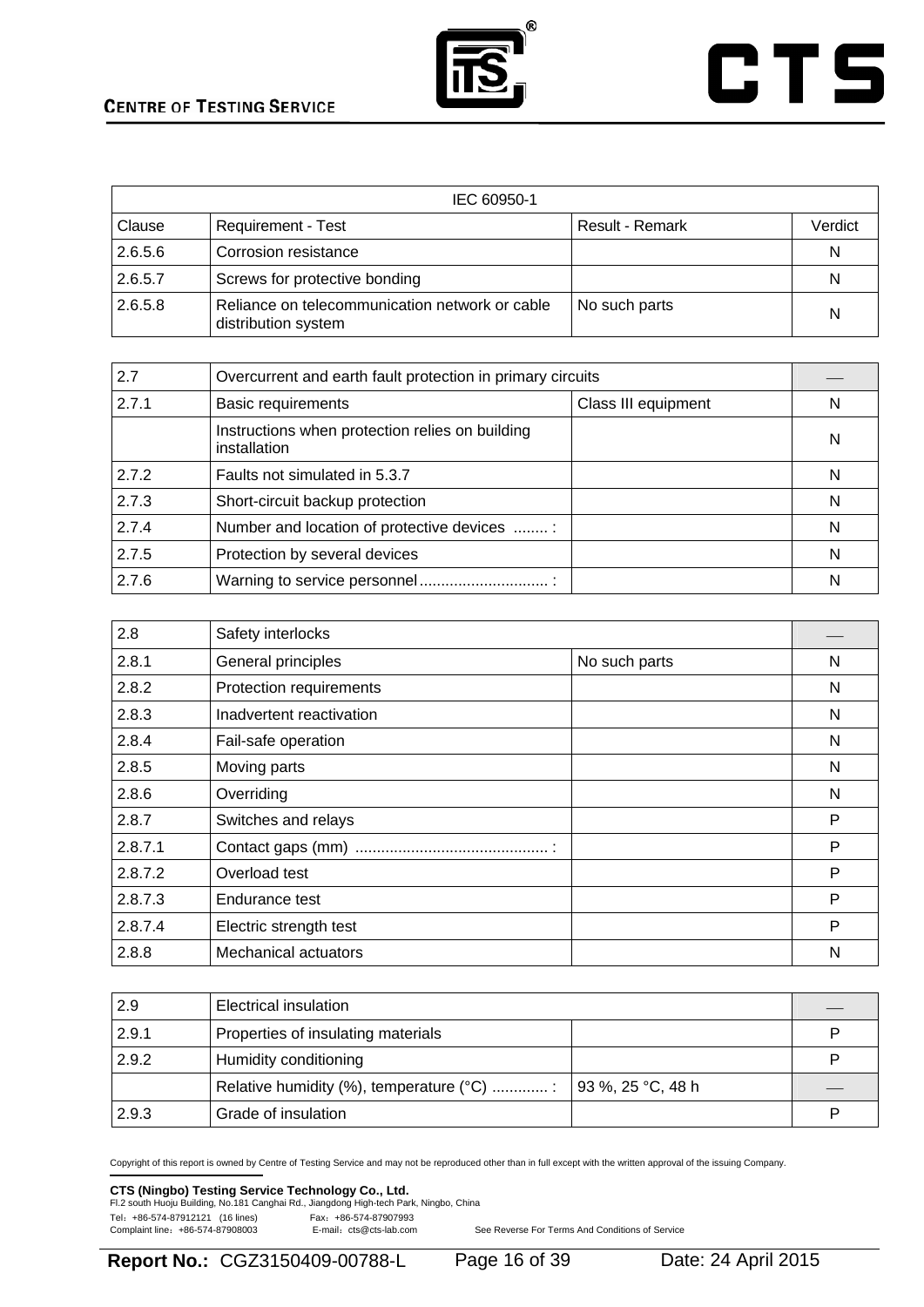



| IEC 60950-1 |                                    |                 |         |
|-------------|------------------------------------|-----------------|---------|
| Clause      | <b>Requirement - Test</b>          | Result - Remark | Verdict |
| 2.9.4       | Separation from hazardous voltages |                 |         |
|             |                                    | I Method 1      |         |

| 2.10     | Clearances, creepage distances and distances through insulation |                     |              |
|----------|-----------------------------------------------------------------|---------------------|--------------|
| 2.10.1   | General                                                         | Class III equipment | N            |
| 2.10.1.1 |                                                                 |                     | N            |
| 2.10.1.2 |                                                                 |                     | N            |
| 2.10.1.3 | Reduced values for functional insualtion                        |                     | N            |
| 2.10.1.4 | Intervening unconnected conductive parts                        |                     | N            |
| 2.10.1.5 | Insulation with varying dimensions                              |                     | N            |
| 2.10.1.6 | Special separation requirements                                 |                     | N            |
| 2.10.1.7 | Insulation in circuits generating starting pulses               |                     | N            |
| 2.10.2   | Determination of working voltage                                |                     | N            |
| 2.10.2.1 | General                                                         |                     | N            |
| 2.10.2.2 | RMS working voltage                                             |                     | N            |
| 2.10.2.3 | Peak working voltage                                            |                     | N            |
| 2.10.3   | Clearances                                                      |                     | N            |
| 2.10.3.1 | General                                                         |                     | N            |
| 2.10.3.2 | Mains transient voltages                                        |                     | N            |
|          |                                                                 |                     | N            |
|          | b) Earthed d.c. mains supplies                                  |                     | N            |
|          | c) Unearthed d.c. mains supplies :                              |                     | N            |
|          |                                                                 |                     | $\mathsf{N}$ |
| 2.10.3.3 | Clearances in primary circuits                                  |                     | N            |
| 2.10.3.4 | Clearances in secondary circuits                                |                     | N            |
| 2.10.3.5 | Clearances in circuits having starting pulses                   |                     | N            |
| 2.10.3.6 | Transients from a.c. mains supply                               |                     | N            |
| 2.10.3.7 | Transients from d.c. mains supply :                             |                     | N            |
| 2.10.3.8 | Transients from telecommunication networks and                  |                     | N            |
| 2.10.3.9 | Measurement of transient voltage levels                         |                     | N            |
|          | a) Transients from a mains suplply                              |                     | N            |
|          |                                                                 |                     | ${\sf N}$    |
|          |                                                                 |                     | $\mathsf{N}$ |

Copyright of this report is owned by Centre of Testing Service and may not be reproduced other than in full except with the written approval of the issuing Company.

### **CTS (Ningbo) Testing Service Technology Co., Ltd.**<br>Fl.2 south Huoju Building, No.181 Canghai Rd., Jiangdong High-tech Park, Ningbo, China

Tel: +86-574-87912121 (16 lines) Fax: +86-574-87907993<br>Complaint line: +86-574-87908003 E-mail: cts@cts-lab.com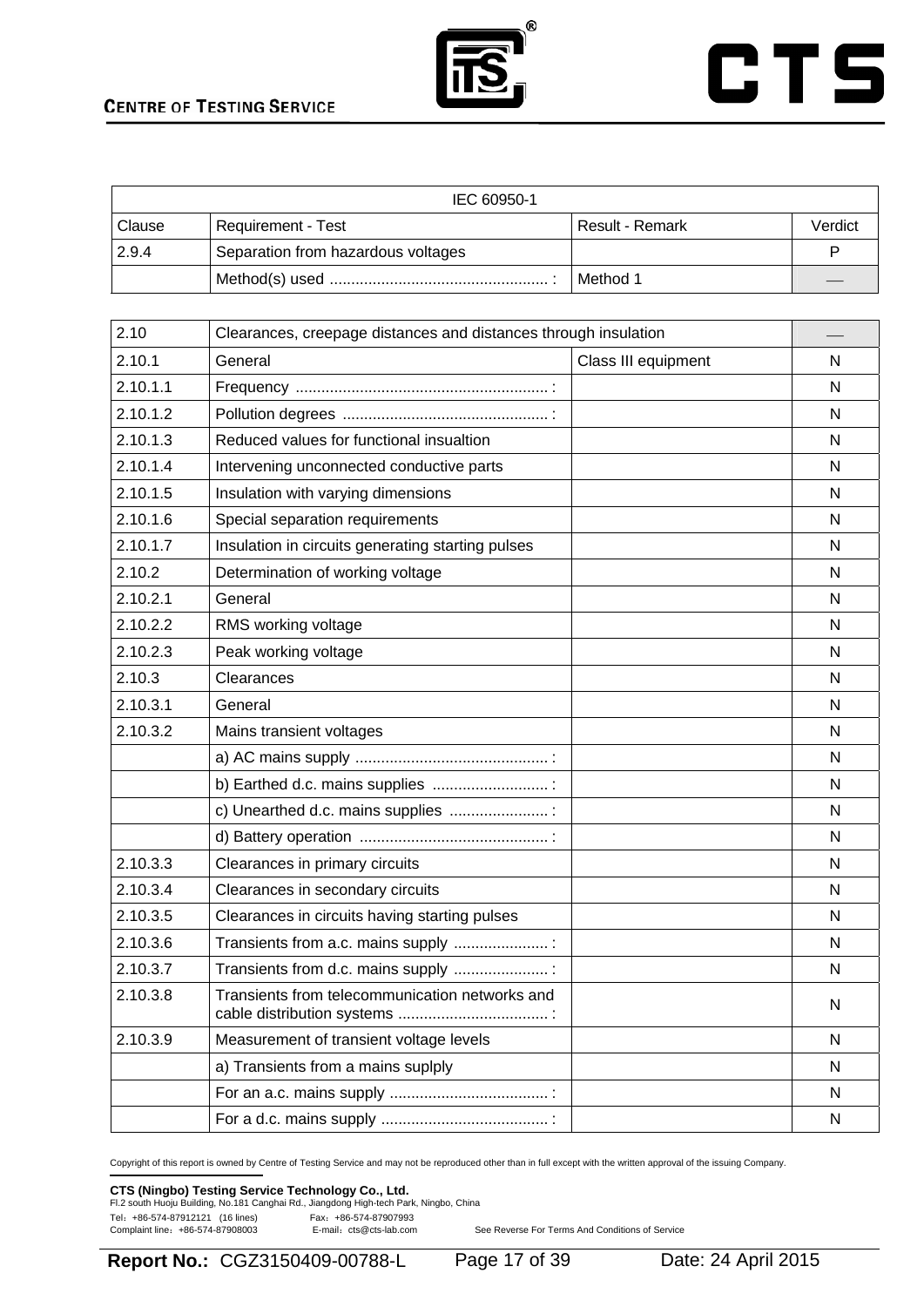

# **CTS**

|           | IEC 60950-1                                           |                 |         |
|-----------|-------------------------------------------------------|-----------------|---------|
| Clause    | Requirement - Test                                    | Result - Remark | Verdict |
|           | b) Transients from a telecommunication network :      |                 | N       |
| 2.10.4    | Creepage distances                                    |                 | N       |
| 2.10.4.1  | General                                               |                 | N       |
| 2.10.4.2  | Material group and caomparative tracking index        |                 | N       |
|           |                                                       |                 |         |
| 2.10.4.3  | Minimum creepage distances                            |                 | N       |
| 2.10.5    | Solid insulation                                      |                 | N       |
| 2.10.5.1  | General                                               |                 | N       |
| 2.10.5.2  | Distances through insulation                          |                 | N       |
| 2.10.5.3  | Insulating compound as solid insulation               |                 | N       |
| 2.10.5.4  | Semiconductor devices                                 |                 | N       |
| 2.10.5.5. | Cemented joints                                       |                 | N       |
| 2.10.5.6  | Thin sheet material - General                         |                 | N       |
| 2.10.5.7  | Separable thin sheet material                         |                 | N       |
|           |                                                       |                 |         |
| 2.10.5.8  | Non-separable thin sheet material                     |                 | N       |
| 2.10.5.9  | Thin sheet material - standard test procedure         |                 | N       |
|           | Electric strength test                                |                 |         |
| 2.10.5.10 | Thin sheet material - alternative test procedure      |                 | N       |
|           | Electric strength test                                |                 |         |
| 2.10.5.11 | Insulation in wound components                        |                 | N       |
| 2.10.5.12 | Wire in wound components                              |                 | N       |
|           |                                                       |                 | N       |
|           | a) Basic insulation not under stress                  |                 | N       |
|           | b) Basic, supplemetary, reinforced insulation :       |                 | N       |
|           |                                                       |                 | N       |
|           | Two wires in contact inside wound component;          |                 | N       |
| 2.10.5.13 | Wire with solvent-based enamel in wound<br>components |                 | N       |
|           | Electric strength test                                |                 |         |
|           | Routine test                                          |                 | N       |
| 2.10.5.14 | Additional insulation in wound components             |                 | N       |
|           |                                                       |                 | N       |

Copyright of this report is owned by Centre of Testing Service and may not be reproduced other than in full except with the written approval of the issuing Company.

### **CTS (Ningbo) Testing Service Technology Co., Ltd.**<br>Fl.2 south Huoju Building, No.181 Canghai Rd., Jiangdong High-tech Park, Ningbo, China

Tel: +86-574-87912121 (16 lines) Fax: +86-574-87907993<br>Complaint line: +86-574-87908003 E-mail: cts@cts-lab.com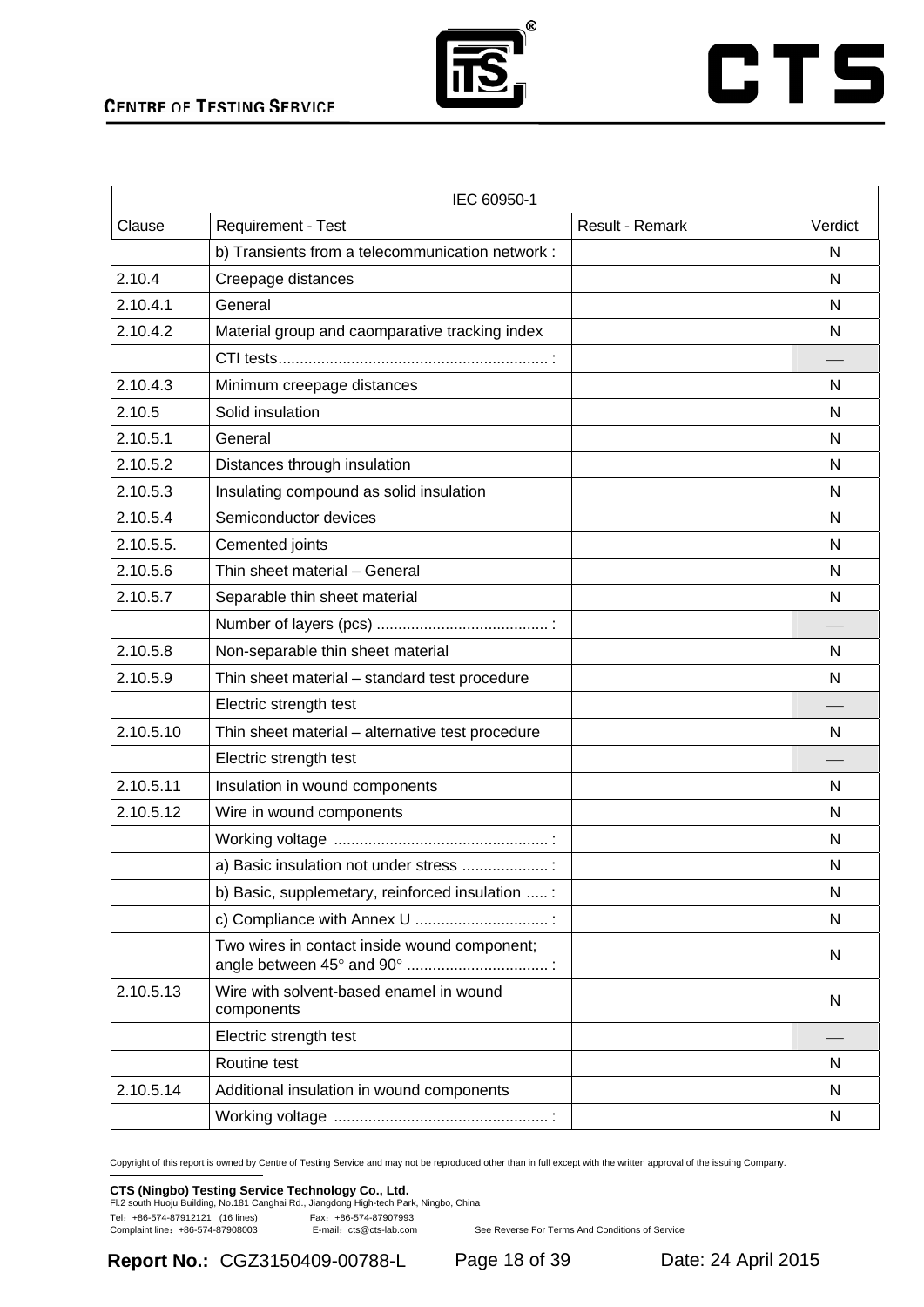

# **CTS**

|          | IEC 60950-1                                                                   |                        |         |
|----------|-------------------------------------------------------------------------------|------------------------|---------|
| Clause   | Requirement - Test                                                            | <b>Result - Remark</b> | Verdict |
|          | - Basic insulation not under stress  :                                        |                        | N       |
|          | - Supplemetary, reinforced insulation :                                       |                        | N       |
| 2.10.6   | Construction of printed boards                                                |                        | N       |
| 2.10.6.1 | Uncoated printed boards                                                       |                        | N       |
| 2.10.6.2 | Coated printed boards                                                         |                        | N       |
| 2.10.6.3 | Insulation between conductors on the same inner<br>surface of a printed board |                        | N       |
| 2.10.6.4 | Insulation between conductors on different layers of<br>a printed board       |                        | N       |
|          | Distance through insulation                                                   |                        | N       |
|          | Number of insulation layers (pcs)                                             |                        | N       |
| 2.10.7   | Component external terminations                                               |                        | N       |
| 2.10.8   | Tests on coated printed boards and coated<br>components                       |                        | N       |
| 2.10.8.1 | Sample preparation and preliminary inspection                                 |                        | N       |
| 2.10.8.2 | Thermal conditioning                                                          |                        | N       |
| 2.10.8.3 | Electric strength test                                                        |                        | N       |
| 2.10.8.4 | Abrasion resistance test                                                      |                        | N       |
| 2.10.9   | Thermal cycling                                                               |                        | N       |
| 2.10.10  | Test for Pollution Degree 1 environment and<br>insulating compound            |                        | N       |
| 2.10.11  | Tests for semiconductor devices and cemented<br>joints                        |                        | N       |
| 2.10.12  | Enclosed and sealed parts                                                     |                        | N       |

| 3     | <b>WIRING, CONNECTIONS AND SUPPLY</b>          |   |
|-------|------------------------------------------------|---|
| 3.1   | General                                        |   |
| 3.1.1 | Current rating and overcurrent protection      | P |
| 3.1.2 | Protection against mechanical damage           | P |
| 3.1.3 | Securing of internal wiring                    | P |
| 3.1.4 | Insulation of conductors                       | P |
| 3.1.5 | Beads and ceramic insulators<br>No such parts  | N |
| 3.1.6 | Screws for electrical contact pressure         | N |
| 3.1.7 | Insulating materials in electrical connections | N |
| 3.1.8 | Self-tapping and spaced thread screws          | N |

Copyright of this report is owned by Centre of Testing Service and may not be reproduced other than in full except with the written approval of the issuing Company.

### **CTS (Ningbo) Testing Service Technology Co., Ltd.**<br>Fl.2 south Huoju Building, No.181 Canghai Rd., Jiangdong High-tech Park, Ningbo, China

Tel: +86-574-87912121 (16 lines) Fax: +86-574-87907993<br>Complaint line: +86-574-87908003 E-mail: cts@cts-lab.com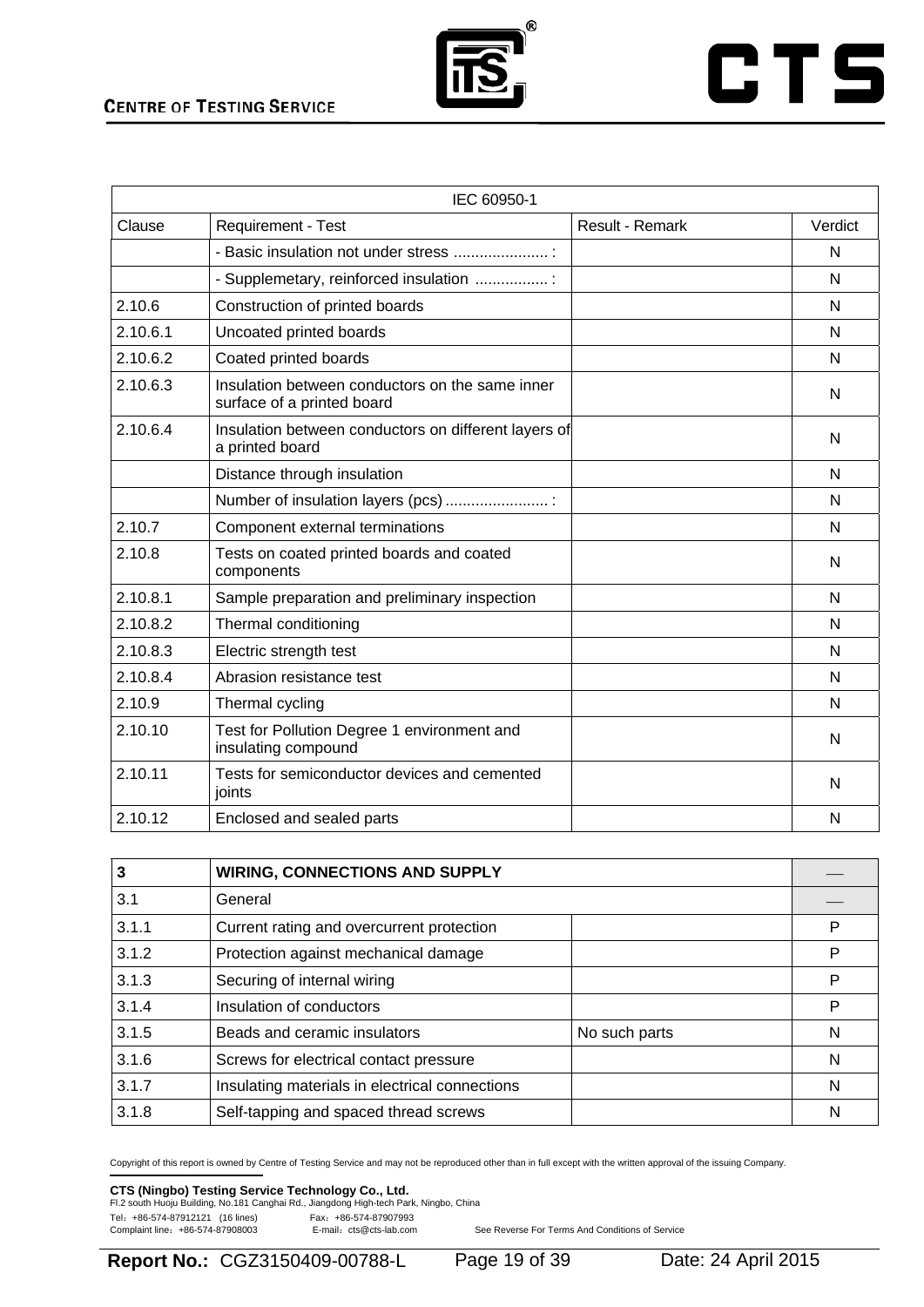

# **CTS**

| IEC 60950-1 |                           |                 |         |
|-------------|---------------------------|-----------------|---------|
| Clause      | <b>Requirement - Test</b> | Result - Remark | Verdict |
| 3.1.9       | Termination of conductors |                 |         |
|             | 10 N pull test            |                 |         |
| 3.1.10      | Sleeving on wiring        |                 | N       |

| 3.2     | Connection to a mains supply                                |   |
|---------|-------------------------------------------------------------|---|
| 3.2.1   | Means of connection                                         | N |
| 3.2.1.1 | Connection to an a.c. mains supply                          | N |
| 3.2.1.2 | Connection to a d.c. mains supply                           | N |
| 3.2.2   | Multiple supply connections                                 | N |
| 3.2.3   | Permanently connected equipment                             | N |
|         | Number of conductors, diameter of cable and                 |   |
| 3.2.4   | Appliance inlets                                            | N |
| 3.2.5   | Power supply cords                                          | N |
| 3.2.5.1 | AC power supply cords                                       | N |
|         |                                                             |   |
|         | Rated current (A), cross-sectional area (mm <sup>2</sup> ), |   |
| 3.2.5.2 | DC power supply cords                                       | N |
| 3.2.6   | Cord anchorages and strain relief                           | N |
|         | Mass of equipment (kg), pull (N)  :                         |   |
|         | Longitudinal displacement (mm)                              |   |
| 3.2.7   | Protection against mechanical damage                        | N |
| 3.2.8   | Cord guards                                                 | N |
|         | Diameter or minor dimension D (mm); test mass (g)           |   |
|         | Radius of curvature of cord (mm)  :                         |   |
| 3.2.9   | Supply wiring space                                         | N |

| 3.3   | Wiring terminals for connection of external conductors |   |
|-------|--------------------------------------------------------|---|
| 3.3.1 | Wiring terminals                                       | N |
| 3.3.2 | Connection of non-detachable power supply cords        | N |
| 3.3.3 | Screw terminals                                        | N |
| 3.3.4 | Conductor sizes to be connected                        | N |

Copyright of this report is owned by Centre of Testing Service and may not be reproduced other than in full except with the written approval of the issuing Company.

### **CTS (Ningbo) Testing Service Technology Co., Ltd.**<br>Fl.2 south Huoju Building, No.181 Canghai Rd., Jiangdong High-tech Park, Ningbo, China

Tel: +86-574-87912121 (16 lines) Fax: +86-574-87907993<br>Complaint line: +86-574-87908003 E-mail: cts@cts-lab.com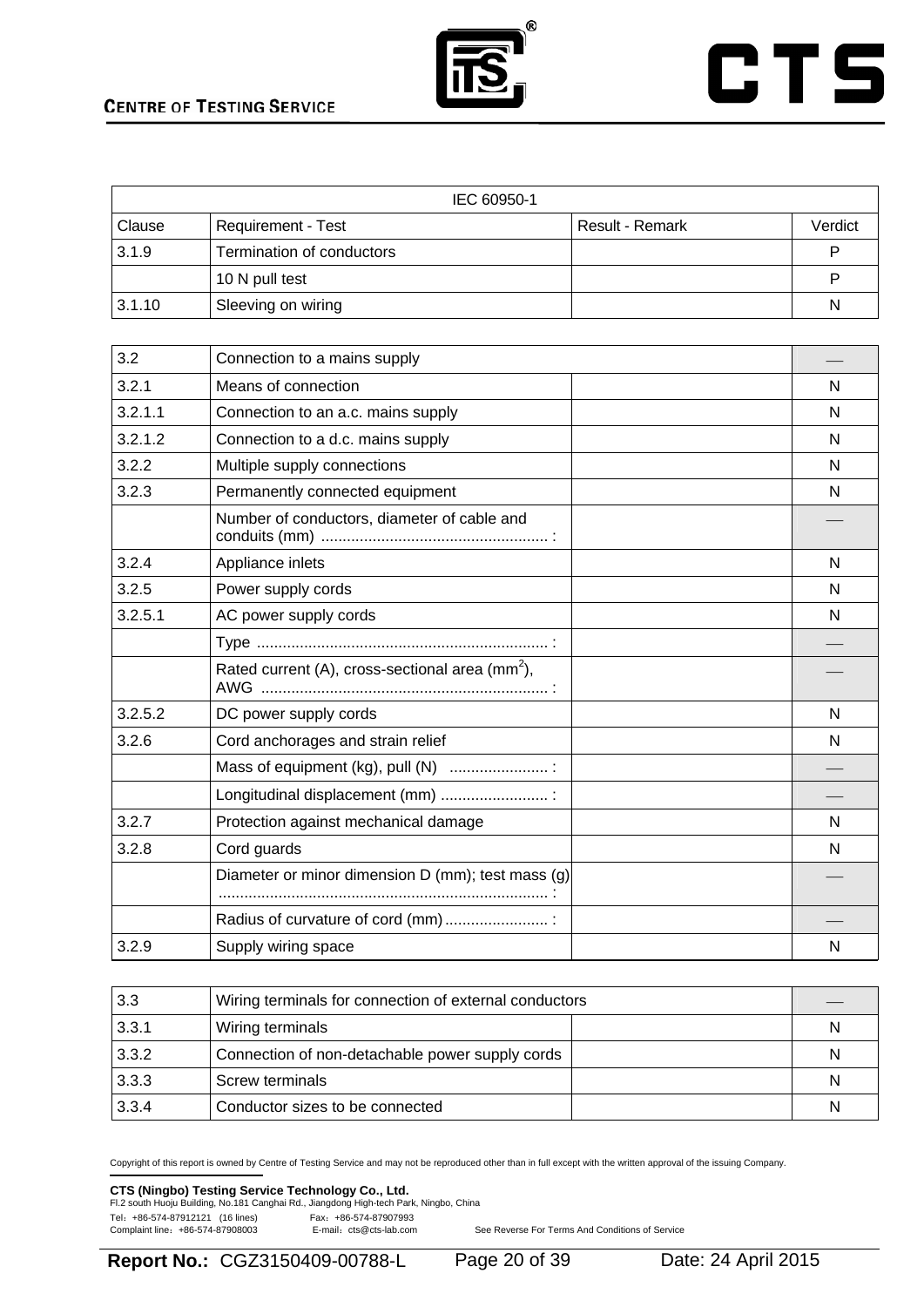

# **CTS**

|        | IEC 60950-1                                         |                        |         |  |  |
|--------|-----------------------------------------------------|------------------------|---------|--|--|
| Clause | <b>Requirement - Test</b>                           | <b>Result - Remark</b> | Verdict |  |  |
|        | Rated current (A), cord/cable type, cross-sectional |                        |         |  |  |
| 3.3.5  | Wiring terminal sizes                               |                        | N       |  |  |
|        | Rated current (A), type, nominal thread diameter    |                        |         |  |  |
| 3.3.6  | Wiring terminal design                              |                        | N       |  |  |
| 3.3.7  | Grouping of wiring terminals                        |                        | N       |  |  |
| 3.3.8  | Stranded wire                                       |                        | N       |  |  |

| 3.4    | Disconnection from the mains supply                  |   |
|--------|------------------------------------------------------|---|
| 3.4.1  | General requirement                                  | N |
| 3.4.2  | Disconnect devices                                   | N |
| 3.4.3  | Permanently connected equipment                      | N |
| 3.4.4  | Parts which remain energized                         | N |
| 3.4.5  | Switches in flexible cords                           | N |
| 3.4.6  | Number of poles - single-phase and d.c.<br>equipment | N |
| 3.4.7  | Number of poles - three-phase equipment              | N |
| 3.4.8  | Switches as disconnect devices                       | N |
| 3.4.9  | Plugs as disconnect devices                          | N |
| 3.4.10 | Interconnected equipment                             | N |
| 3.4.11 | Multiple power sources                               | N |

| 3.5   | Interconnection of equipment             |   |
|-------|------------------------------------------|---|
| 3.5.1 | General requirements                     | N |
| 3.5.2 | Types of interconnection circuits        | N |
| 3.5.3 | ELV circuits as interconnection circuits | N |
| 3.5.4 | Data ports for additional equipment      | N |

|     | <b>PHYSICAL REQUIREMENTS</b> |  |   |
|-----|------------------------------|--|---|
| 44. | Stability                    |  |   |
|     | Angle of 10°                 |  | N |
|     |                              |  | N |

Copyright of this report is owned by Centre of Testing Service and may not be reproduced other than in full except with the written approval of the issuing Company.

#### **CTS (Ningbo) Testing Service Technology Co., Ltd.**

|                                  | Fl.2 south Huoju Building, No.181 Canghai Rd., Jiangdong High-tech Park, Ningbo, China |  |
|----------------------------------|----------------------------------------------------------------------------------------|--|
| Tel: +86-574-87912121 (16 lines) | Fax: +86-574-87907993                                                                  |  |
| Complaint line: +86-574-87908003 | E-mail: cts@cts-lab.com                                                                |  |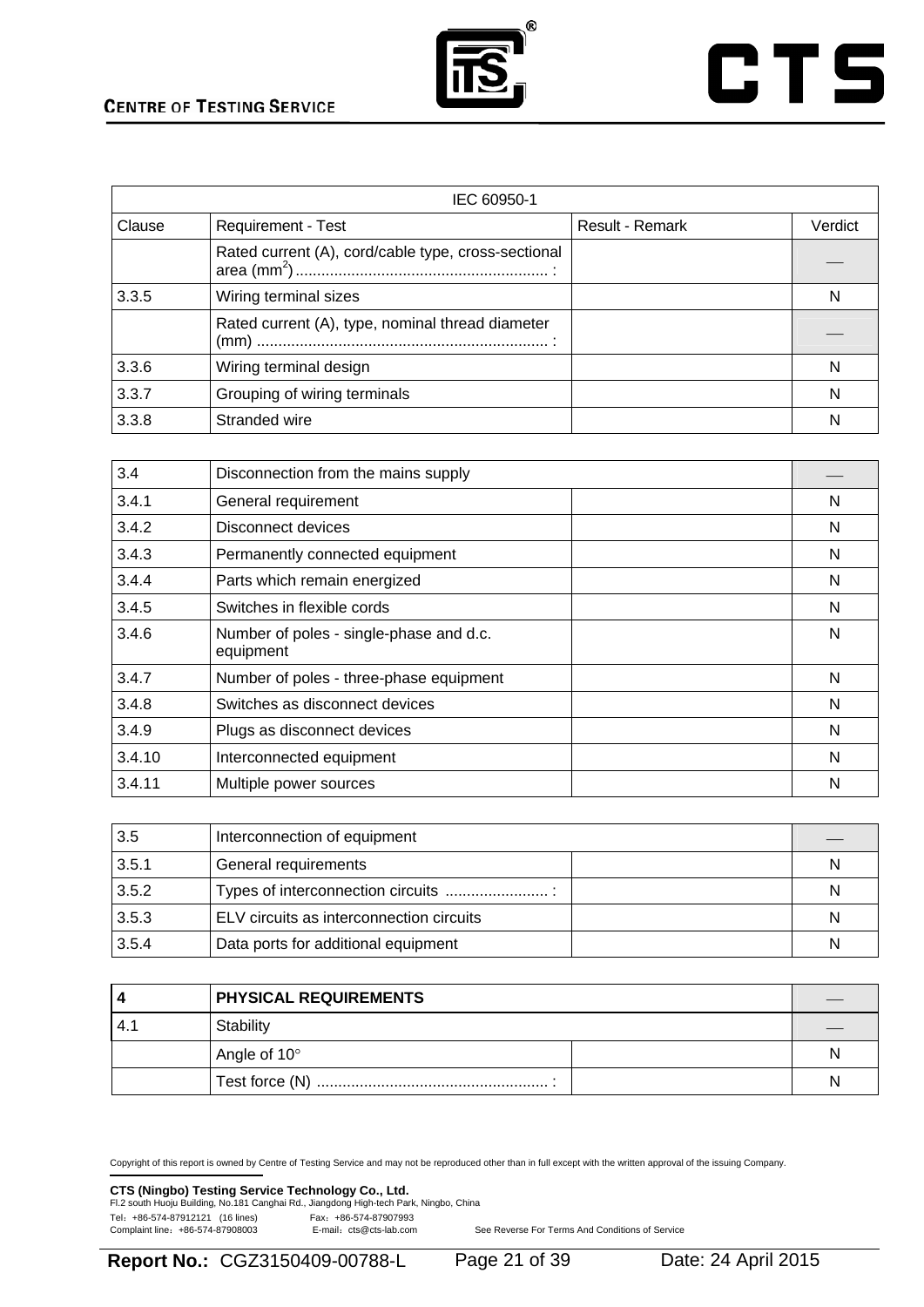

# **CTS**

|        | IEC 60950-1                                     |                    |         |  |  |
|--------|-------------------------------------------------|--------------------|---------|--|--|
| Clause | <b>Requirement - Test</b>                       | Result - Remark    | Verdict |  |  |
| 4.2    | Mechanical strength                             |                    |         |  |  |
| 4.2.1  | General                                         |                    | P       |  |  |
| 4.2.2  | Steady force test, 10 N                         | Remain intact      | P       |  |  |
| 4.2.3  | Steady force test, 30 N                         | Remain intact      | P       |  |  |
| 4.2.4  | Steady force test, 250 N                        | No hazardous parts | P       |  |  |
| 4.2.5  | Impact test                                     | No hazardous parts | N       |  |  |
|        | Fall test                                       |                    | N       |  |  |
|        | Swing test                                      |                    | N       |  |  |
| 4.2.6  |                                                 |                    | N       |  |  |
| 4.2.7  | Stress relief test                              |                    | N       |  |  |
| 4.2.8  | Cathode ray tubes                               | No such parts      | N       |  |  |
|        | Picture tube separately certified               |                    | N       |  |  |
| 4.2.9  | High pressure lamps                             | No such parts      | N       |  |  |
| 4.2.10 | Wall or ceiling mounted equipment; force (N)  : | 50N                | P       |  |  |

| 4.3    | Design and construction                                   |               |   |
|--------|-----------------------------------------------------------|---------------|---|
| 4.3.1  | Edges and corners                                         |               | P |
| 4.3.2  | Handles and manual controls; force (N):                   |               | N |
| 4.3.3  | Adjustable controls                                       |               | N |
| 4.3.4  | Securing of parts                                         |               | P |
| 4.3.5  | Connection by plugs and sockets                           |               | N |
| 4.3.6  | Direct plug-in equipment                                  |               | N |
|        |                                                           |               |   |
|        | Compliance with the relevant mains plug standard          |               | N |
| 4.3.7  | Heating elements in earthed equipment                     | No such parts | N |
| 4.3.8  | <b>Batteries</b>                                          |               | N |
|        | - Overcharging of a rechargeable battery                  |               | N |
|        | - Unintentional charging of a non-rechargeable<br>battery |               | N |
|        | - Reverse charging of a rechargeable battery              |               | N |
|        | - Excessive discharging rate for any battery              |               | N |
| 4.3.9  | Oil and grease                                            | No such parts | N |
| 4.3.10 | Dust, powders, liquids and gases                          |               | N |

Copyright of this report is owned by Centre of Testing Service and may not be reproduced other than in full except with the written approval of the issuing Company.

### **CTS (Ningbo) Testing Service Technology Co., Ltd.**<br>Fl.2 south Huoju Building, No.181 Canghai Rd., Jiangdong High-tech Park, Ningbo, China

Tel: +86-574-87912121 (16 lines) Fax: +86-574-87907993<br>Complaint line: +86-574-87908003 E-mail: cts@cts-lab.com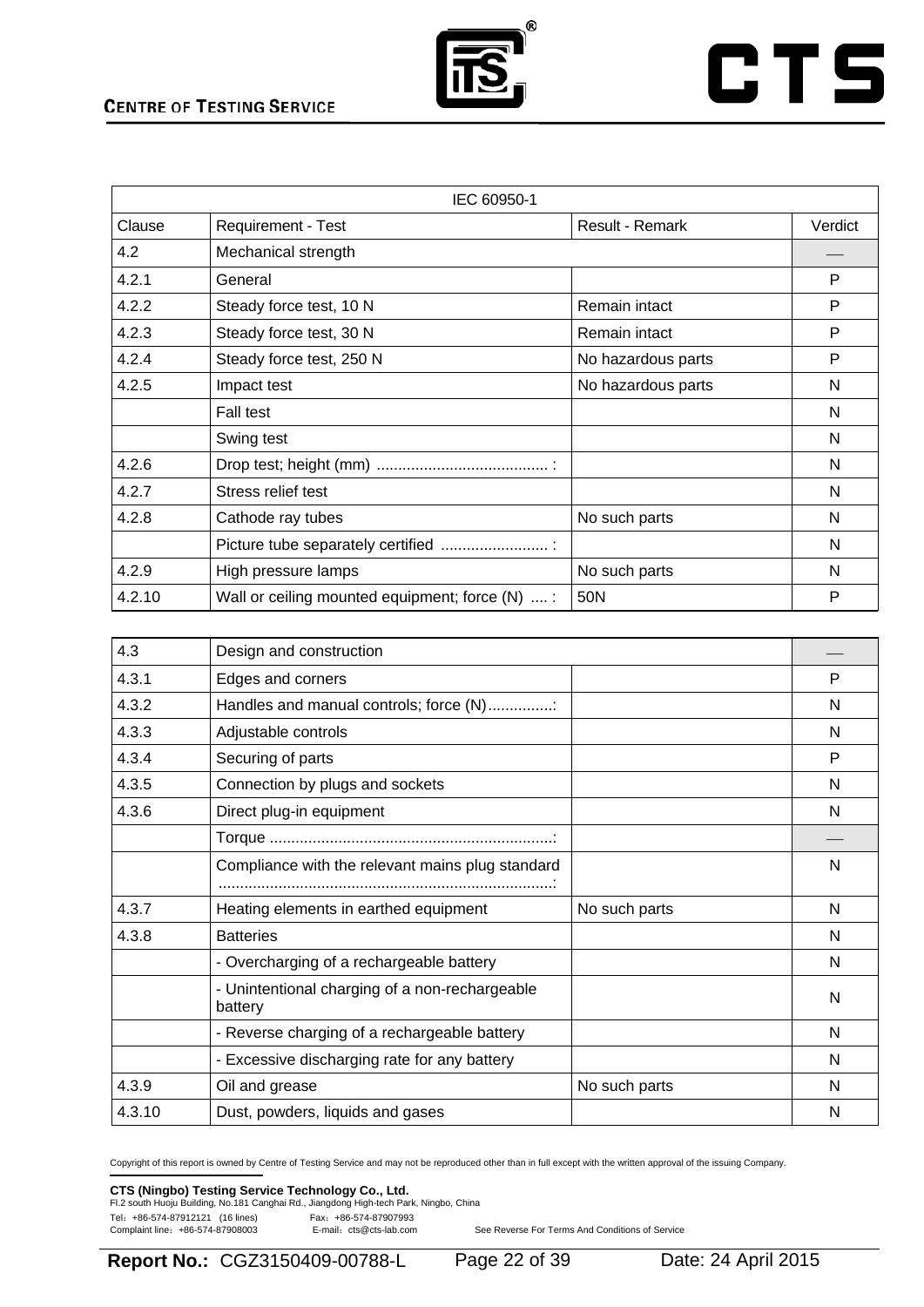

# **CTS**

| IEC 60950-1 |                                                    |                               |         |  |
|-------------|----------------------------------------------------|-------------------------------|---------|--|
| Clause      | Requirement - Test                                 | Result - Remark               | Verdict |  |
| 4.3.11      | Containers for liquids or gases                    |                               | N       |  |
| 4.3.12      |                                                    |                               | N       |  |
|             |                                                    |                               | N       |  |
|             |                                                    |                               | N       |  |
| 4.3.13      | Radiation                                          |                               | P       |  |
| 4.3.13.1    | General                                            |                               | P       |  |
| 4.3.13.2    | Ionizing radiation                                 |                               | N       |  |
|             | Measured radiation (pA/kg)                         |                               |         |  |
|             | Measured high-voltage (kV)                         |                               |         |  |
|             | Measured focus voltage (kV)                        |                               |         |  |
|             |                                                    |                               |         |  |
| 4.3.13.3    | Effect of ultraviolet (UV) radiation on materials  |                               | N       |  |
|             | Part, property, retention after test, flammability |                               | N       |  |
| 4.3.13.4    | Human exposure to ultraviolet (UV) radiation :     |                               | N       |  |
| 4.3.13.5    | Laser (including laser diodes) and LEDs            |                               | P       |  |
| 4.3.13.5.1  | Lasers (including laser diodes)                    |                               | N       |  |
|             |                                                    |                               |         |  |
| 4.3.13.5.2  | Light emitting diodes (LEDs)                       |                               | P       |  |
|             |                                                    | Only used for indicator light |         |  |
| 4.3.13.6    |                                                    |                               | N       |  |

| 4.4   | Protection against hazardous moving parts |               |   |
|-------|-------------------------------------------|---------------|---|
| 4.4.1 | General                                   | No such parts | N |
| 4.4.2 | Protection in operator access areas       |               | N |
| 4.4.3 | Protection in restricted access locations |               | N |
| 4.4.4 | Protection in service access areas        |               | N |

| 4.5   | Thermal requirements              |                          | P |
|-------|-----------------------------------|--------------------------|---|
| 4.5.1 | General                           |                          | P |
| 4.5.2 | Temperature tests                 |                          | P |
|       | Normal load condition per Annex L |                          |   |
| 4.5.3 | Temperature limits for materials  | (see appended table 4.5) | P |
| 4.5.4 | Touch temperature limits          | (see appended table 4.5) | Þ |

Copyright of this report is owned by Centre of Testing Service and may not be reproduced other than in full except with the written approval of the issuing Company.

# **CTS (Ningbo) Testing Service Technology Co., Ltd.**<br>Fl.2 south Huoju Building, No.181 Canghai Rd., Jiangdong High-tech Park, Ningbo, China

Tel: +86-574-87912121 (16 lines) Fax: +86-574-87907993<br>Complaint line: +86-574-87908003 E-mail: cts@cts-lab.com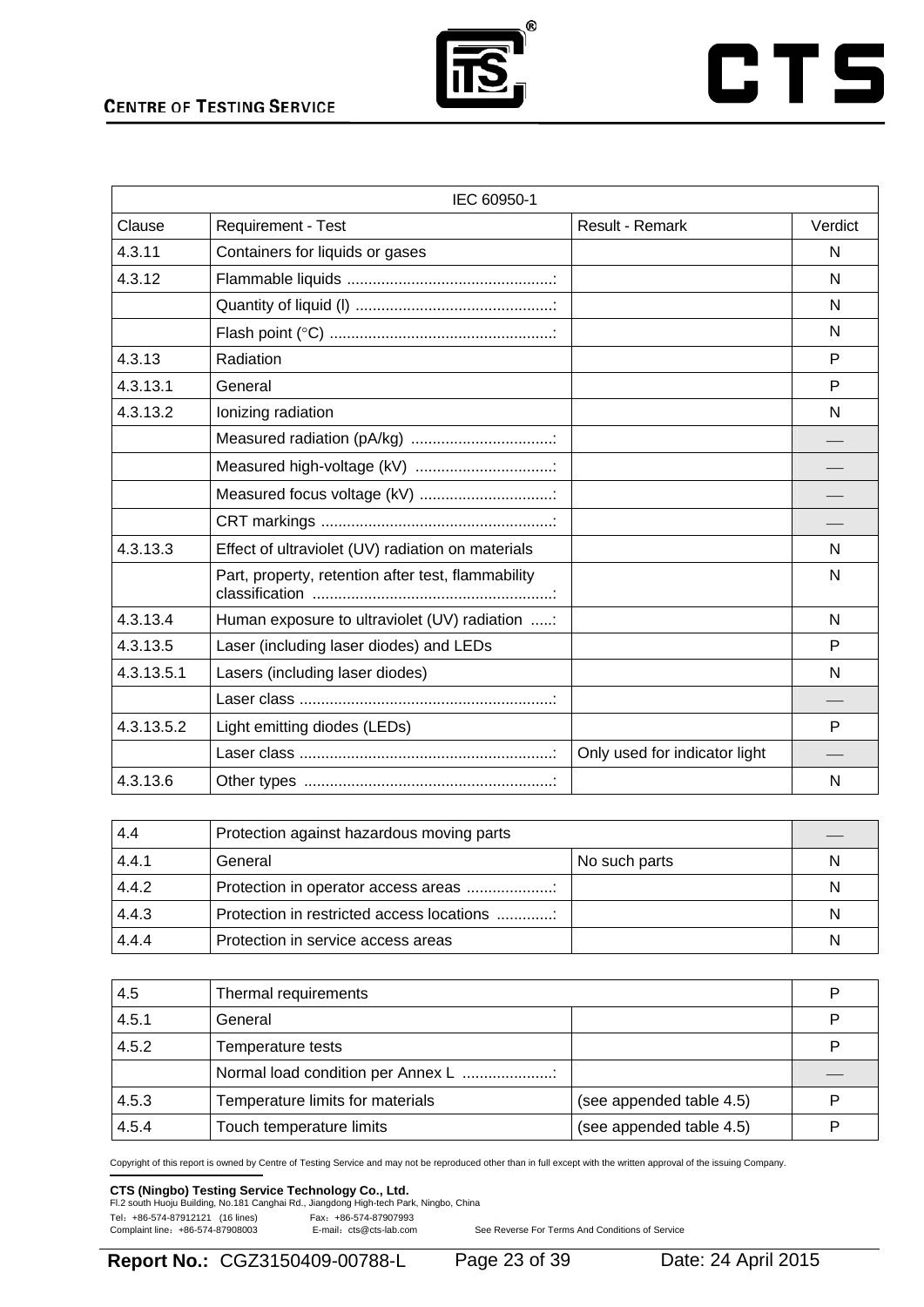



| IEC 60950-1 |                    |                            |         |
|-------------|--------------------|----------------------------|---------|
| Clause      | Requirement - Test | Result - Remark            | Verdict |
| l 4.5.5     |                    | (see appended table 4.5.5) | N       |

| 4.6     | Openings in enclosures                         |            | P |
|---------|------------------------------------------------|------------|---|
| 4.6.1   | Top and side openings                          |            | N |
|         |                                                |            |   |
| 4.6.2   | Bottoms of fire enclosures                     |            | N |
|         | Construction of the bottomm, dimensions (mm) : |            |   |
| 4.6.3   | Doors or covers in fire enclosures             |            | N |
| 4.6.4   | Openings in transportable equipment            | No opening | Р |
| 4.6.4.1 | Constructional design measures                 |            | N |
|         |                                                |            |   |
| 4.6.4.2 | Evaluation measures for larger openings        |            | N |
| 4.6.4.3 | Use of metallized parts                        |            | N |
|         | Conditioning temperature (°C), time (weeks) :  |            |   |

| 4.7     | Resistance to fire                                                        | N |
|---------|---------------------------------------------------------------------------|---|
| 4.7.1   | Reducing the risk of ignition and spread of flame                         | N |
|         | Method 1, selection and application of components<br>wiring and materials | N |
|         | Method 2, application of all of simulated fault<br>condition tests        | N |
| 4.7.2   | Conditions for a fire enclosure                                           | N |
| 4.7.2.1 | Parts requiring a fire enclosure                                          | N |
| 4.7.2.2 | Parts not requiring a fire enclosure                                      | N |
| 4.7.3   | <b>Materials</b>                                                          | N |
| 4.7.3.1 | General                                                                   | N |
| 4.7.3.2 | Materials for fire enclosures                                             | N |
| 4.7.3.3 | Materials for components and other parts outside<br>fire enclosures       | N |
| 4.7.3.4 | Materials for components and other parts inside<br>fire enclosures        | N |
| 4.7.3.5 | Materials for air filter assemblies                                       | N |
| 4.7.3.6 | Materials used in high-voltage components                                 | N |

#### **5** ELECTRICAL REQUIREMENTS AND SIMULATED ABNORMAL CONDITIONS

Copyright of this report is owned by Centre of Testing Service and may not be reproduced other than in full except with the written approval of the issuing Company.

### **CTS (Ningbo) Testing Service Technology Co., Ltd.**<br>Fl.2 south Huoju Building, No.181 Canghai Rd., Jiangdong High-tech Park, Ningbo, China

Tel: +86-574-87912121 (16 lines) Fax: +86-574-87907993<br>Complaint line: +86-574-87908003 E-mail: cts@cts-lab.com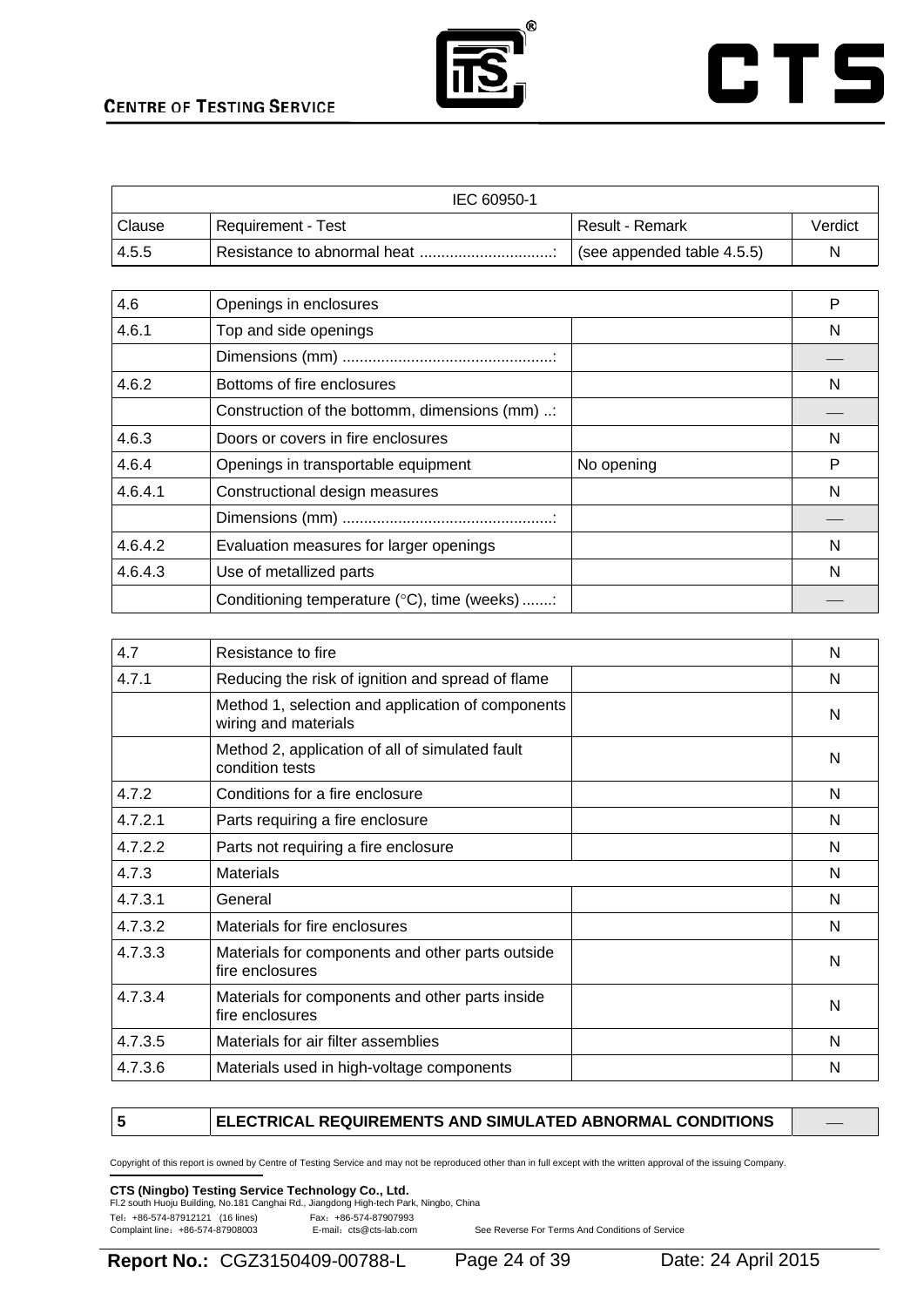

# **CTS**

| IEC 60950-1 |                                                                                                                       |                     |         |  |
|-------------|-----------------------------------------------------------------------------------------------------------------------|---------------------|---------|--|
| Clause      | Requirement - Test                                                                                                    | Result - Remark     | Verdict |  |
| 5.1         | Touch current and protective conductor current                                                                        |                     | N       |  |
| 5.1.1       | General                                                                                                               | Class III equipment | N       |  |
| 5.1.2       | Configuration of equipment under test (EUT)                                                                           |                     | N       |  |
| 5.1.2.1     | Single connection to an a.c. mains supply                                                                             |                     | N       |  |
| 5.1.2.2     | Redundant multiple connections to an a.c. mains<br>supply                                                             |                     | N       |  |
| 5.1.2.3     | Simultaneous multiple connections to an a.c.<br>mains supply                                                          |                     | N       |  |
| 5.1.3       | <b>Test circuit</b>                                                                                                   |                     | N       |  |
| 5.1.4       | Application of measuring instrument                                                                                   |                     | N       |  |
| 5.1.5       | Test procedure                                                                                                        |                     | N       |  |
|             |                                                                                                                       |                     |         |  |
|             | Measured touch current (mA)                                                                                           |                     |         |  |
|             | Max. allowed touch current (mA)  :                                                                                    |                     |         |  |
|             | Measured protective conductor current (mA)  :                                                                         |                     |         |  |
|             | Max. allowed protective conductor current (mA). :                                                                     |                     |         |  |
| 5.1.7       | Equipment with touch current exceeding 3,5 mA                                                                         |                     | N       |  |
| 5.1.7.1     |                                                                                                                       |                     | N       |  |
| 5.1.7.2     | Simultaneous multiple connections to the supply                                                                       |                     | N       |  |
| 5.1.8       | Touch currents to telecommunication networks and<br>cable distribution systems and from<br>telecommunication networks |                     | N       |  |
| 5.1.8.1     | Limitation of the touch current to a<br>telecommunication network or to a cable<br>distribution system                |                     | N       |  |
|             |                                                                                                                       |                     |         |  |
|             | Measured touch current (mA)                                                                                           |                     |         |  |
|             | Max. allowed touch current (mA)                                                                                       |                     |         |  |
| 5.1.8.2     | Summation of touch currents from<br>telecommunication networks                                                        |                     | N       |  |
|             | a) EUT with earthed telecommunication ports  :                                                                        |                     | N       |  |
|             | b) EUT whose telecommunication ports have no<br>reference to protective earth                                         |                     | N       |  |

| 5.2  | $-$<br>Electric strength |                     |  |
|------|--------------------------|---------------------|--|
| 5.2. | General                  | Class III equipment |  |

Copyright of this report is owned by Centre of Testing Service and may not be reproduced other than in full except with the written approval of the issuing Company.

### **CTS (Ningbo) Testing Service Technology Co., Ltd.**<br>Fl.2 south Huoju Building, No.181 Canghai Rd., Jiangdong High-tech Park, Ningbo, China

Tel: +86-574-87912121 (16 lines) Fax: +86-574-87907993<br>Complaint line: +86-574-87908003 E-mail: cts@cts-lab.com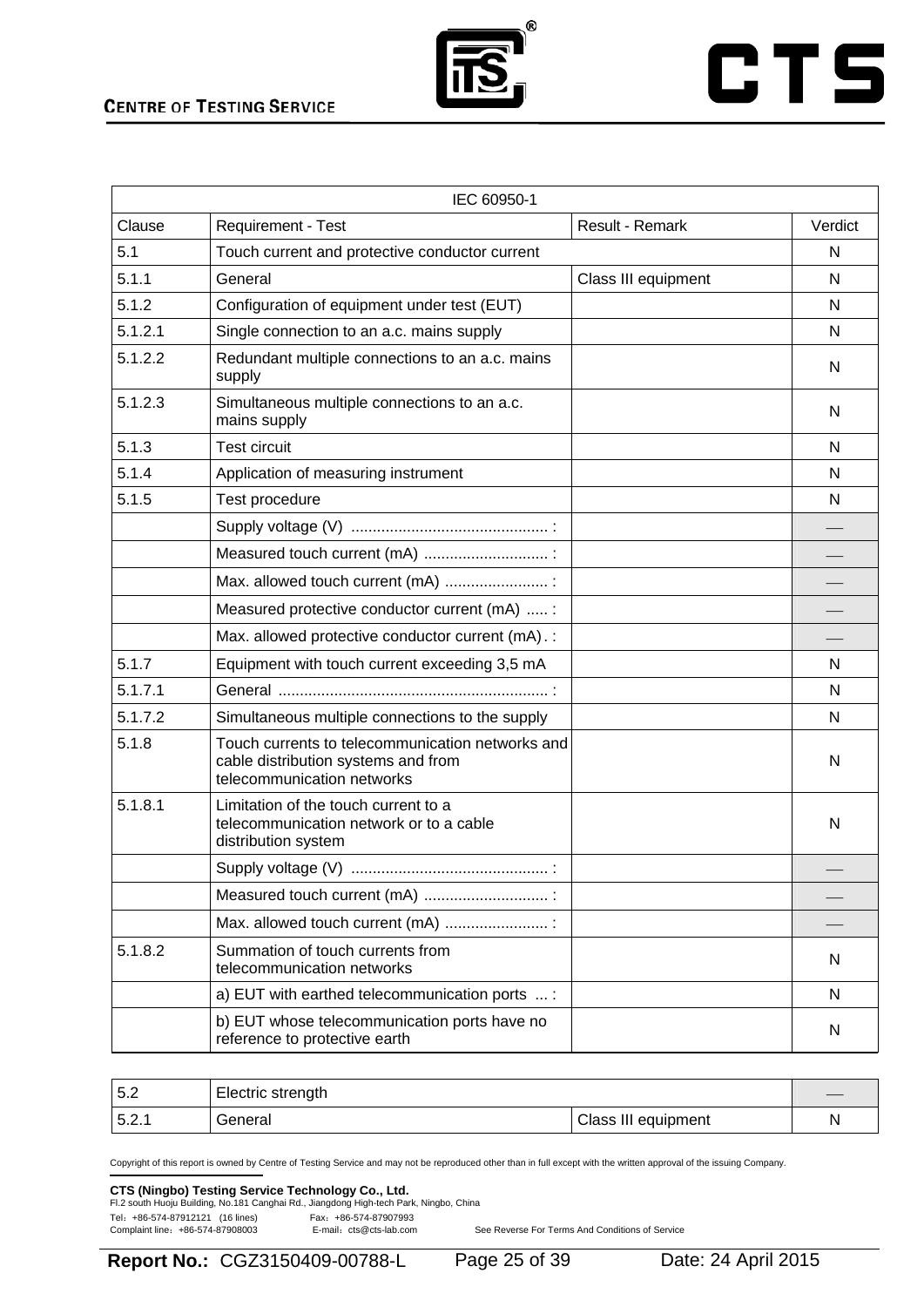



| IEC 60950-1   |                    |                   |         |  |
|---------------|--------------------|-------------------|---------|--|
| <b>Clause</b> | Requirement - Test | l Result - Remark | Verdict |  |
| 5.2.2         | Test procedure     |                   | N       |  |

| 5.3     | Abnormal operating and fault conditions                            |                          | P |
|---------|--------------------------------------------------------------------|--------------------------|---|
| 5.3.1   | Protection against overload and abnormal<br>operation              | (see appended table 5.3) | P |
| 5.3.2   | <b>Motors</b>                                                      |                          | N |
| 5.3.3   | <b>Transformers</b>                                                |                          | N |
| 5.3.4   |                                                                    |                          | P |
| 5.3.5   | Electromechanical components                                       |                          | N |
| 5.3.6   |                                                                    |                          | N |
| 5.3.7   | Simulation of faults                                               |                          | N |
| 5.3.8   | Unattended equipment                                               |                          | N |
| 5.3.9   | Compliance criteria for abnormal operating and<br>fault conditions | (see appended table 5.3) | P |
| 5.3.9.1 | During the tests                                                   | No hazards               | P |
| 5.3.9.2 | After the tests                                                    | No hazards               | P |

| 6       | <b>CONNECTION TO TELECOMMUNICATION NETWORKS</b>                                                                                                  |  |
|---------|--------------------------------------------------------------------------------------------------------------------------------------------------|--|
| 6.1     | Protection of telecommunication network service persons, and users of other<br>equipment connected to the network, from hazards in the equipment |  |
| 6.1.1   | Protection from hazardous voltages                                                                                                               |  |
| 6.1.2   | Separation of the telecommunication network from earth                                                                                           |  |
| 6.1.2.1 | Requirements                                                                                                                                     |  |
|         |                                                                                                                                                  |  |
|         |                                                                                                                                                  |  |
| 6.1.2.2 |                                                                                                                                                  |  |

| 6.2     | Protection of equipment users from overvoltages on telecommunication networks |  |   |
|---------|-------------------------------------------------------------------------------|--|---|
| 6.2.1   | Separation requirements                                                       |  | N |
| 6.2.2   | Electric strength test procedure                                              |  | N |
| 6.2.2.1 | Impulse test                                                                  |  | N |
| 6.2.2.2 | Steady-state test                                                             |  | N |
| 6.2.2.3 | Compliance criteria                                                           |  | N |

6.3 **Protection of the telecommunication wiring system from overheating** N

Copyright of this report is owned by Centre of Testing Service and may not be reproduced other than in full except with the written approval of the issuing Company.

# **CTS (Ningbo) Testing Service Technology Co., Ltd.**<br>Fl.2 south Huoju Building, No.181 Canghai Rd., Jiangdong High-tech Park, Ningbo, China

Tel: +86-574-87912121 (16 lines) Fax: +86-574-87907993<br>Complaint line: +86-574-87908003 E-mail: cts@cts-lab.com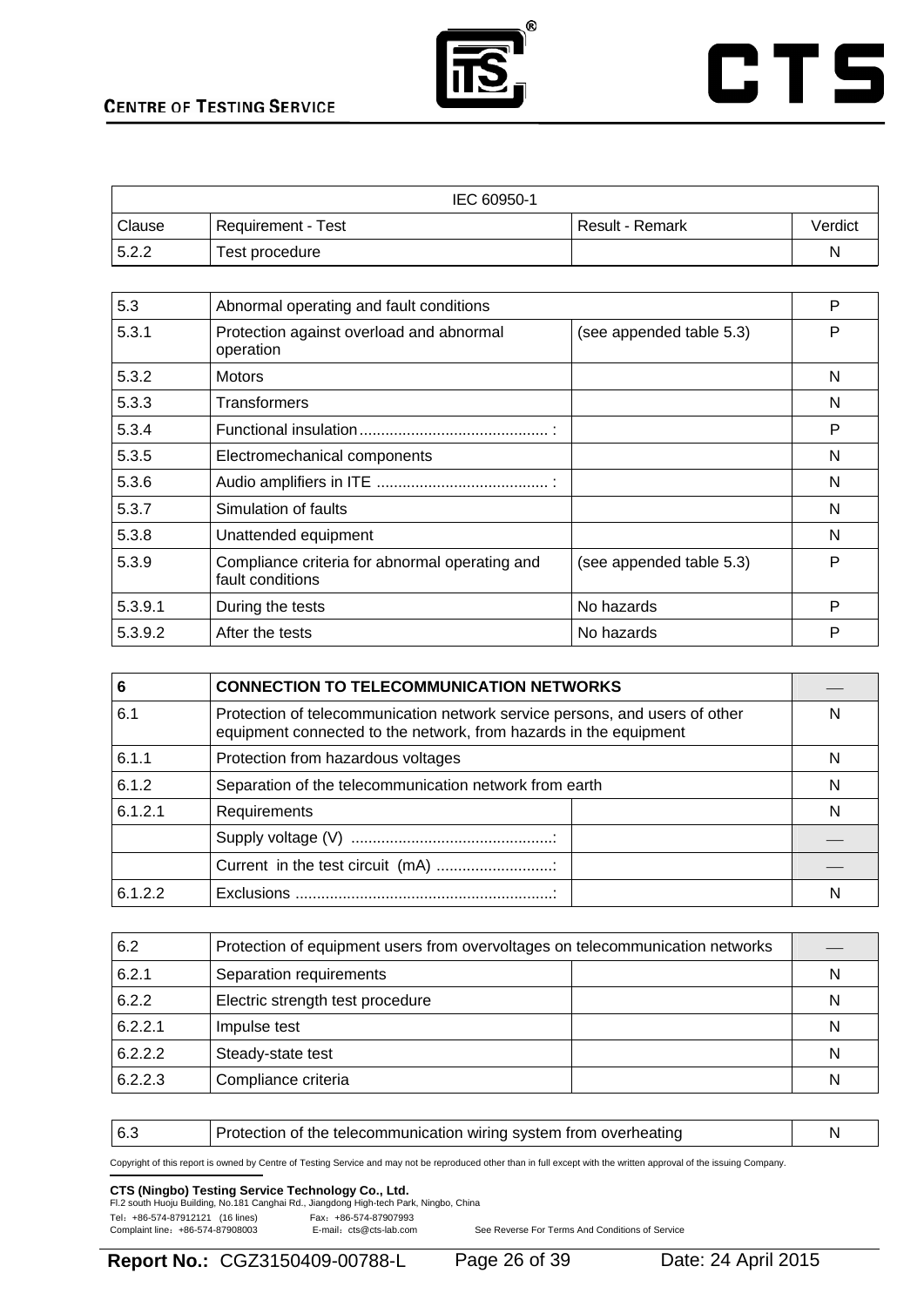



| IEC 60950-1 |                                         |  |         |  |
|-------------|-----------------------------------------|--|---------|--|
| Clause      | Requirement - Test<br>l Result - Remark |  | Verdict |  |
|             |                                         |  |         |  |
|             |                                         |  |         |  |

|       | <b>CONNECTION TO CABLE DISTRIBUTION SYSTEMS</b>                                                                                                                  |   |
|-------|------------------------------------------------------------------------------------------------------------------------------------------------------------------|---|
| 7.1   | General                                                                                                                                                          | N |
| 7.2   | Protection of cable distribution system service<br>persons, and users of other equipment connected<br>to the system, from hazardous voltages in the<br>equipment | N |
| 7.3   | Protection of equipment users from overvoltages<br>on the cable distribution system                                                                              | N |
| 7.4   | Insulation between primary circuits and cable<br>distribution systems                                                                                            | N |
| 7.4.1 | General                                                                                                                                                          | N |
| 7.4.2 | Voltage surge test                                                                                                                                               | N |
| 7.4.3 | Impulse test                                                                                                                                                     | N |

Copyright of this report is owned by Centre of Testing Service and may not be reproduced other than in full except with the written approval of the issuing Company.

**CTS (Ningbo) Testing Service Technology Co., Ltd.**<br>Fl.2 south Huoju Building, No.181 Canghai Rd., Jiangdong High-tech Park, Ningbo, China Tel: +86-574-87912121 (16 lines) Fax: +86-574-87907993<br>Complaint line: +86-574-87908003 E-mail: cts@cts-lab.com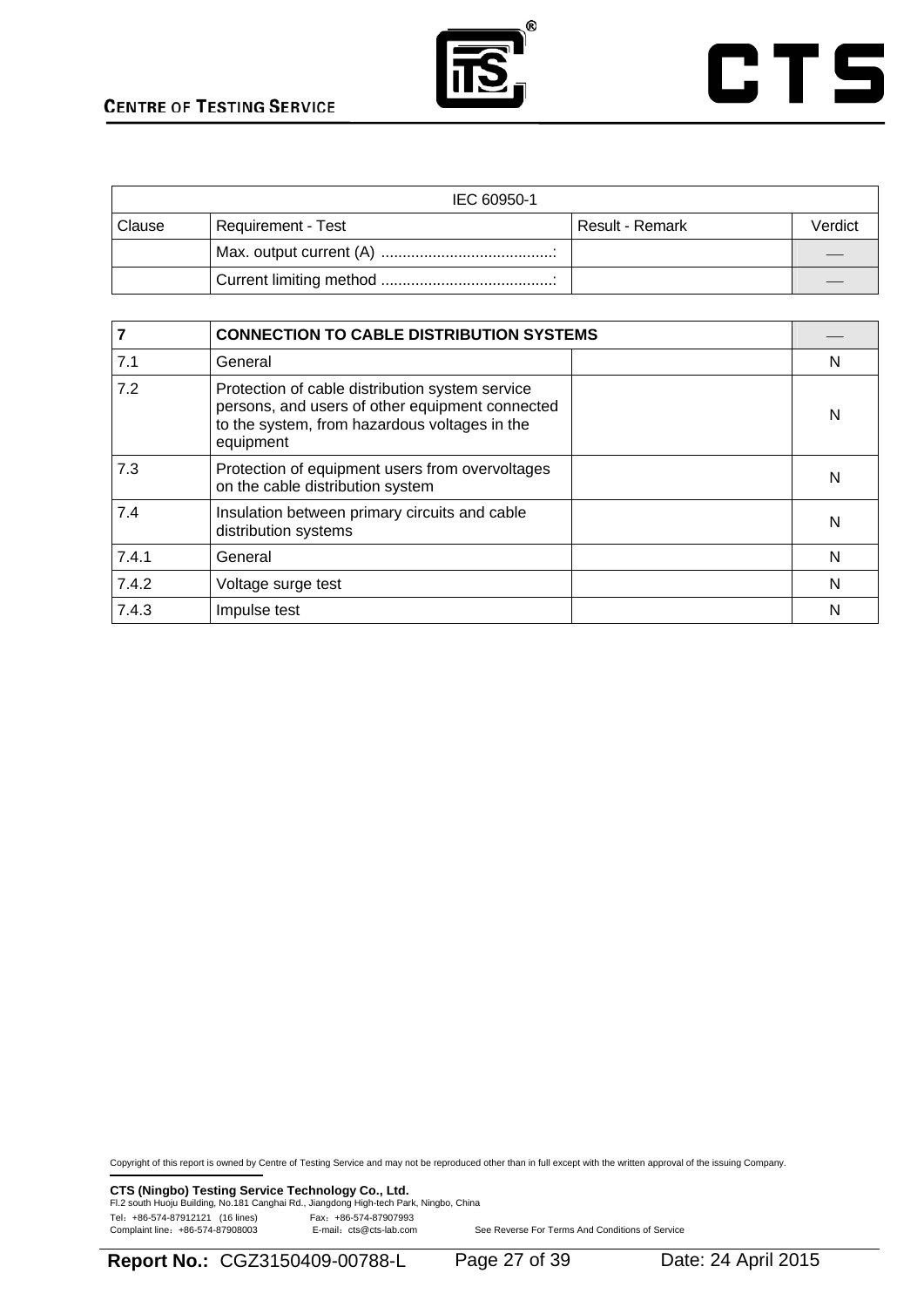



# **3.3 Annex as stated in the standards**

|        | IEC 60950-1                                                                                                                                                                                        |                        |         |
|--------|----------------------------------------------------------------------------------------------------------------------------------------------------------------------------------------------------|------------------------|---------|
| Clause | Requirement - Test                                                                                                                                                                                 | <b>Result - Remark</b> | Verdict |
| A      | ANNEX A, TESTS FOR RESISTANCE TO HEAT AND FIRE                                                                                                                                                     |                        | N       |
| A.1    | Flammability test for fire enclosures of movable<br>equipment having a total mass exceeding 18 kg,<br>and of stationary equipment (see 4.7.3.2)                                                    |                        | N       |
| A.1.1  |                                                                                                                                                                                                    |                        |         |
|        |                                                                                                                                                                                                    |                        |         |
| A.1.2  | Conditioning of samples; temperature (°C) :                                                                                                                                                        |                        | N.      |
| A.1.3  |                                                                                                                                                                                                    |                        | N       |
| A.1.4  | Test flame (see IEC 60695-11-3)                                                                                                                                                                    |                        | N       |
|        |                                                                                                                                                                                                    |                        |         |
| A.1.5  | Test procedure                                                                                                                                                                                     |                        | N       |
| A.1.6  | Compliance criteria                                                                                                                                                                                |                        | N       |
|        |                                                                                                                                                                                                    |                        |         |
|        |                                                                                                                                                                                                    |                        |         |
|        |                                                                                                                                                                                                    |                        |         |
| A.2    | Flammability test for fire enclosures of movable equipment having a total mass not<br>exceeding 18 kg, and for material and components located inside fire enclosures<br>(see 4.7.3.2 and 4.7.3.4) |                        | N       |
| A.2.1  |                                                                                                                                                                                                    |                        |         |
|        |                                                                                                                                                                                                    |                        |         |
| A.2.2  | Conditioning of samples; temperature (°C) :                                                                                                                                                        |                        | N       |
| A.2.3  |                                                                                                                                                                                                    |                        | N       |
| A.2.4  | Test flame (see IEC 60695-11-4)                                                                                                                                                                    |                        | N       |
|        |                                                                                                                                                                                                    |                        |         |
| A.2.5  | Test procedure                                                                                                                                                                                     |                        | N       |
| A.2.6  | Compliance criteria                                                                                                                                                                                |                        | N       |
|        |                                                                                                                                                                                                    |                        |         |
|        |                                                                                                                                                                                                    |                        |         |
|        |                                                                                                                                                                                                    |                        |         |
| A.2.7  | Alternative test acc. to IEC 60695-11-5, cl. 5 and 9                                                                                                                                               |                        | N       |
|        |                                                                                                                                                                                                    |                        |         |
|        |                                                                                                                                                                                                    |                        |         |

Copyright of this report is owned by Centre of Testing Service and may not be reproduced other than in full except with the written approval of the issuing Company.

### **CTS (Ningbo) Testing Service Technology Co., Ltd.**<br>Fl.2 south Huoju Building, No.181 Canghai Rd., Jiangdong High-tech Park, Ningbo, China

Tel: +86-574-87912121 (16 lines)<br>Complaint line: +86-574-87908003 E-mail: cts@cts-lab.com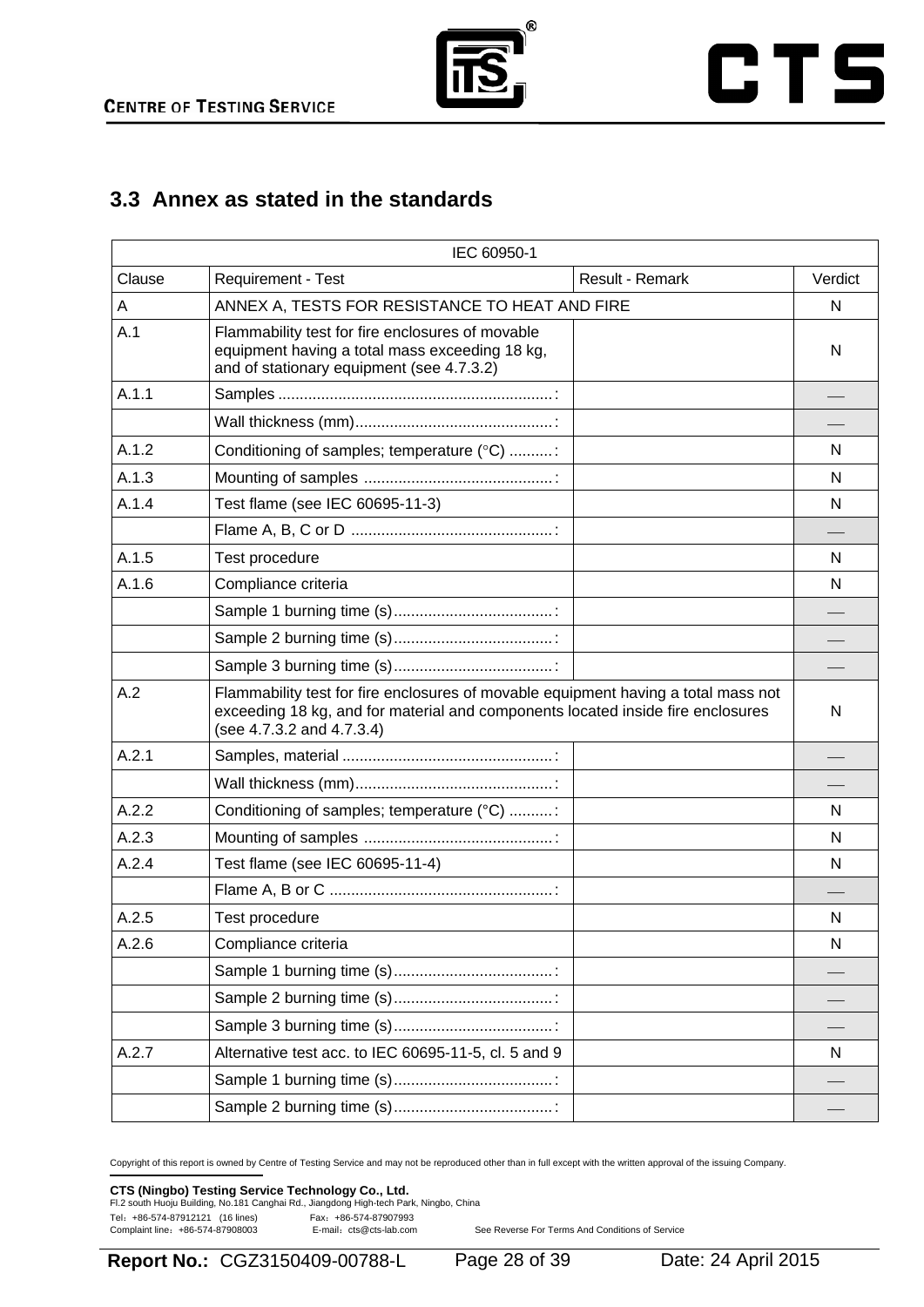



| IEC 60950-1 |                                  |                        |         |
|-------------|----------------------------------|------------------------|---------|
| Clause      | Requirement - Test               | <b>Result - Remark</b> | Verdict |
|             |                                  |                        |         |
| A.3         | Hot flaming oil test (see 4.6.2) |                        | N       |
| A.3.1       | Mounting of samples              |                        | N       |
| A.3.2       | Test procedure                   |                        | N       |
| A.3.3       | Compliance criterion             |                        | N       |

| B            | ANNEX B, MOTOR TESTS UNDER ABNORMAL CONDITIONS (see 4.7.2.2 and<br>5.3.2 | N |
|--------------|--------------------------------------------------------------------------|---|
| B.1          | General requirements                                                     | N |
|              |                                                                          |   |
|              |                                                                          |   |
|              |                                                                          |   |
|              |                                                                          |   |
| B.2          | <b>Test conditions</b>                                                   | N |
| B.3          | Maximum temperatures                                                     | N |
| B.4          | Running overload test                                                    | N |
| B.5          | Locked-rotor overload test                                               | N |
|              |                                                                          |   |
|              | Electric strength test: test voltage (V) :                               |   |
| B.6          | Running overload test for d.c. motors in secondary<br>circuits           | N |
| B.6.1        | General                                                                  | N |
| B.6.2        | Test procedure                                                           | N |
| B.6.3        | Alternative test procedure                                               | N |
| <b>B.6.4</b> | Electric strength test; test voltage (V) :                               | N |
| B.7          | Locked-rotor overload test for d.c. motors in<br>secondary circuits      | N |
| B.7.1        | General                                                                  | N |
| <b>B.7.2</b> | Test procedure                                                           | N |
| <b>B.7.3</b> | Alternative test procedure                                               | N |
| <b>B.7.4</b> | Electric strength test; test voltage (V) :                               | N |
| B.8          | Test for motors with capacitors                                          | N |
| <b>B.9</b>   | Test for three-phase motors                                              | N |
| <b>B.10</b>  | Test for series motors                                                   | N |

Copyright of this report is owned by Centre of Testing Service and may not be reproduced other than in full except with the written approval of the issuing Company.

### **CTS (Ningbo) Testing Service Technology Co., Ltd.**<br>Fl.2 south Huoju Building, No.181 Canghai Rd., Jiangdong High-tech Park, Ningbo, China

Tel: +86-574-87912121 (16 lines) Fax: +86-574-87907993<br>Complaint line: +86-574-87908003 E-mail: cts@cts-lab.com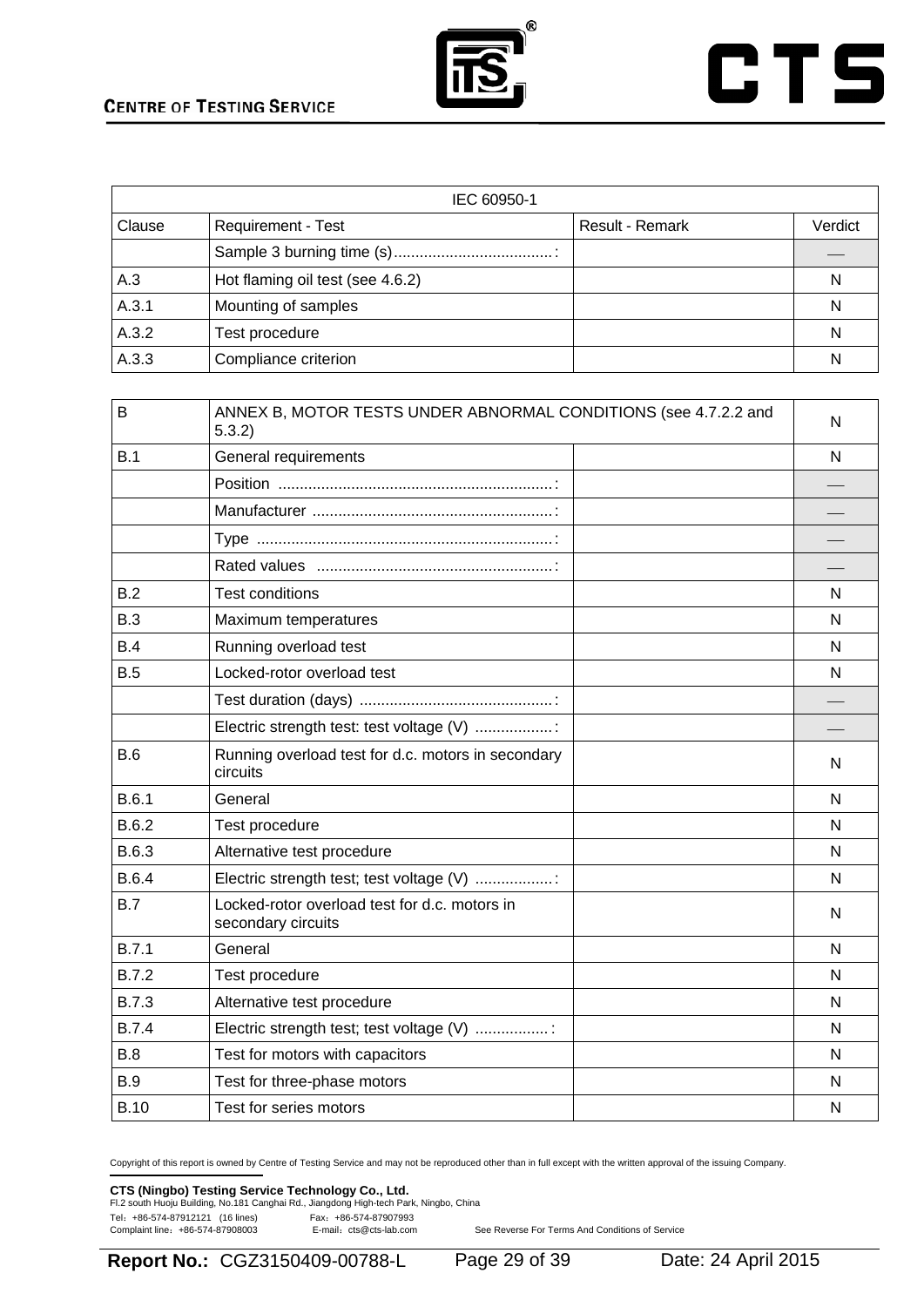



| IEC 60950-1 |                    |                 |         |
|-------------|--------------------|-----------------|---------|
| Clause      | Requirement - Test | Result - Remark | Verdict |
|             |                    |                 |         |

|     | ANNEX C, TRANSFORMERS (see 1.5.4 and 5.3.3) |  |
|-----|---------------------------------------------|--|
|     |                                             |  |
|     |                                             |  |
|     |                                             |  |
|     |                                             |  |
|     |                                             |  |
| C.1 | Overload test                               |  |
| C.2 | Insulation                                  |  |
|     | Protection from displacement of windings    |  |

| D   | ANNEX D, MEASURING INSTRUMENTS FOR TOUCH-CURRENT TESTS<br>(see 5.1.4) |   |
|-----|-----------------------------------------------------------------------|---|
| D.  | Measuring instrument                                                  | N |
| D.2 | Alternative measuring instrument                                      | N |

|  |  | ANNEX E, TEMPERATURE RISE OF A WINDING (see 1.4.13) |  |
|--|--|-----------------------------------------------------|--|
|--|--|-----------------------------------------------------|--|

|  | ANNEX F, MEASUREMENT OF CLEARANCES AND CREEPAGE DISTANCES |  |
|--|-----------------------------------------------------------|--|
|  | $\sqrt{(see 2.10 \text{ and Annex G)}}$                   |  |

| G     | ANNEX G, ALTERNATIVE METHOD FOR DETERMINING MINIMUM<br><b>CLEARANCES</b> | N |
|-------|--------------------------------------------------------------------------|---|
| G.1   | Clearances                                                               | N |
| G.1.1 | General                                                                  | N |
| G.1.2 | Summary of the procedure for determining<br>minimum clearances           | N |
| G.2   | Determination of mains transient voltage (V)                             | N |
| G.2.1 |                                                                          | N |
| G.2.2 |                                                                          | N |
| G.2.3 | Unearthed d.c. mains supplies                                            | N |
| G.2.4 |                                                                          | N |
| G.3   | Determination of telecommunication network                               | N |

Copyright of this report is owned by Centre of Testing Service and may not be reproduced other than in full except with the written approval of the issuing Company.

### **CTS (Ningbo) Testing Service Technology Co., Ltd.**<br>Fl.2 south Huoju Building, No.181 Canghai Rd., Jiangdong High-tech Park, Ningbo, China

Tel: +86-574-87912121 (16 lines) Fax: +86-574-87907993<br>Complaint line: +86-574-87908003 E-mail: cts@cts-lab.com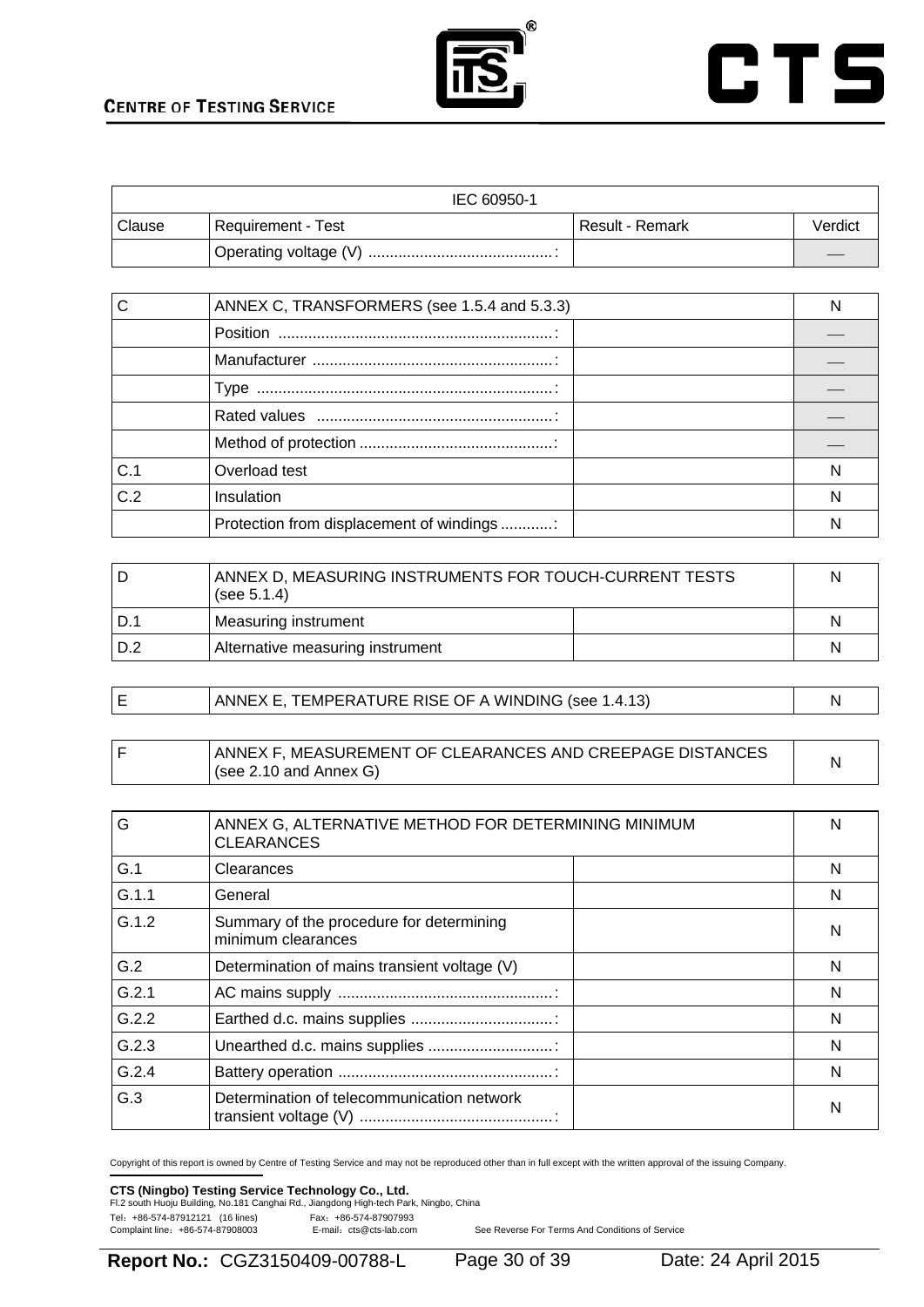

# **CTS**

| IEC 60950-1 |                                                  |                        |         |
|-------------|--------------------------------------------------|------------------------|---------|
| Clause      | <b>Requirement - Test</b>                        | <b>Result - Remark</b> | Verdict |
| G.4         | Determination of required withstand voltage (V)  |                        | N       |
| G.4.1       | Mains transients and internal repetitive peaks : |                        | N       |
| G.4.2       | Transients from telecommunication networks :     |                        | N       |
| G.4.3       | Combination of transients                        |                        | N       |
| G.4.4       | Transients from cable distribution systems       |                        | N       |
| G.5         | Measurement of transient voltages (V)            |                        | N       |
|             | a) Transients from a mains supply                |                        | N       |
|             | For an a.c. mains supply                         |                        | N       |
|             | For a d.c. mains supply                          |                        | N       |
|             | b) Transients from a telecommunication network   |                        | N       |
| G.6         | Determination of minimum clearances              |                        | N       |

| ANNEX H, IONIZING RADIATION (see 4.3.13) |  |
|------------------------------------------|--|
|                                          |  |

| ANNEX J, TABLE OF ELECTROCHEMICAL POTENTIALS (see 2.6.5.6) |  |
|------------------------------------------------------------|--|
| Metal(s) used                                              |  |

| Κ   | ANNEX K, THERMAL CONTROLS (see 1.5.3 and 5.3.8)  |   |
|-----|--------------------------------------------------|---|
| K.1 | Making and breaking capacity                     | N |
| K.2 | Thermostat reliability; operating voltage (V) :  | N |
| K.3 | Thermostat endurance test; operating voltage (V) | N |
| K.4 | Temperature limiter endurance; operating voltage | N |
| K.5 | Thermal cut-out reliability                      |   |
| K.6 | Stability of operation                           |   |

|     | ANNEX L, NORMAL LOAD CONDITIONS FOR SOME TYPES OF ELECTRICAL<br>BUSINESS EQUIPMENT (see 1.2.2.1 and 4.5.2) |   |
|-----|------------------------------------------------------------------------------------------------------------|---|
|     | <b>Typewriters</b>                                                                                         | N |
| L.2 | Adding machines and cash registers                                                                         | N |
| L.3 | Erasers                                                                                                    | N |
| L.4 | Pencil sharpeners                                                                                          | N |
| L.5 | Duplicators and copy machines                                                                              | N |
| L.6 | Motor-operated files                                                                                       | N |

Copyright of this report is owned by Centre of Testing Service and may not be reproduced other than in full except with the written approval of the issuing Company.

### **CTS (Ningbo) Testing Service Technology Co., Ltd.**<br>Fl.2 south Huoju Building, No.181 Canghai Rd., Jiangdong High-tech Park, Ningbo, China

Tel: +86-574-87912121 (16 lines) Fax: +86-574-87907993<br>Complaint line: +86-574-87908003 E-mail: cts@cts-lab.com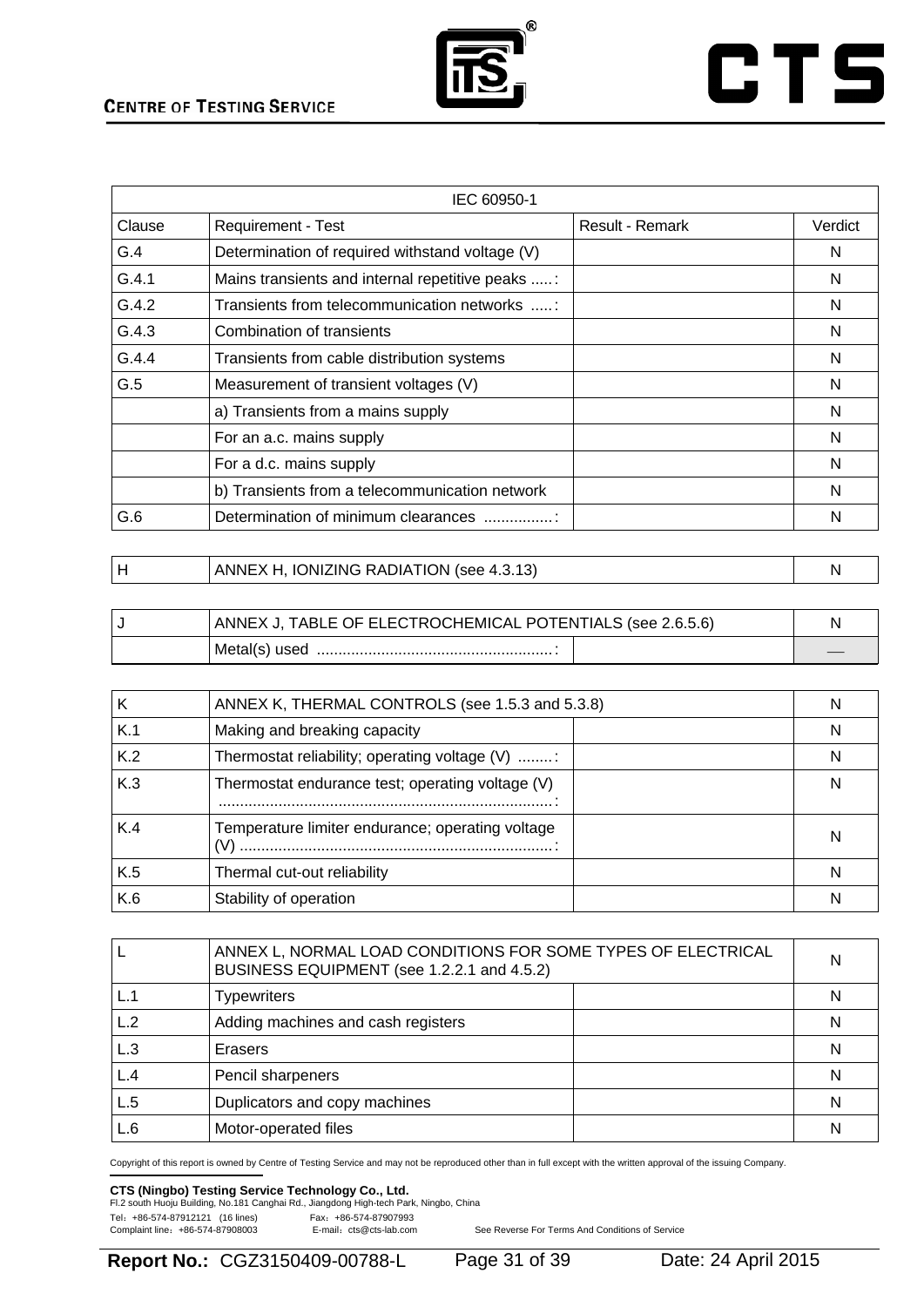



| IEC 60950-1   |                          |                 |         |  |
|---------------|--------------------------|-----------------|---------|--|
| <b>Clause</b> | Requirement - Test       | Result - Remark | Verdict |  |
| L.            | Other business equipment |                 |         |  |

| M       | ANNEX M, CRITERIA FOR TELEPHONE RINGING SIGNALS (see 2.3.1)        | N |
|---------|--------------------------------------------------------------------|---|
| M.1     | Introduction                                                       | N |
| M.2     | Method A                                                           | N |
| M.3     | Method B                                                           | N |
| M.3.1   | Ringing signal                                                     | N |
| M.3.1.1 |                                                                    |   |
| M.3.1.2 |                                                                    |   |
| M.3.1.3 |                                                                    |   |
| M.3.1.4 |                                                                    |   |
| M.3.2   | Tripping device and monitoring voltage                             | N |
| M.3.2.1 | Conditions for use of a tripping device or a<br>monitoring voltage | N |
| M.3.2.2 | Tripping device                                                    | N |
| M.3.2.3 |                                                                    | N |

| N   | ANNEX N, IMPULSE TEST GENERATORS (see 1.5.7.2, 1.5.7.3, 2.10.3.9, 6.2.2.1,<br>7.3.2, 7.4.3 and Clause G.5) |  | N |
|-----|------------------------------------------------------------------------------------------------------------|--|---|
| N.1 | ITU-T impulse test generators                                                                              |  | N |
| N.2 | IEC 60065 impulse test generator                                                                           |  | N |

P ANNEX P, NORMATIVE REFERENCES

| U | ANNEX Q, Voltage dependent resistors (VDRs) (see 1.5.9.1) |  |
|---|-----------------------------------------------------------|--|
|   |                                                           |  |
|   | b) Maximum continuous voltage                             |  |
|   |                                                           |  |

|     | ANNEX R. EXAMPLES OF REQUIREMENTS FOR QUALITY CONTROL<br><b>PROGRAMMES</b>           |  | N |
|-----|--------------------------------------------------------------------------------------|--|---|
| R.1 | Minimum separation distances for unpopulated<br>coated printed boards (see 2.10.6.2) |  | N |
| R.2 | Reduced clearances (see 2.10.3)                                                      |  | N |

Copyright of this report is owned by Centre of Testing Service and may not be reproduced other than in full except with the written approval of the issuing Company.

### **CTS (Ningbo) Testing Service Technology Co., Ltd.**<br>Fl.2 south Huoju Building, No.181 Canghai Rd., Jiangdong High-tech Park, Ningbo, China

Tel: +86-574-87912121 (16 lines) Fax: +86-574-87907993<br>Complaint line: +86-574-87908003 E-mail: cts@cts-lab.com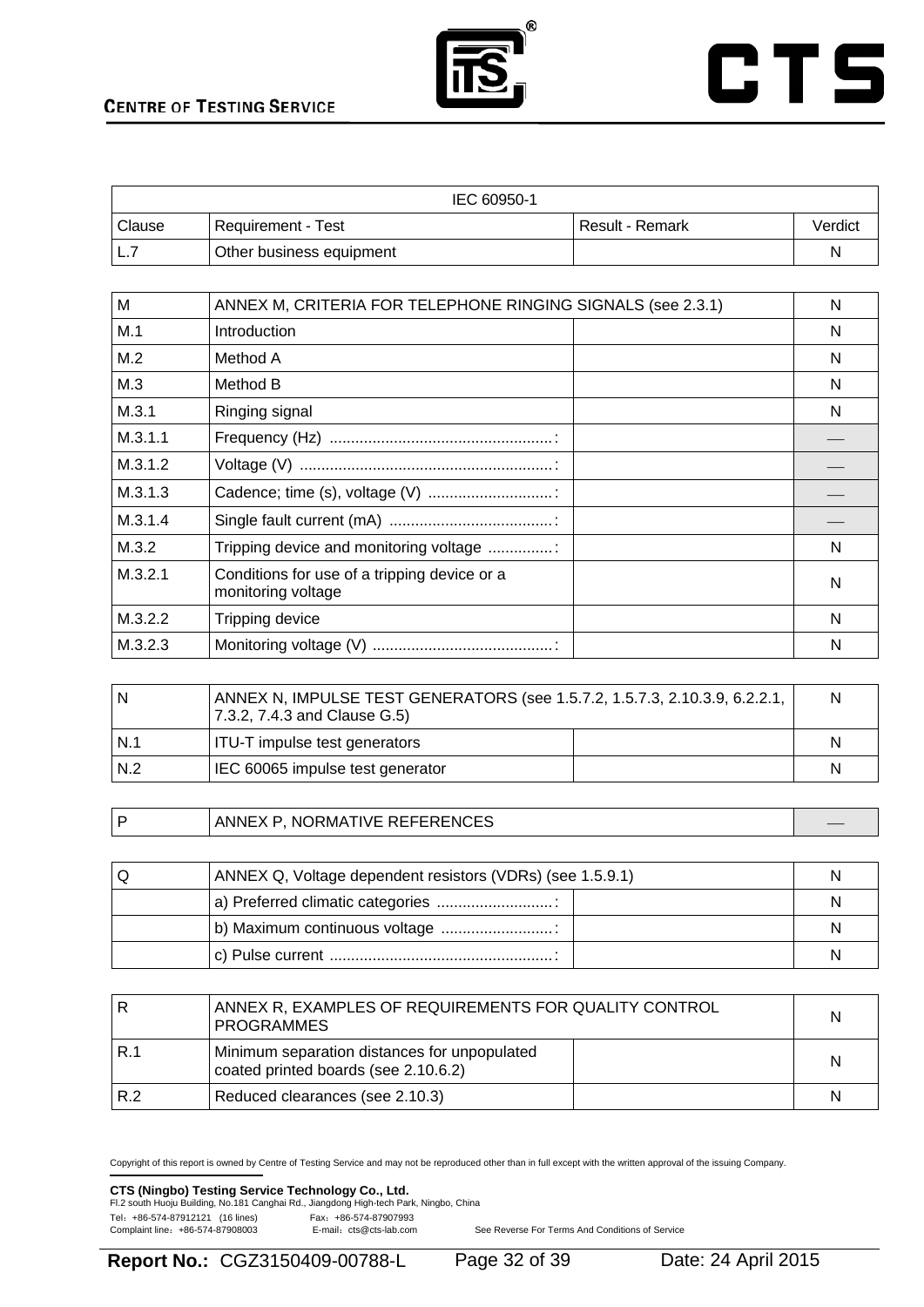



| IEC 60950-1             |                                                      |                 |         |  |
|-------------------------|------------------------------------------------------|-----------------|---------|--|
| <b>Clause</b>           | <b>Requirement - Test</b>                            | Result - Remark | Verdict |  |
| l S                     | ANNEX S, PROCEDURE FOR IMPULSE TESTING (see 6.2.2.3) |                 | N       |  |
| $\mathsf{S}.\mathsf{1}$ | Test equipment                                       |                 | N       |  |
| $\mathsf{S}.\mathsf{2}$ | Test procedure                                       |                 | N       |  |
| $\mathsf{S}.\mathsf{3}$ | Examples of waveforms during impulse testing         |                 | N       |  |

| ANNEX T, GUIDANCE ON PROTECTION AGAINST INGRESS OF WATER<br>(see $1.1.2$ ) |  | N |
|----------------------------------------------------------------------------|--|---|
|                                                                            |  |   |

| ANNEX U, INSULATED WINDING WIRES FOR USE WITHOUT INTERLEAVED<br>INSULATION (see 2.10.5.4) |  |  |
|-------------------------------------------------------------------------------------------|--|--|
|                                                                                           |  |  |

|             | ANNEX V, AC POWER DISTRIBUTION SYSTEMS (see 1.6.1) |  |
|-------------|----------------------------------------------------|--|
| $V_{\cdot}$ | Introduction                                       |  |
| V.2         | TN power distribution systems                      |  |

| W     | ANNEX W, SUMMATION OF TOUCH CURRENTS         | N |
|-------|----------------------------------------------|---|
| W.1   | Touch current from electronic circuits       | N |
| W.1.1 | Floating circuits                            | N |
| W.1.2 | Earthed circuits                             | N |
| W.2   | Interconnection of several equipments        | N |
| W.2.1 | <b>Isolation</b>                             | N |
| W.2.2 | Common return, isolated from earth           | N |
| W.2.3 | Common return, connected to protective earth | N |

|     | ANNEX X, MAXIMUM HEATING EFFECT IN TRANSFORMER TESTS (see clause<br>C.1 |  | N |
|-----|-------------------------------------------------------------------------|--|---|
|     | Determination of maximum input current                                  |  | N |
| X.2 | Overload test procedure                                                 |  | N |

|      | ANNEX Y, ULTRAVIOLET LIGHT CONDITIONING TEST (see 4.3.13.3) |  |
|------|-------------------------------------------------------------|--|
|      |                                                             |  |
|      |                                                             |  |
| IY.3 | Carbon-arc light-exposure apparatus                         |  |

Copyright of this report is owned by Centre of Testing Service and may not be reproduced other than in full except with the written approval of the issuing Company.

# **CTS (Ningbo) Testing Service Technology Co., Ltd.**<br>Fl.2 south Huoju Building, No.181 Canghai Rd., Jiangdong High-tech Park, Ningbo, China

Tel: +86-574-87912121 (16 lines)<br>Complaint line: +86-574-87908003 E-mail: cts@cts-lab.com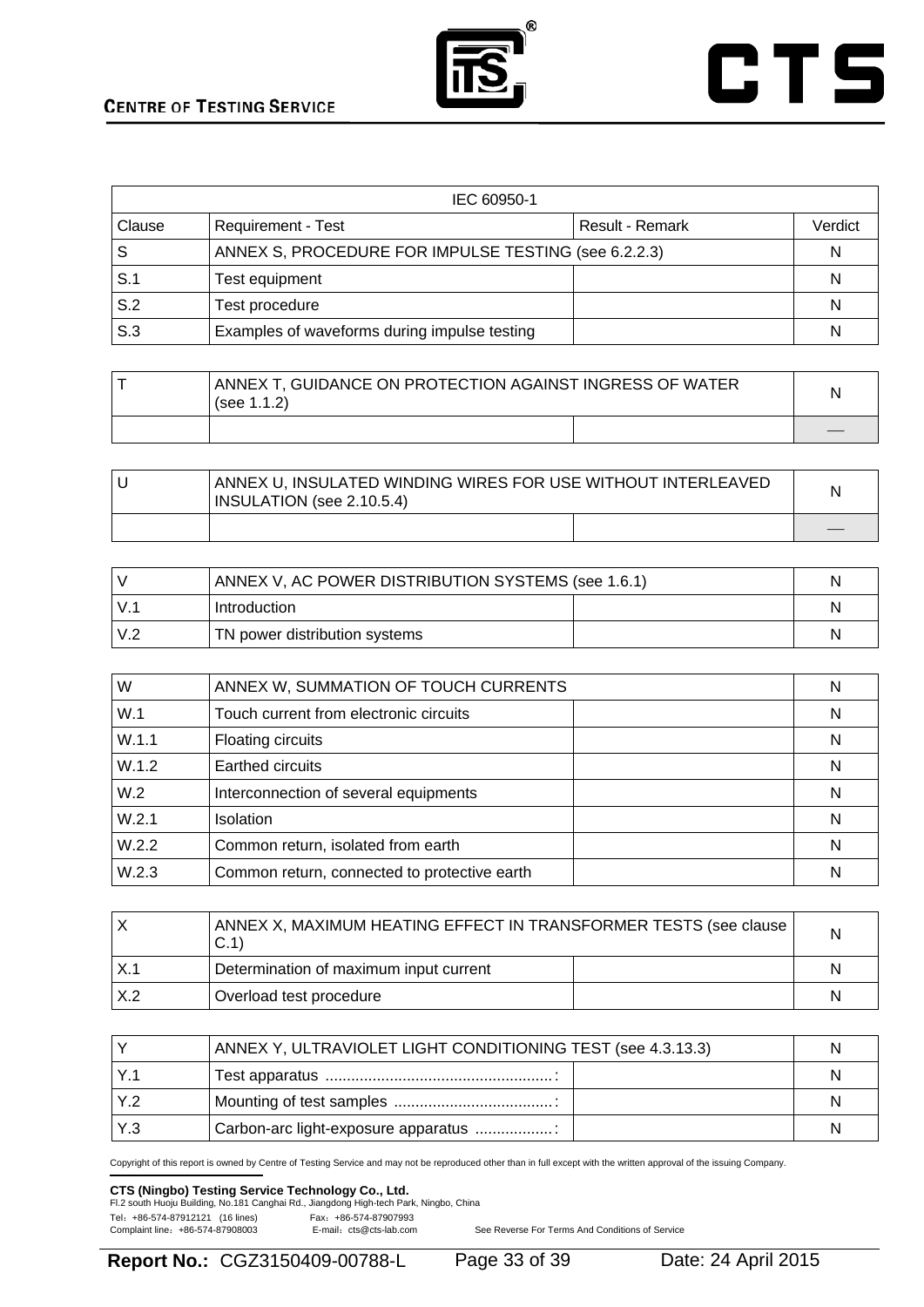



| IEC 60950-1 |                                    |                 |         |  |
|-------------|------------------------------------|-----------------|---------|--|
| l Clause    | Requirement - Test                 | Result - Remark | Verdict |  |
| Y.4         | Xenon-arc light exposure apparatus |                 | N       |  |
|             |                                    |                 |         |  |

| ANNEX Z, OVERVOLTAGE CATEGORIES (see 2.10.3.2 and Clause G.2) |  |
|---------------------------------------------------------------|--|
|                                                               |  |

BB ANNEX BB, CHANGES IN THE SECOND EDITION

| <b>CC</b> | ANNEX CC, Evaluation of integrated circuit (IC) current limiters |  |   |
|-----------|------------------------------------------------------------------|--|---|
| CC.1      | Integrated circuit (IC) current limiters                         |  | N |
| CC.2      | Test program 1                                                   |  | N |
| CC.3      | Test program 2                                                   |  | N |

| DD   | ANNEX DD, Requirements for the mounting means of rack-mounted equipment |   |
|------|-------------------------------------------------------------------------|---|
| DD.1 | General                                                                 | N |
| DD.2 | Mechanical strength test, variable N                                    | N |
| DD.3 | Mechanical strength test, 250 N, including end<br>stops                 | N |
| DD.4 | Compliance                                                              | N |

| EE.  | ANNEX EE, Household and home/office document/media shredders |   |
|------|--------------------------------------------------------------|---|
| EE.1 | General                                                      | N |
| EE.2 | Markings and instructions                                    | N |
| EE.3 | Inadvertent reactivation                                     | N |
| EE.4 | Disconnection of power to hazardous moving<br>parts          | N |
| EE.5 | Protection against hazardous moving parts                    | N |

Copyright of this report is owned by Centre of Testing Service and may not be reproduced other than in full except with the written approval of the issuing Company.

**CTS (Ningbo) Testing Service Technology Co., Ltd.** 

|                                  | Fl.2 south Huoju Building, No.181 Canghai Rd., Jiangdong High-tech Park, Ningbo, China |  |
|----------------------------------|----------------------------------------------------------------------------------------|--|
| Tel: +86-574-87912121 (16 lines) | Fax: +86-574-87907993                                                                  |  |
| Complaint line: +86-574-87908003 | E-mail: cts@cts-lab.com                                                                |  |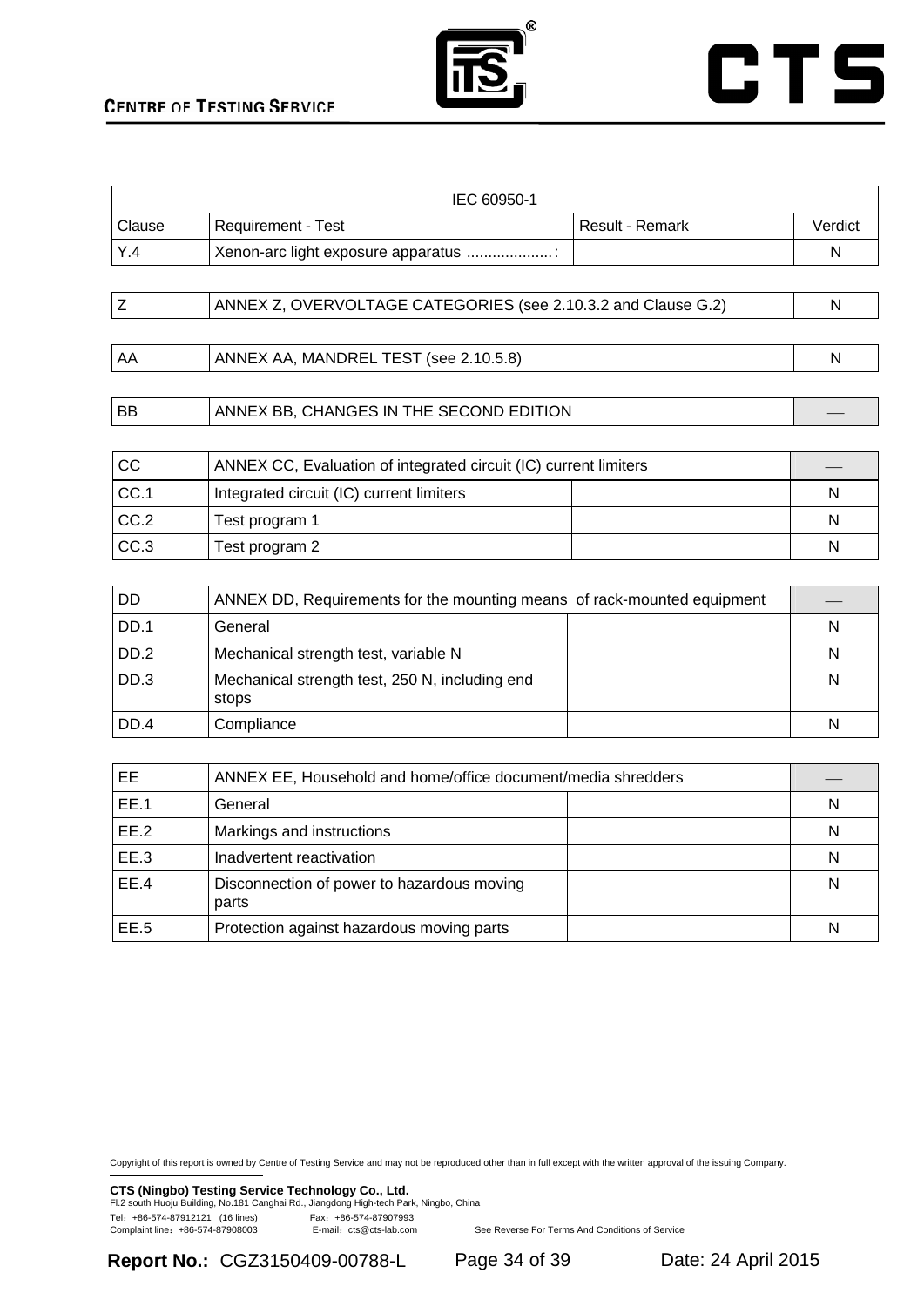

# **CTS**

### **3.4 Tables**

|                                                                                                                      | IEC 60950-1                                                                            |                                                                                        |                |                        |           |                                         |                   |
|----------------------------------------------------------------------------------------------------------------------|----------------------------------------------------------------------------------------|----------------------------------------------------------------------------------------|----------------|------------------------|-----------|-----------------------------------------|-------------------|
| Clause                                                                                                               |                                                                                        | <b>Requirement - Test</b>                                                              |                | <b>Result - Remark</b> |           |                                         | Verdict           |
| TABLE: List of critical components<br>1.5.1                                                                          |                                                                                        |                                                                                        |                |                        |           |                                         | P                 |
| <b>Technical data</b><br>Standard<br>Object/part No.<br>Manufacturer/<br>Type/model<br>(Edition / year)<br>trademark |                                                                                        |                                                                                        |                |                        |           | Mark(s) of<br>conformity <sup>1</sup> ) |                   |
| Enclosure                                                                                                            |                                                                                        | <b>CHI MEI</b><br><b>CORPORATION</b>                                                   | <b>PA-765A</b> | ABS, 85°C, V-0         | ---       | <b>UL E56070</b>                        |                   |
| Internal wire                                                                                                        |                                                                                        | <b>ZHEJIANG</b><br><b>TONGXIANG XIN</b><br><b>TIAN HONG WIRE &amp;</b><br>CABLE CO LTD | 1007           | 22AWG 80℃<br>300V      | --        |                                         | <b>UL E237759</b> |
| <b>PCB</b>                                                                                                           |                                                                                        | UNITED ELECTECH<br><b>LTD</b>                                                          | 328DS          | 130°C, V-0             |           | UL E193317                              |                   |
| Terminal                                                                                                             |                                                                                        | <b>KF301</b>                                                                           | 16A 300V       | ---                    | <b>CE</b> |                                         |                   |
|                                                                                                                      | $\alpha$ ) An asterisk indicates a mark which assures the agreed level of surveillance |                                                                                        |                |                        |           |                                         |                   |
|                                                                                                                      |                                                                                        | Supplementary information:                                                             |                |                        |           |                                         |                   |

| 1.6.2<br>TABLE: Electrical data (in normal conditions) |                                                                                               |     |         |       |         |         | N |
|--------------------------------------------------------|-----------------------------------------------------------------------------------------------|-----|---------|-------|---------|---------|---|
| U(V)                                                   | $\mathsf{I}(\mathsf{A})$<br>Irated (A)<br>P(W)<br>Ifuse $(A)$<br>Fuse $#$<br>Condition/status |     |         |       |         |         |   |
| $- - -$                                                | $- - -$                                                                                       | --- | $- - -$ | $---$ | ---     | $- - -$ |   |
|                                                        | ---                                                                                           |     | ---     | ---   | $- - -$ | ---     |   |
| Supplementary information:                             |                                                                                               |     |         |       |         |         |   |

| 2.10.3<br>and<br>2.10.4                                                                                                                                                | TABLE: Clearance and creepage distance measurements |                                           |  |  |            |     | N |  |
|------------------------------------------------------------------------------------------------------------------------------------------------------------------------|-----------------------------------------------------|-------------------------------------------|--|--|------------|-----|---|--|
| Required cl<br>Required cr<br>Clearance (cl) and creepage<br>U peak<br>U r.m.s.<br><sub>cl</sub><br>distance (cr) at/of/between:<br>(mm)<br>(mm)<br>(V)<br>(V)<br>(mm) |                                                     |                                           |  |  | cr<br>(mm) |     |   |  |
|                                                                                                                                                                        |                                                     |                                           |  |  |            | --- |   |  |
| ---                                                                                                                                                                    |                                                     |                                           |  |  |            |     |   |  |
|                                                                                                                                                                        |                                                     | Supplementary information: TR=Transformer |  |  |            |     |   |  |

| 2.10.5<br>TABLE: Distance through insulation measurements |                            |               |              |                            | N                           |             |
|-----------------------------------------------------------|----------------------------|---------------|--------------|----------------------------|-----------------------------|-------------|
| Distance through insulation (DTI) at/of:                  |                            | U peak<br>(V) | U rms<br>(V) | Test<br>voltage<br>(Va.c.) | <b>Required DTI</b><br>(mm) | DTI<br>(mm) |
|                                                           |                            | ---           | $- - -$      |                            | ---                         | ---         |
|                                                           | Supplementary information: |               |              |                            |                             |             |

Copyright of this report is owned by Centre of Testing Service and may not be reproduced other than in full except with the written approval of the issuing Company.

### **CTS (Ningbo) Testing Service Technology Co., Ltd.**<br>Fl.2 south Huoju Building, No.181 Canghai Rd., Jiangdong High-tech Park, Ningbo, China

Tel: +86-574-87912121 (16 lines) Fax: +86-574-87907993<br>Complaint line: +86-574-87908003 E-mail: cts@cts-lab.com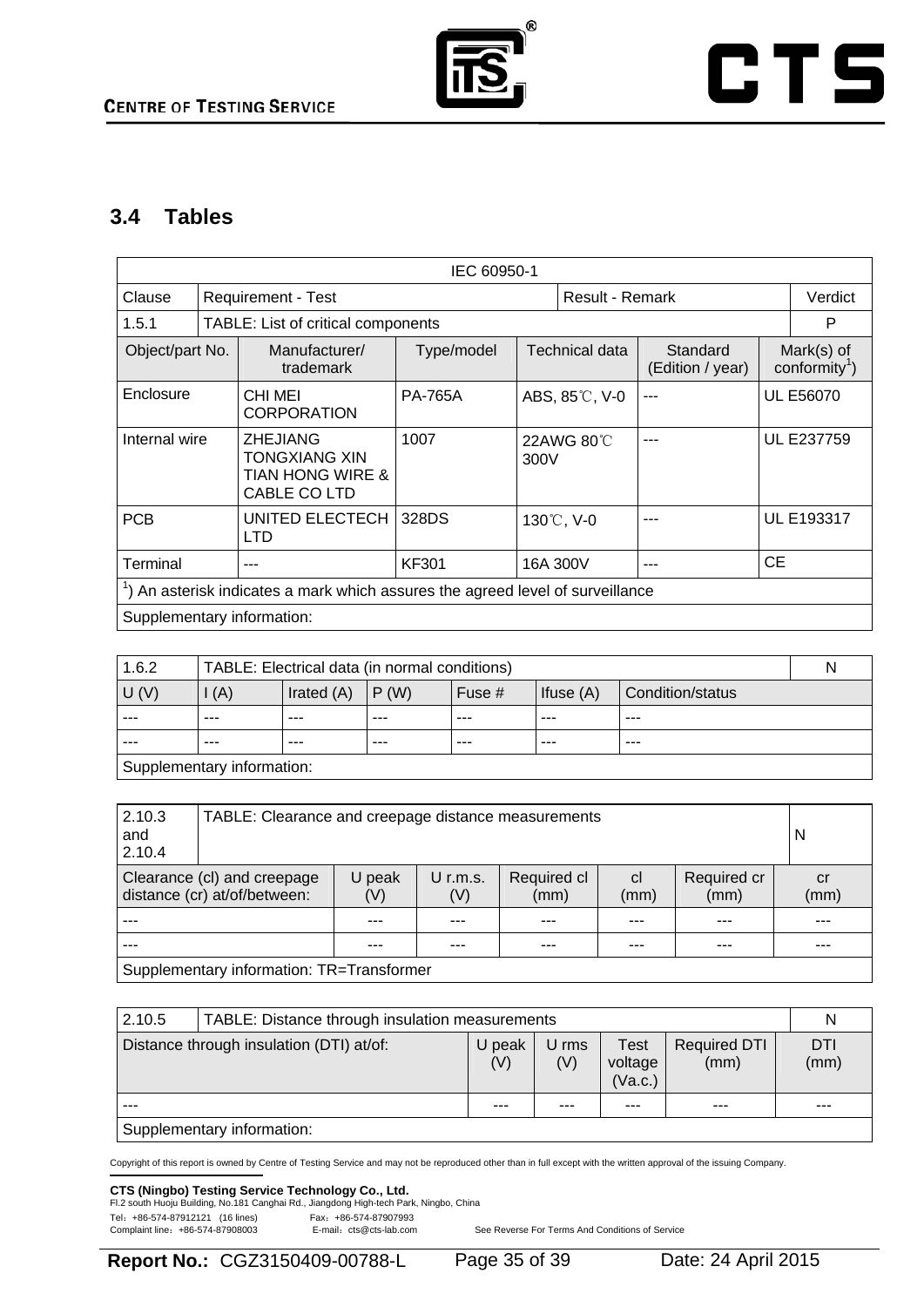

| IEC 60950-1                                                                              |                                                                                    |                            |                         |                  |                  |   |                  |                        |                  |                   |
|------------------------------------------------------------------------------------------|------------------------------------------------------------------------------------|----------------------------|-------------------------|------------------|------------------|---|------------------|------------------------|------------------|-------------------|
| Clause                                                                                   | Requirement - Test                                                                 |                            |                         |                  | Result - Remark  |   |                  | Verdict                |                  |                   |
| 4.3.8                                                                                    | <b>TABLE: Batteries</b>                                                            |                            |                         |                  |                  |   |                  | N                      |                  |                   |
| The tests of 4.3.8 are applicable only when appropriate battery<br>data is not available |                                                                                    |                            |                         |                  |                  | N |                  |                        |                  |                   |
|                                                                                          | No hazard<br>Is it possible to install the battery in a reverse polarity position? |                            |                         |                  |                  |   | N                |                        |                  |                   |
|                                                                                          |                                                                                    | Non-rechargeable batteries |                         |                  |                  |   |                  | Rechargeable batteries |                  |                   |
|                                                                                          |                                                                                    | Discharging                | $Un-$                   |                  | Charging         |   |                  | Discharging            |                  | Reversed charging |
|                                                                                          | Meas.<br>current                                                                   | Manuf.<br>Specs.           | intentional<br>charging | Meas.<br>current | Manuf.<br>Specs. |   | Meas.<br>current | Manuf.<br>Specs.       | Meas.<br>current | Manuf.<br>Specs.  |
| Max.<br>current<br>during<br>normal<br>condition                                         |                                                                                    |                            |                         |                  |                  |   |                  |                        |                  |                   |
| Max.<br>current<br>during<br>fault<br>condition                                          |                                                                                    |                            |                         |                  |                  |   |                  |                        |                  |                   |
|                                                                                          |                                                                                    |                            |                         |                  |                  |   |                  |                        |                  |                   |
| - Chemical leaks                                                                         |                                                                                    |                            |                         |                  |                  | N |                  |                        |                  |                   |
| - Explosion of the battery                                                               |                                                                                    |                            |                         |                  |                  | N |                  |                        |                  |                   |
| - Emission of flame or expulsion of molten metal<br>---                                  |                                                                                    |                            |                         |                  |                  |   | N                |                        |                  |                   |
|                                                                                          | - Electric strength tests of equipment after completion of tests<br>---            |                            |                         |                  |                  |   |                  | N                      |                  |                   |
| Supplementary information:                                                               |                                                                                    |                            |                         |                  |                  |   |                  |                        |                  |                   |

Copyright of this report is owned by Centre of Testing Service and may not be reproduced other than in full except with the written approval of the issuing Company.

**CTS (Ningbo) Testing Service Technology Co., Ltd.**<br>Fl.2 south Huoju Building, No.181 Canghai Rd., Jiangdong High-tech Park, Ningbo, China

Tel: +86-574-87912121 (16 lines) Fax: +86-574-87907993<br>Complaint line: +86-574-87908003 E-mail: cts@cts-lab.com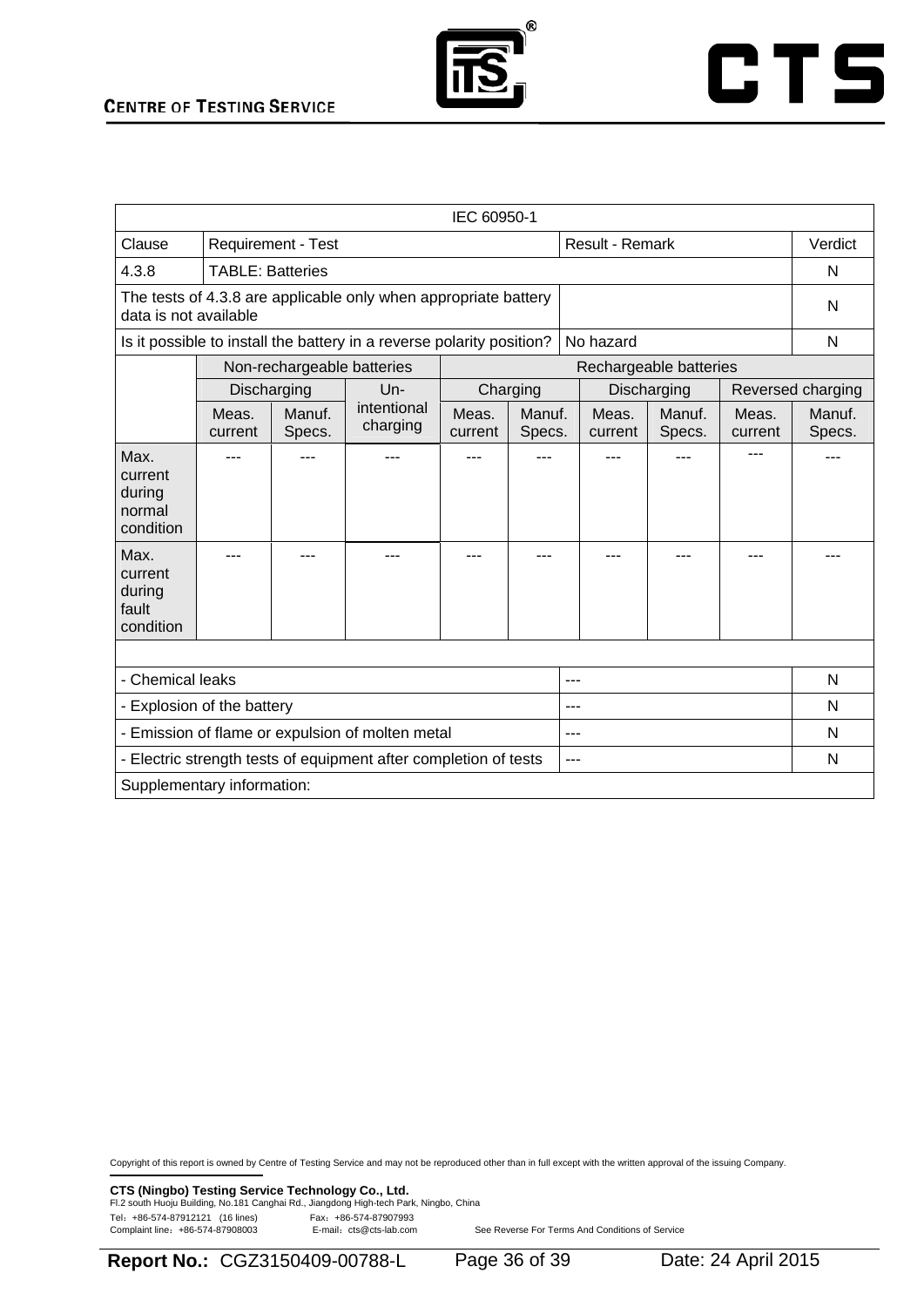

# **CTS**

| IEC 60950-1                                 |                                    |  |                 |            |               |        |                                  |                                  |
|---------------------------------------------|------------------------------------|--|-----------------|------------|---------------|--------|----------------------------------|----------------------------------|
| Clause                                      | <b>Requirement - Test</b>          |  | Result - Remark |            |               |        | Verdict                          |                                  |
| 4.5                                         | <b>TABLE: Thermal requirements</b> |  |                 |            |               |        |                                  | P                                |
|                                             | Supply voltage (V)                 |  | <b>DC 12V</b>   |            |               |        |                                  |                                  |
|                                             |                                    |  |                 |            | 24,7          |        |                                  |                                  |
|                                             |                                    |  |                 |            | 24,6          |        |                                  |                                  |
| Maximum measured temperature T of part/at:: |                                    |  |                 | T (°C)     |               |        |                                  | Allowed<br>$T_{\text{max}}$ (°C) |
| Enclosure                                   |                                    |  |                 | 27,4       |               |        |                                  | 95                               |
| <b>Button</b>                               |                                    |  |                 | 28,2       |               |        |                                  | 85                               |
| <b>PCB</b>                                  |                                    |  |                 | 30,7       |               |        | 130                              |                                  |
| Wire                                        |                                    |  |                 | 31,5       |               |        |                                  | 80                               |
| Terminal                                    |                                    |  |                 | 29,8       |               |        |                                  | Ref.                             |
|                                             | Supplementary information:         |  |                 |            |               |        |                                  |                                  |
| Temperature T of winding:<br>$t_1$ (°C)     |                                    |  | $R_1(\Omega)$   | $t_2$ (°C) | $R_2(\Omega)$ | T (°C) | Allowed<br>$T_{\text{max}}$ (°C) | Insulation<br>class              |
| ---                                         |                                    |  |                 |            | ---           |        |                                  |                                  |
| Supplementary information:                  |                                    |  |                 |            |               |        |                                  |                                  |

| 4.5.5                      | TABLE: Ball pressure test of thermoplastic parts |  |                                   |  |                             |  |
|----------------------------|--------------------------------------------------|--|-----------------------------------|--|-----------------------------|--|
|                            |                                                  |  |                                   |  |                             |  |
| Part                       |                                                  |  | Test temperature<br>$(^{\circ}C)$ |  | Impression diameter<br>(mm) |  |
|                            |                                                  |  | ---                               |  | ---                         |  |
| Supplementary information: |                                                  |  |                                   |  |                             |  |

| 4.7                        | TABLE: Resistance to fire |                             |                  |                   |                       |          |  |
|----------------------------|---------------------------|-----------------------------|------------------|-------------------|-----------------------|----------|--|
| Part                       |                           | Manufacturer of<br>material | Type of material | Thickness<br>(mm) | Flammability<br>class | Evidence |  |
| $- - -$                    |                           | $- - -$                     | $- - -$          | ---               | ---                   | ---      |  |
|                            |                           | $- - -$                     | $- - -$          | ---               |                       | ---      |  |
| Supplementary information: |                           |                             |                  |                   |                       |          |  |

Copyright of this report is owned by Centre of Testing Service and may not be reproduced other than in full except with the written approval of the issuing Company.

**CTS (Ningbo) Testing Service Technology Co., Ltd.** 

| Fl.2 south Huoju Building, No.181 Canghai Rd., Jiangdong High-tech Park, Ningbo, China |                         |  |
|----------------------------------------------------------------------------------------|-------------------------|--|
| Tel: +86-574-87912121 (16 lines)                                                       | Fax: +86-574-87907993   |  |
| Complaint line: +86-574-87908003                                                       | E-mail: cts@cts-lab.com |  |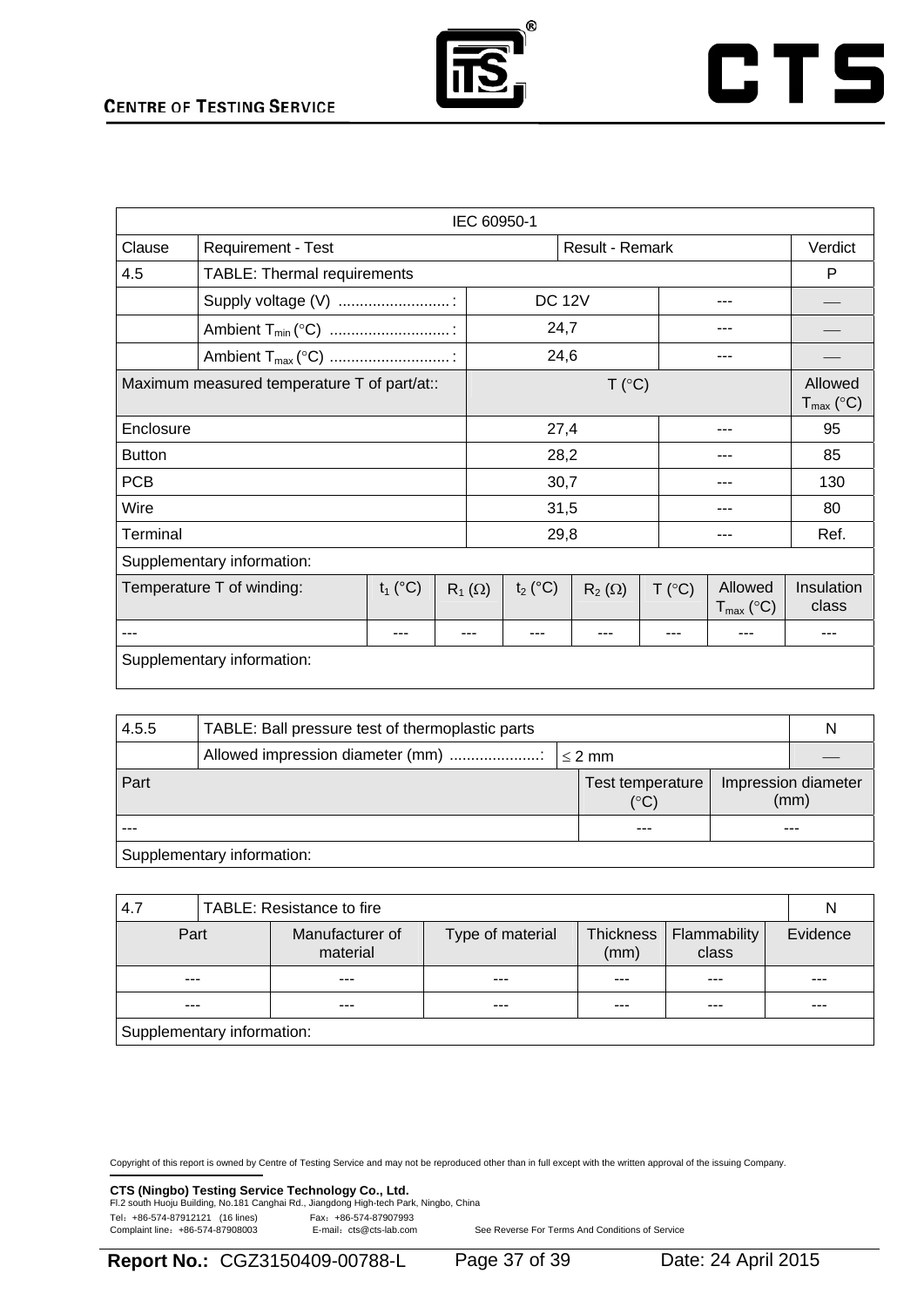

|               | IEC 60950-1        |                 |         |
|---------------|--------------------|-----------------|---------|
| <b>Clause</b> | Requirement - Test | Result - Remark | Verdict |

| 5.2                           | TABLE: Electric strength tests, impulse tests and voltage surge tests |                                              |                     |                              |  |  |  |  |
|-------------------------------|-----------------------------------------------------------------------|----------------------------------------------|---------------------|------------------------------|--|--|--|--|
| Test voltage applied between: |                                                                       | Voltage shape<br>(AC, DC,<br>impulse, surge) | Test voltage<br>(V) | <b>Breakdown</b><br>Yes / No |  |  |  |  |
|                               |                                                                       | ---                                          | ---                 | ---                          |  |  |  |  |
|                               | Supplementary information:                                            |                                              |                     |                              |  |  |  |  |

5.3 TABLE: Fault condition tests P Ambient temperature (°C) ...................................: 24,8 °C ⎯ Power source for EUT: Manufacturer, model/type, output rating : ---  $\overline{\phantom{0}}$ Component No. Fault | Supply voltage (V) Test time  $\left| \right|$  Fuse #  $\left| \right|$  Fuse current (A) **Observation** Terminal Shortcircuit --- | 10 min | --- | --- | No hazard Supplementary information:

Copyright of this report is owned by Centre of Testing Service and may not be reproduced other than in full except with the written approval of the issuing Company.

**CTS (Ningbo) Testing Service Technology Co., Ltd.**<br>Fl.2 south Huoju Building, No.181 Canghai Rd., Jiangdong High-tech Park, Ningbo, China Tel: +86-574-87912121 (16 lines) Fax: +86-574-87907993<br>Complaint line: +86-574-87908003 E-mail: cts@cts-lab.com

**Report No.:** CGZ3150409-00788-L Page 38 of 39 Date: 24 April 2015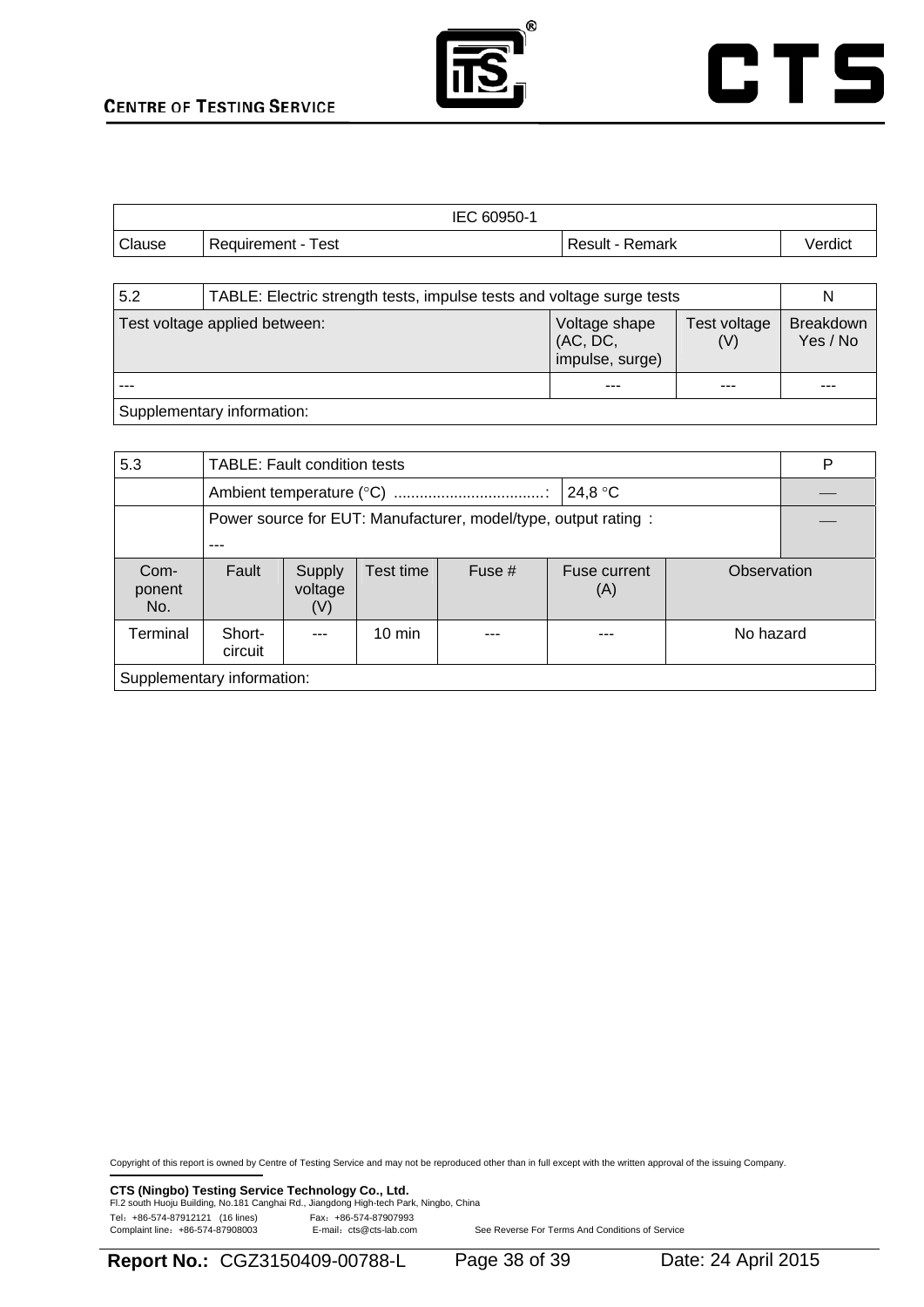

# CTS

# **Attachments**

 $\boxtimes$  Photo document

- $\Box$  BOM
- $\Box$  CDF (critical data form)
- Copies of certificates of certified components
- $\Box$  Instruction manual
- Circuit diagram
- Explosion block
- $\Box$  Other if necessary

-------------------------------------------------------------------End of report--------------------------------------------------------

Copyright of this report is owned by Centre of Testing Service and may not be reproduced other than in full except with the written approval of the issuing Company.

**CTS (Ningbo) Testing Service Technology Co., Ltd.**<br>Fl.2 south Huoju Building, No.181 Canghai Rd., Jiangdong High-tech Park, Ningbo, China Tel: +86-574-87912121 (16 lines) Fax: +86-574-87907993<br>Complaint line: +86-574-87908003 E-mail: cts@cts-lab.com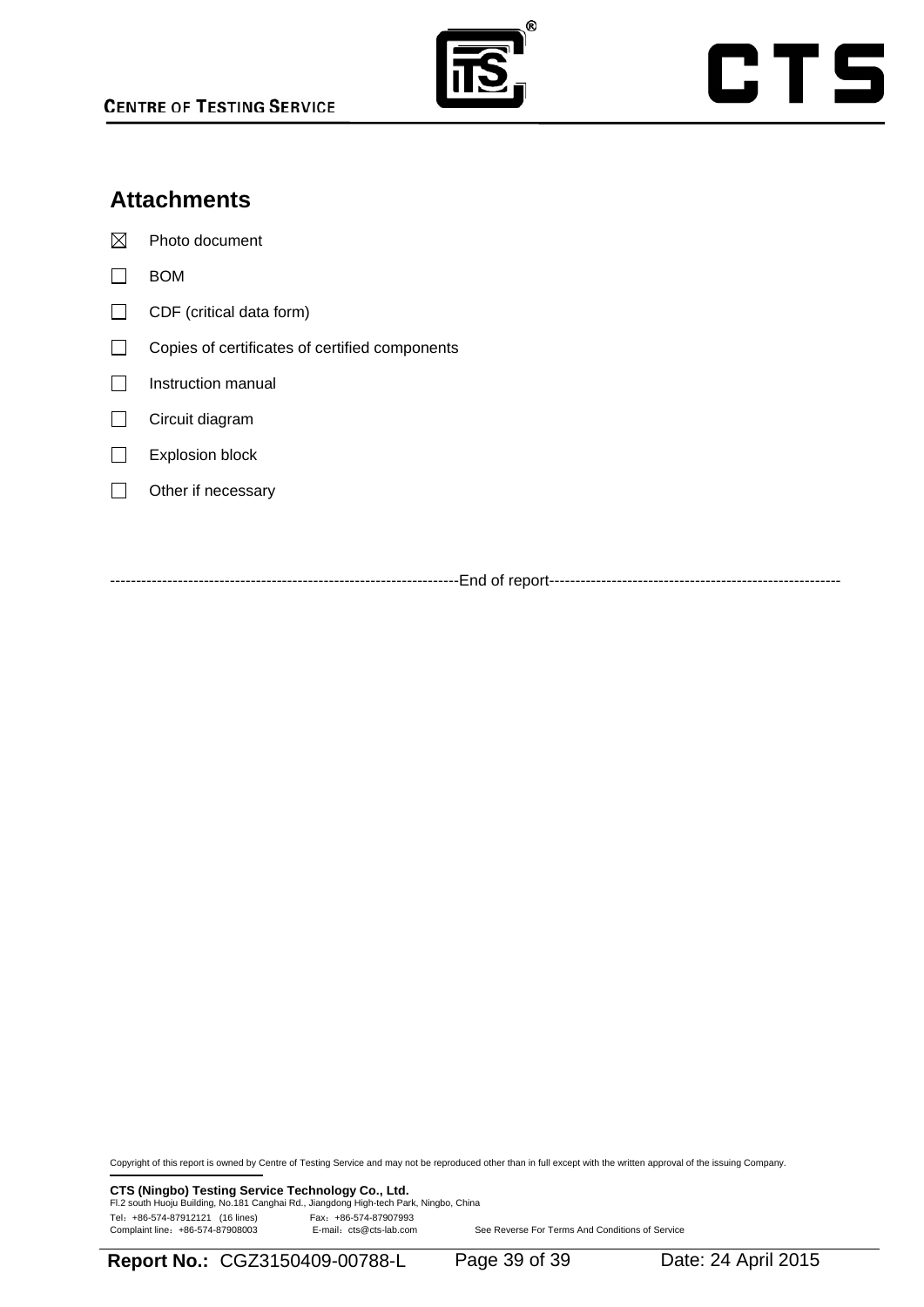

**CTS** 

#### Attachment Page 1 of 3

**Type Designation: MIMIC BASE, MB4000<br>Report Number: CGZ3150409-00788-L** 

**Type Designation: MIMIC BASE, MB4000** 



Figure 1 (External view -front)



Figure 2 (External view -rear)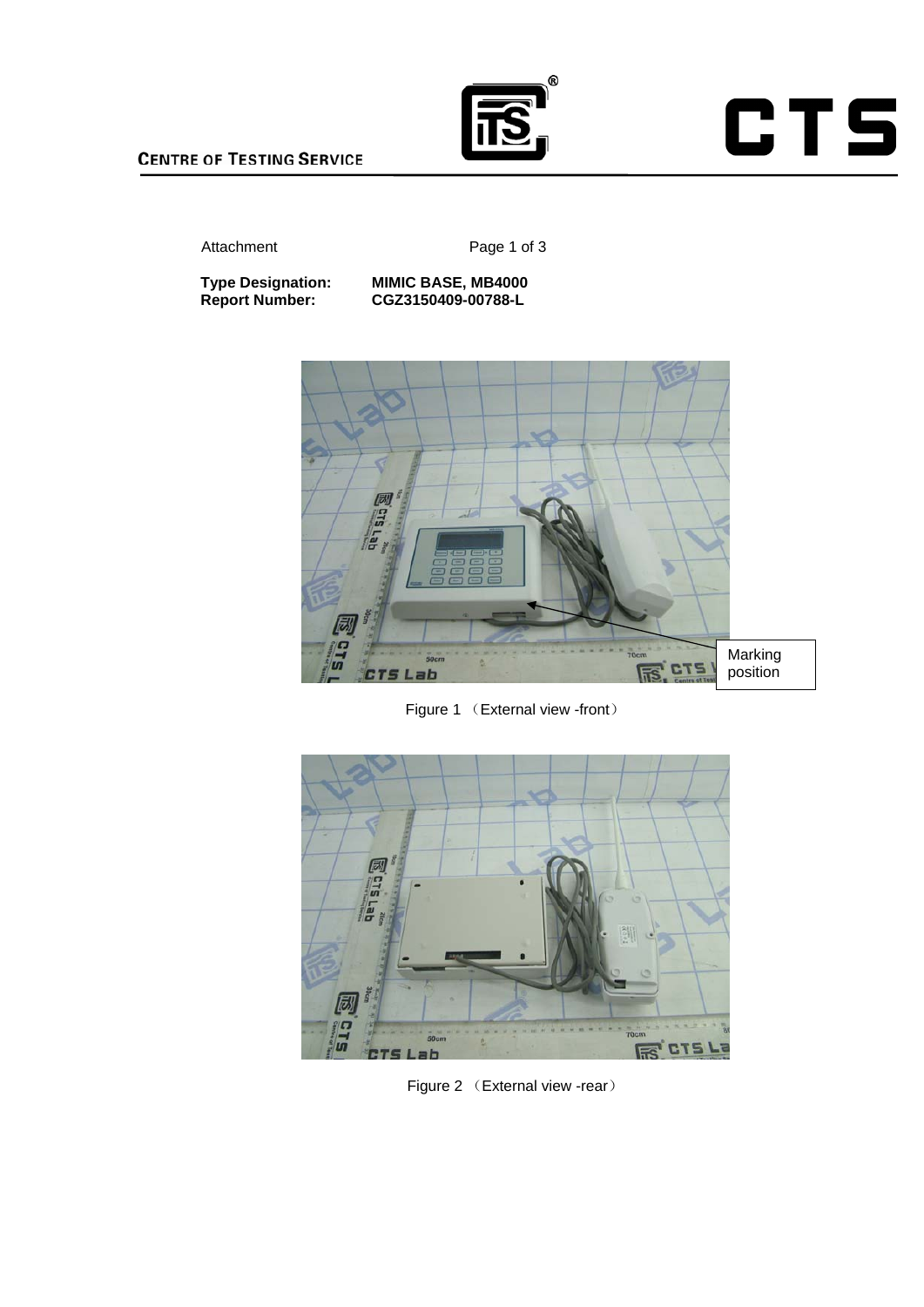

**CTS** 

#### Attachment Page 2 of 3

**Type Designation: MIMIC BASE, MB4000 Type Designation: MIMIC BASE, MB4000<br>Report Number: CGZ3150409-00788-L** 



Figure 3 (Internal view -1)



Figure 4 (Internal view -2)